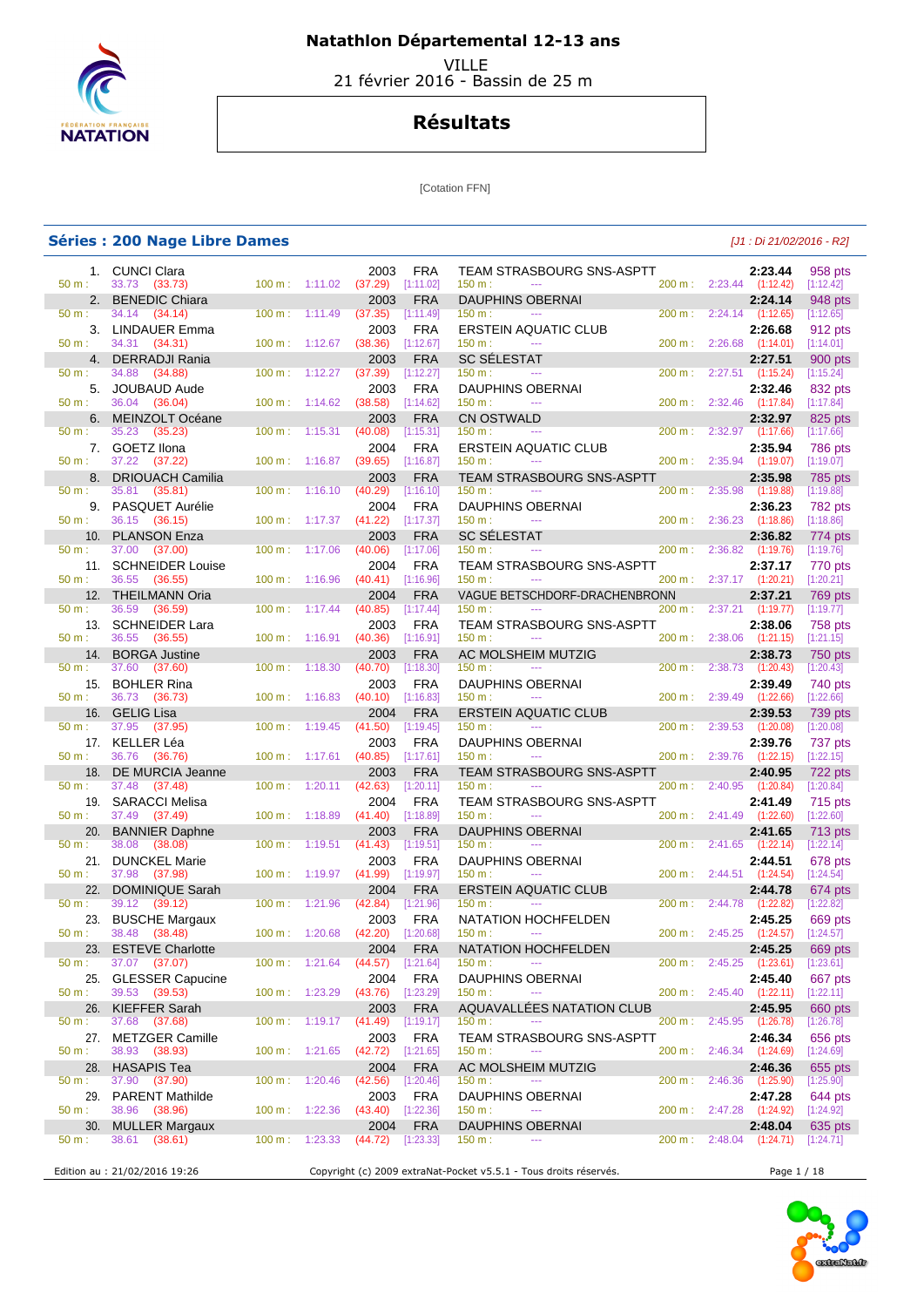

VILLE

21 février 2016 - Bassin de 25 m

## **Résultats**

#### **(Suite) Séries : 200 Nage Libre Dames** [J1 : Di 21/02/2016 - R2]

| 50 m:           | 31. FLORIANT Salomé<br>40.80                  | 100 m: 1:25.06           |                          | 2004<br>(44.26)             | <b>FRA</b><br>[1:25.06]   | CN OSTWALD<br>150 m:<br>$\scriptstyle\cdots$                           |                   |         | 2:49.91<br>200 m: 2:49.91 (1:24.85)  | 614 pts<br>[1:24.85]        |
|-----------------|-----------------------------------------------|--------------------------|--------------------------|-----------------------------|---------------------------|------------------------------------------------------------------------|-------------------|---------|--------------------------------------|-----------------------------|
| 32.             | (40.80)<br><b>MOUSSAOUI Silya</b>             |                          |                          | 2003                        | <b>FRA</b>                | <b>TEAM STRASBOURG SNS-ASPTT</b>                                       |                   |         | 2:50.29                              | 609 pts                     |
| $50 m$ :        | 41.03<br>(41.03)                              | 100 m:                   | 1:25.06                  | (44.03)                     | [1:25.06]                 | 150 m:                                                                 | 200 m:            | 2:50.29 | (1:25.23)                            | [1:25.23]                   |
| 33.<br>50 m:    | <b>WEIDMANN Margaux</b><br>39.44<br>(39.44)   | 100 m:                   | 1:23.64                  | 2004<br>(44.20)             | <b>FRA</b><br>[1:23.64]   | TEAM STRASBOURG SNS-ASPTT<br>150 m:<br>$\scriptstyle\cdots$            |                   |         | 2:50.41<br>200 m: 2:50.41 (1:26.77)  | 608 pts<br>[1:26.77]        |
| 34.             | <b>PERIAL Louann</b>                          |                          |                          | 2003                        | <b>FRA</b>                | <b>SC SÉLESTAT</b>                                                     |                   |         | 2:50.82                              | 603 pts                     |
| 50 m:<br>35.    | 39.45<br>(39.45)<br><b>DUNCKEL Chloé</b>      | 100 m:                   | 1:22.91                  | (43.46)<br>2004             | [1:22.91]<br><b>FRA</b>   | 150 m:<br><b>CN OSTWALD</b>                                            | 200 m:            | 2:50.82 | (1:27.91)<br>2:52.23                 | [1:27.91]<br>587 pts        |
| 50 m:           | 41.16 (41.16)                                 | 100 m:                   | 1:26.60                  | (45.44)                     | [1:26.60]                 | 150 m:<br>$\sim$                                                       | 200 m:            | 2:52.23 | (1:25.63)                            | [1:25.63]                   |
| 36.<br>50 m:    | <b>ROCHER Samantha</b><br>39.81<br>(39.81)    | 100 m:                   | 1:24.92                  | 2004<br>(45.11)             | <b>FRA</b><br>[1:24.92]   | NATATION HOCHFELDEN<br>150 m:<br>$\sim$ $\sim$ $\sim$                  | 200 m:            | 2:54.29 | 2:54.29<br>(1:29.37)                 | 564 pts<br>[1:29.37]        |
| 37.             | <b>MICHEL Anna</b>                            |                          |                          | 2003                        | <b>FRA</b>                | ERSTEIN AQUATIC CLUB                                                   |                   |         | 2:54.94                              | 557 pts                     |
| 50 m:           | 41.01<br>(41.01)                              | 100 m:                   | 1:25.33                  | (44.32)                     | [1:25.33]                 | 150 m:<br>$\scriptstyle\cdots$                                         | 200 m:            | 2:54.94 | (1:29.61)                            | [1:29.61]                   |
| 38.<br>50 m:    | <b>PERRIN Océane</b><br>41.56<br>(41.56)      | 100 m:                   | 1:26.73                  | 2004<br>(45.17)             | <b>FRA</b><br>[1:26.73]   | <b>CN LINGOLSHEIM</b><br>150 m:<br>$\sim$                              | 200 m:            | 2:55.04 | 2:55.04<br>(1:28.31)                 | 556 pts<br>[1:28.31]        |
| 39.             | HUBER Maélia                                  |                          |                          | 2004                        | <b>FRA</b>                | <b>DAUPHINS OBERNAI</b>                                                |                   |         | 2:56.79                              | 537 pts                     |
| 50 m:<br>40.    | 40.79 (40.79)<br>MATHIEU Bérangère            | 100 m:                   | 1:25.42                  | (44.63)<br>2003             | [1:25.42]<br><b>FRA</b>   | 150 m:<br>$\cdots$<br>LÉO-L. SCHILTIGHEIM-BISCHHEIM                    | 200 m:            | 2:56.79 | (1:31.37)<br>2:57.01                 | [1:31.37]<br>534 pts        |
| 50 m:           | 39.28<br>(39.28)                              | 100 m:                   | 1:24.18                  | (44.90)                     | [1:24.18]                 | 150 m:                                                                 | 200 m:            |         | 2:57.01 (1:32.83)                    | [1:32.83]                   |
| $50 m$ :        | 41. LEITAO Louna<br>40.84<br>(40.84)          | 100 m:                   | 1:25.90                  | 2004<br>(45.06)             | <b>FRA</b><br>[1:25.90]   | AC MOLSHEIM MUTZIG<br>150 m:<br>$\scriptstyle\cdots$                   | 200 m:            | 2:58.16 | 2:58.16<br>(1:32.26)                 | 522 pts<br>[1:32.26]        |
| 42.             | DREYER Tilly                                  |                          |                          | 2004                        | <b>FRA</b>                | <b>DAUPHINS OBERNAI</b>                                                |                   |         | 2:58.65                              | 517 pts                     |
| 50 m:           | 41.64<br>(41.64)                              | 100 m:                   | 1:27.30                  | (45.66)                     | [1:27.30]                 | 150 m:<br>$\cdots$                                                     | 200 m:            | 2:58.65 | (1:31.35)                            | [1:31.35]                   |
| 43.<br>$50 m$ : | ALIHAMIDI Maelle<br>41.38<br>(41.38)          | 100 m:                   | 1:27.71                  | 2003<br>(46.33)             | <b>FRA</b><br>[1:27.71]   | <b>SC SÉLESTAT</b><br>150 m:<br>$\scriptstyle\cdots$                   | 200 m:            | 2:59.25 | 2:59.25<br>(1:31.54)                 | 510 pts<br>[1:31.54]        |
| 44.             | <b>BURCKEL Lauriane</b>                       |                          |                          | 2004                        | <b>FRA</b>                | <b>DAUPHINS OBERNAI</b>                                                |                   |         | 3:00.37                              | 499 pts                     |
| 50 m:<br>45.    | 41.99<br>(41.99)<br><b>WALTER Charlotte</b>   | 100 m:                   | 1:27.62                  | (45.63)<br>2004             | [1:27.62]<br><b>FRA</b>   | 150 m:<br>$- - -$<br><b>DAUPHINS OBERNAI</b>                           | 200 m:            | 3:00.37 | (1:32.75)<br>3:09.06                 | [1:32.75]<br>412 pts        |
| 50 m:           | 43.13 (43.13)                                 | 100 m:                   | 1:32.11                  | (48.98)                     | [1:32.11]                 | 150 m:<br>$- - -$                                                      | 200 m:            | 3:09.06 | (1:36.95)                            | [1:36.95]                   |
| 46.<br>50 m:    | <b>FLEICK Alexa</b><br>43.69<br>(43.69)       | 100 m:                   | 1:34.60                  | 2004<br>(50.91)             | <b>FRA</b><br>[1:34.60]   | VAGUE BETSCHDORF-DRACHENBRONN<br>150 m:                                | 200 m:            | 3:09.91 | 3:09.91<br>(1:35.31)                 | 404 pts<br>[1:35.31]        |
| 47.             | <b>ULRICH Eva</b>                             |                          |                          | 2004                        | <b>FRA</b>                | <b>DAUPHINS OBERNAI</b>                                                |                   |         | 3:10.35                              | 400 pts                     |
| 50 m:           | 45.01 (45.01)                                 | 100 m:                   | 1:34.61                  | (49.60)                     | [1:34.61]                 | 150 m:<br>$\scriptstyle\cdots$                                         | 200 m:            | 3:10.35 | (1:35.74)                            | [1:35.74]                   |
| 48.<br>50 m:    | SPYROPOULOS Anna<br>42.03<br>(42.03)          | 100 m:                   | 1:32.43                  | 2004<br>(50.40)             | <b>FRA</b><br>[1:32.43]   | LÉO-L. SCHILTIGHEIM-BISCHHEIM<br>150 m:<br>$\rightarrow$ $\rightarrow$ | 200 m:            |         | 3:12.11<br>$3:12.11$ $(1:39.68)$     | <b>384 pts</b><br>[1:39.68] |
| 49.             | <b>GENATIO Lilou</b>                          |                          |                          | 2004                        | <b>FRA</b>                | <b>CN OSTWALD</b>                                                      |                   |         | 3:14.96                              | 358 pts                     |
| 50 m:<br>50.    | 43.97<br>(43.97)<br><b>JACOB Louann</b>       | 100 m:                   | 1:33.50                  | (49.53)<br>2004             | [1:33.50]<br><b>FRA</b>   | 150 m:<br>$\scriptstyle\cdots$<br><b>SC SELESTAT</b>                   | 200 m:            | 3:14.96 | (1:41.46)<br>3:15.08                 | [1:41.46]<br>357 pts        |
| 50 m:           | 41.86<br>(41.86)                              | 100 m:                   | 1:33.45                  | (51.59)                     | [1:33.45]                 | 150 m:<br>$\sim$ $\sim$ $\sim$                                         | 200 m:            | 3:15.08 | (1:41.63)                            | [1:41.63]                   |
| 51.<br>50 m:    | <b>SINGER Marie-Sarah</b><br>45.56<br>(45.56) | 100 m:                   | 1:36.06                  | 2004<br>(50.50)             | <b>FRA</b><br>[1:36.06]   | TEAM STRASBOURG SNS-ASPTT<br>150 m:<br>$\sim$ $\sim$                   | 200 m:            | 3:20.18 | 3:20.18<br>(1:44.12)                 | 313 pts<br>[1:44.12]        |
|                 | 52. LUX Emma                                  |                          |                          | 2003                        | <b>FRA</b>                | <b>NATATION HOCHFELDEN</b>                                             |                   |         | 3:21.83                              | 300 pts                     |
| 50 m:<br>53.    | 46.59<br>(46.59)<br><b>STAATH Emma</b>        | 100 m:                   | 1:39.73                  | (53.14)<br>2003             | [1:39.73]<br><b>FRA</b>   | 150 m:<br><b>NATATION HOCHFELDEN</b>                                   | $200 \text{ m}$ : | 3:21.83 | (1:42.10)<br>3:22.90                 | [1:42.10]                   |
| 50 m:           | 45.03<br>(45.03)                              | 100 m:                   | 1:37.76                  | (52.73)                     | [1:37.76]                 | 150 m:<br>$\scriptstyle\cdots$                                         | 200 m:            | 3:22.90 | (1:45.14)                            | 291 pts<br>[1:45.14]        |
| 54.             | <b>HAMM Margaux</b>                           |                          |                          | 2004                        | <b>FRA</b>                | LÉO-L. SCHILTIGHEIM-BISCHHEIM                                          |                   |         | 3:28.10                              | 251 pts                     |
| $50 m$ :        | 47.90 (47.90)<br>55. ROSTOUCHER Tania         | 100 m: 1:41.98           |                          | $(54.08)$ [1:41.98]<br>2004 | <b>FRA</b>                | 150 m:<br>$\cdots$<br>TEAM STRASBOURG SNS-ASPTT                        |                   |         | 200 m : 3:28.10 (1:46.12)<br>3:29.34 | [1:46.12]<br>242 pts        |
| 50 m:           | 44.62<br>(44.62)                              |                          | 100 m: 1:37.91           | (53.29)                     | [1:37.91]                 | 150 m:<br>$\cdots$                                                     |                   |         | 200 m: 3:29.34 (1:51.43)             | [1:51.43]                   |
| 56.<br>$50 m$ : | DIEBOLD Zoe<br>47.78 (47.78)                  |                          | 100 m: 1:42.75           | 2004<br>$(54.97)$ [1:42.75] | <b>FRA</b>                | NATATION HOCHFELDEN<br>150 m:                                          |                   |         | 3:29.87<br>200 m: 3:29.87 (1:47.12)  | $238$ pts<br>[1:47.12]      |
|                 | 57. WITZ Marcelline                           |                          |                          | 2003                        | <b>FRA</b>                | AQUAVALLÉES NATATION CLUB                                              |                   |         | 3:34.23                              | 208 pts                     |
| 50 m:<br>58.    | 47.72 (47.72)<br><b>GAULIER Mathilde</b>      |                          | $100 m$ : 1:42.42        | (54.70)<br>2004             | $[1:42.42]$<br><b>FRA</b> | 150 m:<br>$\cdots$<br>NATATION HOCHFELDEN                              |                   |         | 200 m: 3:34.23 (1:51.81)<br>3:34.51  | [1:51.81]<br>$206$ pts      |
| $50 m$ :        | 46.66 (46.66)                                 |                          | 100 m: 1:42.22           | (55.56)                     | $[1:42.22]$               | 150 m:                                                                 |                   |         | 200 m : 3:34.51 (1:52.29)            | [1:52.29]                   |
| 59.             | RUHLMANN Adèle                                |                          |                          | 2004                        | <b>FRA</b>                | AQUAVALLÉES NATATION CLUB                                              |                   |         | 3:41.04                              | $165$ pts                   |
| 50 m:<br>60.    | 48.97 (48.97)<br>MURER Josépha                |                          | 100 m: 1:46.61           | (57.64)<br>2004             | [1:46.61]<br><b>FRA</b>   | 150 m:<br>$\scriptstyle\cdots$<br>AQUAVALLÉES NATATION CLUB            |                   |         | 200 m: 3:41.04 (1:54.43)<br>3:41.99  | [1:54.43]<br>$159$ pts      |
| 50 m:           | 47.02 (47.02)                                 | $100 \text{ m}: 1:45.39$ |                          | (58.37)                     | [1:45.39]                 | 150 m:<br>$\scriptstyle\cdots$                                         |                   |         | 200 m: 3:41.99 (1:56.60)             | [1:56.60]                   |
| 61.<br>$50 m$ : | COTIGA Isabella<br>48.52 (48.52)              |                          | $100 \text{ m}: 1:45.52$ | 2004<br>$(57.00)$ [1:45.52] | ROU                       | <b>SC SÉLESTAT</b><br>150 m:                                           |                   |         | 3:42.06<br>200 m : 3:42.06 (1:56.54) | 159 pts<br>[1:56.54]        |
|                 |                                               |                          |                          |                             |                           |                                                                        |                   |         |                                      |                             |

Edition au : 21/02/2016 19:26 Copyright (c) 2009 extraNat-Pocket v5.5.1 - Tous droits réservés. Page 2 / 18

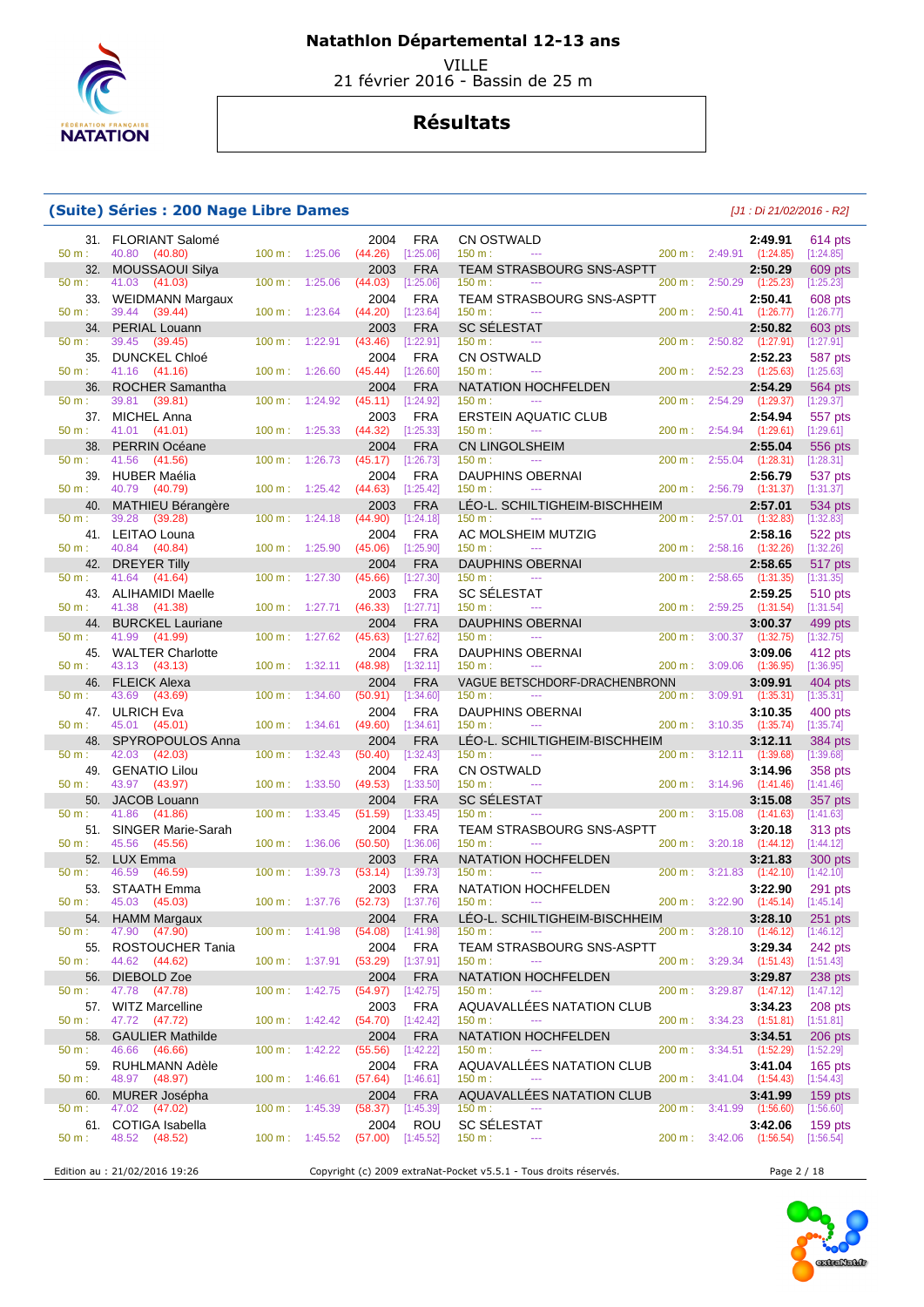

VILLE

21 février 2016 - Bassin de 25 m

## **Résultats**

#### **(Suite) Séries : 200 Nage Libre Dames** [J1 : Di 21/02/2016 - R2]

| 62.                                                     | SIMONIN Jeanne          |                   |         | 2004      | <b>FRA</b> | CN OSTWALD                                 | 3:43.28              | $152$ pts |
|---------------------------------------------------------|-------------------------|-------------------|---------|-----------|------------|--------------------------------------------|----------------------|-----------|
| $50 m$ :                                                | (48.64)<br>48.64        | 100 m :           | 1:46.12 | (57.48)   | [1:46.12]  | $150 m$ :<br>$200 \text{ m}$ :<br>$\cdots$ | 3:43.28<br>(1:57.16) | [1:57.16] |
| 63.                                                     | MEKROUD Ines            |                   |         | 2003      | <b>FRA</b> | LÉO-L. SCHILTIGHEIM-BISCHHEIM              | 3:47.61              | 128 pts   |
| $50 m$ :                                                | (50.02)<br>50.02        | $100 \text{ m}$ : | 1:48.14 | (58.12)   | [1:48.14]  | 200 m:<br>150 m:<br>$\cdots$               | 3:47.61<br>(1:59.47) | [1:59.47] |
| 64.                                                     | <b>CHAMLEY Héloïse</b>  |                   |         | 2004      | <b>FRA</b> | AQUAVALLÉES NATATION CLUB                  | 4:12.63              | 30 pts    |
| $50 m$ :                                                | (52.78)<br>52.78        | 100 m:            | 1:58.44 | (1:05.66) | [1:58.44]  | 200 m:<br>$150 m$ :<br>---                 | 4:12.63<br>(2:14.19) | [2:14.19] |
| $  -$                                                   | AHABCHANE Inès          |                   |         | 2003      | <b>FRA</b> | CN OSTWALD                                 | DNS dec              |           |
| $\qquad \qquad - -$                                     | <b>BESSIERE Emma</b>    |                   |         | 2004      | <b>FRA</b> | <b>ERSTEIN AQUATIC CLUB</b>                | <b>DNS</b> dec       |           |
| $\qquad \qquad \cdots$                                  | <b>BOEHLER Clemence</b> |                   |         | 2003      | <b>FRA</b> | NATATION HOCHFELDEN                        | DNS dec              |           |
| $\cdots$                                                | <b>CANGEMI Angelica</b> |                   |         | 2003      | <b>ITA</b> | LÉO-L. SCHILTIGHEIM-BISCHHEIM              | <b>DNS</b> dec       |           |
| $\cdots$                                                | DE RUEDA Manon          |                   |         | 2004      | <b>FRA</b> | <b>SC SÉLESTAT</b>                         | DNS dec              |           |
| $\hspace{0.05cm} \hspace{0.02cm} \hspace{0.02cm} \dots$ | <b>ELKAIM Cynthia</b>   |                   |         | 2003      | <b>FRA</b> | AC MOLSHEIM MUTZIG                         | <b>DNS</b> dec       |           |
| $\qquad \qquad -$                                       | <b>GITTON Cindy</b>     |                   |         | 2004      | <b>FRA</b> | <b>TEAM STRASBOURG SNS-ASPTT</b>           | DNS dec              |           |
| $---$                                                   | MORAIZE-HARTMAN Paolina |                   |         | 2004      | <b>FRA</b> | TEAM STRASBOURG SNS-ASPTT                  | <b>DNS</b> dec       |           |
| $---$                                                   | <b>NOIRIEL Justine</b>  |                   |         | 2004      | <b>FRA</b> | VAGUE BETSCHDORF-DRACHENBRONN              | <b>DNS Nd</b>        |           |
| $\qquad \qquad -\qquad -$                               | <b>OSTERMANN Claire</b> |                   |         | 2004      | <b>FRA</b> | LÉO-L. SCHILTIGHEIM-BISCHHEIM              | <b>DNS</b> dec       |           |

### **Séries : 200 Dos Dames** [J1 : Di 21/02/2016 - R2]

| $50 m$ :         | 1. LINDAUER Emma<br>37.31 (37.31)   | 100 m: 1:17.34           |         | 2003<br>(40.03) | <b>FRA</b><br>[1:17.34] | <b>ERSTEIN AQUATIC CLUB</b><br>150 m:<br>$\sim$    |                   |         | 2:37.43<br>200 m: 2:37.43 (1:20.09) | 991 pts<br>[1:20.09] |
|------------------|-------------------------------------|--------------------------|---------|-----------------|-------------------------|----------------------------------------------------|-------------------|---------|-------------------------------------|----------------------|
| 2.               | <b>BENEDIC Chiara</b>               |                          |         | 2003            | <b>FRA</b>              | DAUPHINS OBERNAI                                   |                   |         | 2:41.70                             | 936 pts              |
| $50 m$ :         | 37.47 (37.47)                       | 100 m:                   | 1:18.30 | (40.83)         | [1:18.30]               | 150 m:<br>$\sim$                                   | 200 m:            |         | 2:41.70 (1:23.40)                   | [1:23.40]            |
| 3 <sub>1</sub>   | <b>SCHNEIDER Lara</b>               |                          |         | 2003            | <b>FRA</b>              | <b>TEAM STRASBOURG SNS-ASPTT</b>                   |                   |         | 2:47.30                             | 866 pts              |
| $50 m$ :         | 39.75 (39.75)                       | 100 m: 1:22.66           |         | (42.91)         | [1:22.66]               | 150 m:<br>$\sim$ $\sim$                            |                   |         | 200 m: 2:47.30 (1:24.64)            | [1:24.64]            |
|                  | 4. THEILMANN Oria                   |                          |         | 2004            | <b>FRA</b>              | VAGUE BETSCHDORF-DRACHENBRONN                      |                   |         | 2:48.06                             | 856 pts              |
| $50 m$ :         | 39.98<br>(39.98)                    | 100 m:                   | 1:23.13 | (43.15)         | [1:23.13]               | 150 m:<br>$\sim$ $\sim$                            | 200 m:            | 2:48.06 | (1:24.93)                           | [1:24.93]            |
| 5.               | <b>JOUBAUD Aude</b>                 |                          |         | 2003            | <b>FRA</b>              | <b>DAUPHINS OBERNAI</b>                            |                   |         | 2:48.26                             | 854 pts              |
| 50 m:            | 40.55 (40.55)                       | 100 m:                   | 1:23.40 | (42.85)         | [1:23.40]               | 150 m:<br>$\sim$ $\sim$                            | 200 m:            |         | 2:48.26 (1:24.86)                   | [1:24.86]            |
| 6.               | DE MURCIA Jeanne                    |                          |         | 2003            | <b>FRA</b>              | TEAM STRASBOURG SNS-ASPTT                          |                   |         | 2:48.36                             | 853 pts              |
| $50 \text{ m}$ : | 40.34 (40.34)                       | $100 \text{ m}: 1:24.09$ |         | (43.75)         | [1:24.09]               | 150 m:<br>$\sim$ $\sim$ $\sim$                     |                   |         | 200 m: 2:48.36 (1:24.27)            | [1:24.27]            |
| $50 m$ :         | 7. MEINZOLT Océane<br>40.81 (40.81) | 100 m:                   |         | 2003<br>(43.63) | <b>FRA</b><br>[1:24.44] | CN OSTWALD<br>150 m:                               |                   |         | 2:48.40<br>200 m: 2:48.40 (1:23.96) | 852 pts<br>[1:23.96] |
| 8.               | <b>DERRADJI Rania</b>               |                          | 1:24.44 | 2003            | <b>FRA</b>              | $\sim$ $\sim$<br><b>SC SÉLESTAT</b>                |                   |         | 2:50.92                             |                      |
| $50 m$ :         | 40.30<br>(40.30)                    | 100 m:                   | 1:24.38 | (44.08)         | [1:24.38]               | 150 m:<br>$\sim$ $-$                               | 200 m:            |         | 2:50.92 (1:26.54)                   | 822 pts<br>[1:26.54] |
| 9.               | <b>CUNCI Clara</b>                  |                          |         | 2003            | <b>FRA</b>              | TEAM STRASBOURG SNS-ASPTT                          |                   |         | 2:53.56                             | 790 pts              |
| $50 m$ :         | 40.88<br>(40.88)                    | $100 m$ : 1:25.21        |         | (44.33)         | [1:25.21]               | 150 m:<br>$\sim$                                   |                   |         | 200 m: 2:53.56 (1:28.35)            | [1:28.35]            |
|                  | 10. GELIG Lisa                      |                          |         | 2004            | <b>FRA</b>              | <b>ERSTEIN AQUATIC CLUB</b>                        |                   |         | 2:53.62                             | 790 pts              |
| $50 m$ :         | 42.14 (42.14)                       | $100 m$ :                | 1:28.34 | (46.20)         | [1:28.34]               | 150 m:<br>$\sim$ $\sim$                            | 200 m:            |         | 2:53.62 (1:25.28)                   | [1:25.28]            |
|                  | 11. PASQUET Aurélie                 |                          |         | 2004            | <b>FRA</b>              | <b>DAUPHINS OBERNAI</b>                            |                   |         | 2:54.98                             | 774 pts              |
| $50 m$ :         | 43.06 (43.06)                       | $100 \text{ m}: 1:28.40$ |         | (45.34)         | [1:28.40]               | 150 m:<br>$\sim$ $\sim$ $\sim$                     | 200 m:            | 2:54.98 | (1:26.58)                           | [1:26.58]            |
|                  | 12. ESTEVE Charlotte                |                          |         | 2004            | <b>FRA</b>              | <b>NATATION HOCHFELDEN</b>                         |                   |         | 2:56.62                             | 755 pts              |
| 50 m:            | 40.84 (40.84)                       | $100 m$ :                | 1:27.19 | (46.35)         | [1:27.19]               | 150 m:<br>$\sim$ $\sim$                            | 200 m:            |         | 2:56.62 (1:29.43)                   | [1:29.43]            |
| 13.              | GOETZ Ilona                         |                          |         | 2004            | <b>FRA</b>              | <b>ERSTEIN AQUATIC CLUB</b>                        |                   |         | 2:56.75                             | 753 pts              |
| 50 m:            | 42.69 (42.69)                       | 100 m: 1:27.58           |         | (44.89)         | [1:27.58]               | 150 m:<br>$\sim$ $\sim$                            | 200 m:            |         | $2:56.75$ $(1:29.17)$               | [1:29.17]            |
|                  | 14. BANNIER Daphne                  |                          |         | 2003            | <b>FRA</b>              | <b>DAUPHINS OBERNAI</b>                            |                   |         | 2:56.98                             | 751 pts              |
| $50 m$ :         | 41.28 (41.28)                       | 100 m:                   | 1:26.07 | (44.79)         | [1:26.07]               | 150 m:<br>$\sim$ $\sim$                            | 200 m:            | 2:56.98 | (1:30.91)                           | [1:30.91]            |
| 15.              | <b>SCHNEIDER Louise</b>             |                          |         | 2004            | <b>FRA</b>              | <b>TEAM STRASBOURG SNS-ASPTT</b>                   |                   |         | 2:58.24                             | 736 pts              |
| $50 m$ :         | 43.68 (43.68)                       | 100 m:                   | 1:29.04 | (45.36)         | [1:29.04]               | 150 m:<br>$\mathbb{Z} \to \mathbb{Z}$              | $200 \text{ m}$ : |         | 2:58.24 (1:29.20)                   | [1:29.20]            |
|                  | 16. WEIDMANN Margaux                |                          |         | 2004            | <b>FRA</b>              | <b>TEAM STRASBOURG SNS-ASPTT</b>                   |                   |         | 2:58.90                             | 729 pts              |
| 50 m:            | 42.99 (42.99)<br>17. KELLER Léa     | 100 m:                   | 1:29.31 | (46.32)         | [1:29.31]<br><b>FRA</b> | 150 m:<br>$\sim$ $\sim$                            | 200 m:            |         | 2:58.90 (1:29.59)                   | [1:29.59]            |
| $50 m$ :         | 41.69 (41.69)                       | 100 m:                   | 1:27.63 | 2003<br>(45.94) | [1:27.63]               | <b>DAUPHINS OBERNAI</b><br>150 m:<br>$\sim$ $\sim$ | $200 \text{ m}$ : |         | 2:59.04<br>2:59.04 (1:31.41)        | 727 pts<br>[1:31.41] |
|                  | 18. PARENT Mathilde                 |                          |         | 2003            | <b>FRA</b>              | <b>DAUPHINS OBERNAI</b>                            |                   |         | 3:00.41                             | 712 pts              |
| 50 m:            | 43.99 (43.99)                       | $100 m$ :                | 1:29.92 | (45.93)         | [1:29.92]               | 150 m:<br>$\sim$                                   | 200 m:            |         | 3:00.41 (1:30.49)                   | [1:30.49]            |
| 19.              | <b>BUSCHE Margaux</b>               |                          |         | 2003            | <b>FRA</b>              | NATATION HOCHFELDEN                                |                   |         | 3:01.97                             | 695 pts              |
| $50 m$ :         | 42.39 (42.39)                       | $100 m$ : 1:29.67        |         | (47.28)         | [1:29.67]               | 150 m:<br>$\sim$ $\sim$                            |                   |         | 200 m: 3:01.97 (1:32.30)            | [1:32.30]            |
| 20.              | <b>METZGER Camille</b>              |                          |         | 2003            | <b>FRA</b>              | TEAM STRASBOURG SNS-ASPTT                          |                   |         | 3:02.36                             | 690 pts              |
| $50 m$ :         | 43.77 (43.77)                       | $100 \text{ m}: 1:30.45$ |         | (46.68)         | [1:30.45]               | $150 m$ :<br>$\sim$ $\sim$                         |                   |         | 200 m: 3:02.36 (1:31.91)            | [1:31.91]            |

Edition au : 21/02/2016 19:26 Copyright (c) 2009 extraNat-Pocket v5.5.1 - Tous droits réservés.



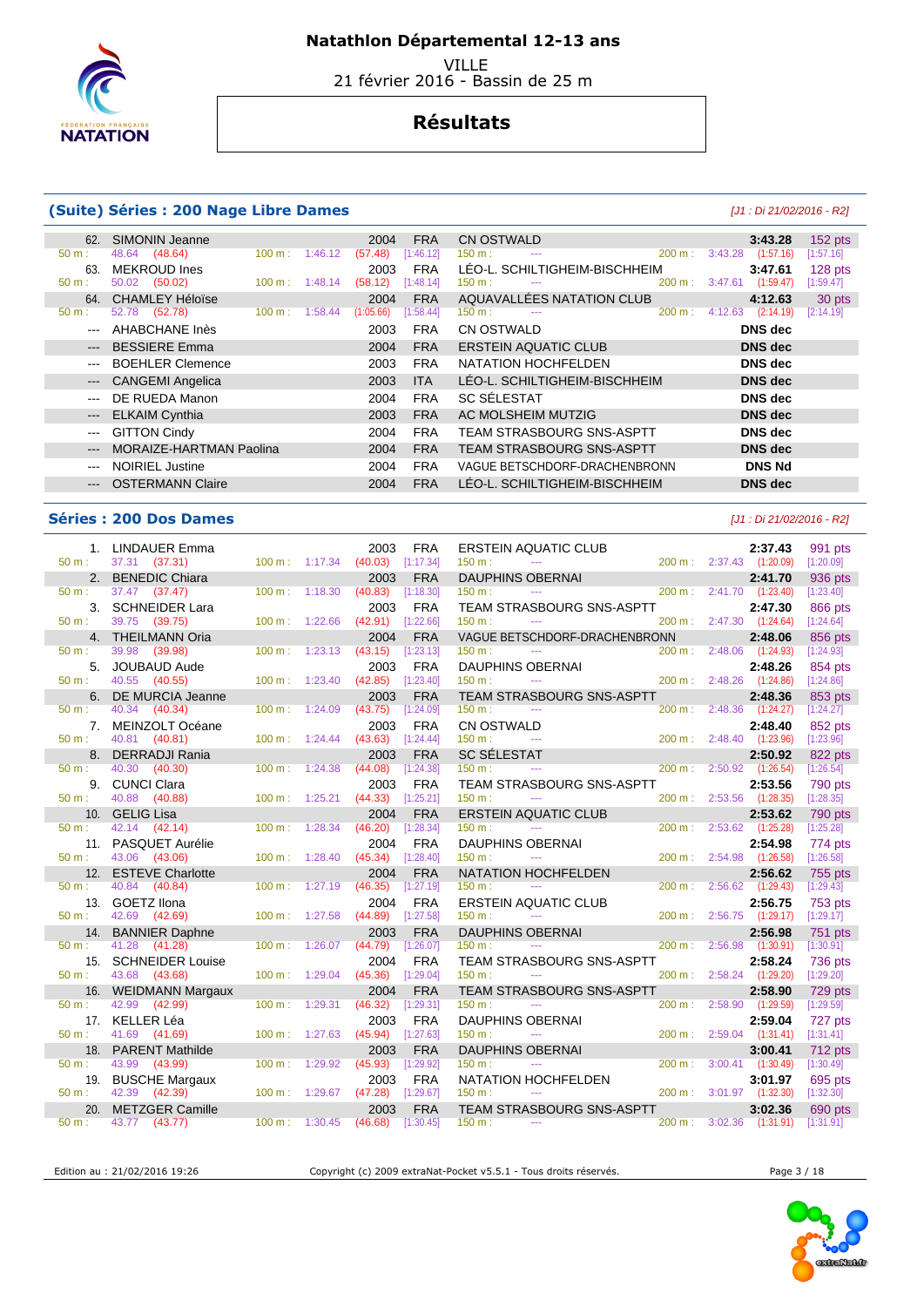

 VILLE 21 février 2016 - Bassin de 25 m

## **Résultats**

### **(Suite) Séries : 200 Dos Dames** [J1 : Di 21/02/2016 - R2]

| 21.             | <b>GLESSER Capucine</b>                     |                   |         | 2004                        | <b>FRA</b>              | <b>DAUPHINS OBERNAI</b>                                           |        |                          | 3:02.56                              | 688 pts                |
|-----------------|---------------------------------------------|-------------------|---------|-----------------------------|-------------------------|-------------------------------------------------------------------|--------|--------------------------|--------------------------------------|------------------------|
| 50 m:<br>22.    | 44.76 (44.76)<br><b>DOMINIQUE Sarah</b>     | 100 m: 1:31.70    |         | (46.94)<br>2004             | [1:31.70]<br><b>FRA</b> | 150 m:<br>$\scriptstyle\cdots$<br><b>ERSTEIN AQUATIC CLUB</b>     |        |                          | 200 m: 3:02.56 (1:30.86)<br>3:02.67  | [1:30.86]<br>687 pts   |
| $50 m$ :        | 44.86<br>(44.86)                            | 100 m:            | 1:13.53 | (28.67)                     | [1:13.53]               | 150 m:                                                            | 200 m: | 3:02.67                  | (1:49.14)                            | [1:49.14]              |
| 23.             | <b>HASAPIS Tea</b>                          |                   |         | 2004                        | <b>FRA</b>              | AC MOLSHEIM MUTZIG                                                |        |                          | 3:02.73                              | 686 pts                |
| 50 m:<br>24.    | 43.38 (43.38)<br><b>PLANSON Enza</b>        | 100 m:            | 1:32.40 | (49.02)<br>2003             | [1:32.40]<br><b>FRA</b> | 150 m:<br>$\scriptstyle\cdots$<br><b>SC SÉLESTAT</b>              | 200 m: |                          | $3:02.73$ $(1:30.33)$<br>3:03.08     | [1:30.33]<br>682 pts   |
| 50 m:           | 43.28<br>(43.28)                            | 100 m:            | 1:29.65 | (46.37)                     | [1:29.65]               | 150 m:                                                            | 200 m: | 3:03.08                  | (1:33.43)                            | [1:33.43]              |
| 25.             | LEITAO Louna                                |                   |         | 2004                        | <b>FRA</b>              | AC MOLSHEIM MUTZIG                                                |        |                          | 3:04.06                              | 672 pts                |
| 50 m:<br>26.    | 43.22 (43.22)<br><b>DUNCKEL Chloé</b>       | 100 m:            | 1:29.80 | (46.58)<br>2004             | [1:29.80]<br><b>FRA</b> | 150 m:<br>$\sim$<br><b>CN OSTWALD</b>                             | 200 m: | 3:04.06                  | (1:34.26)<br>3:04.20                 | [1:34.26]<br>670 pts   |
| 50 m:           | 40.30<br>(40.30)                            | 100 m:            | 1:29.75 | (49.45)                     | [1:29.75]               | 150 m:<br>$\sim$ $\sim$ $\sim$                                    | 200 m: | 3:04.20                  | (1:34.45)                            | [1:34.45]              |
| 27.<br>50 m:    | <b>KIEFFER Sarah</b><br>43.97               | 100 m:            | 1:32.09 | 2003                        | <b>FRA</b><br>[1:32.09] | AQUAVALLÉES NATATION CLUB<br>150 m:<br>$\cdots$                   | 200 m: | 3:04.55                  | 3:04.55                              | 666 pts                |
| 28.             | (43.97)<br><b>BORGA Justine</b>             |                   |         | (48.12)<br>2003             | <b>FRA</b>              | AC MOLSHEIM MUTZIG                                                |        |                          | (1:32.46)<br>3:05.00                 | [1:32.46]<br>662 pts   |
| 50 m:           | 44.33<br>(44.33)                            | 100 m:            | 1:31.86 | (47.53)                     | [1:31.86]               | 150 m:<br>---                                                     | 200 m: | 3:05.00                  | (1:33.14)                            | [1:33.14]              |
| 29.<br>50 m:    | <b>DUNCKEL Marie</b><br>43.98<br>(43.98)    | 100 m:            | 1:31.16 | 2003<br>(47.18)             | <b>FRA</b><br>[1:31.16] | <b>DAUPHINS OBERNAI</b><br>150 m:<br>$\cdots$                     | 200 m: |                          | 3:05.74<br>3:05.74 (1:34.58)         | 654 pts<br>[1:34.58]   |
| 30.             | <b>MICHEL Anna</b>                          |                   |         | 2003                        | <b>FRA</b>              | <b>ERSTEIN AQUATIC CLUB</b>                                       |        |                          | 3:05.79                              | 653 pts                |
| 50 m:           | 46.36<br>(46.36)                            | 100 m:            | 1:34.16 | (47.80)                     | [1:34.16]               | 150 m:<br>---                                                     | 200 m: | 3:05.79                  | (1:31.63)                            | [1:31.63]              |
| 31.<br>50 m:    | <b>BOHLER Rina</b><br>43.71 (43.71)         | 100 m:            | 1:30.81 | 2003<br>(47.10)             | <b>FRA</b><br>[1:30.81] | <b>DAUPHINS OBERNAI</b><br>150 m:<br>$\cdots$                     | 200 m: | 3:06.53                  | 3:06.53<br>(1:35.72)                 | 645 pts<br>[1:35.72]   |
| 32.             | <b>SARACCI Melisa</b>                       |                   |         | 2004                        | <b>FRA</b>              | <b>TEAM STRASBOURG SNS-ASPTT</b>                                  |        |                          | 3:09.96                              | 609 pts                |
| 50 m:           | 46.19<br>(46.19)                            | 100 m:            | 1:36.16 | (49.97)                     | [1:36.16]               | 150 m:<br>$\sim$ $\sim$                                           | 200 m: | 3:09.96                  | (1:33.80)                            | [1:33.80]              |
| 33.<br>50 m:    | <b>MULLER Margaux</b><br>44.54<br>(44.54)   | 100 m:            | 1:35.13 | 2004<br>(50.59)             | <b>FRA</b><br>[1:35.13] | <b>DAUPHINS OBERNAI</b><br>150 m:<br>$\scriptstyle\cdots$         | 200 m: | 3:09.98                  | 3:09.98<br>(1:34.85)                 | 609 pts<br>[1:34.85]   |
| 34.             | MATHIEU Bérangère                           |                   |         | 2003                        | <b>FRA</b>              | LEO-L. SCHILTIGHEIM-BISCHHEIM                                     |        |                          | 3:10.22                              | 607 pts                |
| 50 m:           | 45.80<br>(45.80)                            | 100 m:            | 1:34.37 | (48.57)                     | [1:34.37]               | 150 m:<br>$\cdots$                                                | 200 m: | 3:10.22                  | (1:35.85)                            | [1:35.85]              |
| 35.<br>50 m:    | PERIAL Louann<br>45.96<br>(45.96)           | 100 m:            | 1:35.38 | 2003<br>(49.42)             | <b>FRA</b><br>[1:35.38] | <b>SC SELESTAT</b><br>150 m:<br>$\cdots$                          | 200 m: |                          | 3:10.97<br>$3:10.97$ $(1:35.59)$     | 599 pts<br>[1:35.59]   |
| 36.             | <b>ROCHER Samantha</b>                      |                   |         | 2004                        | <b>FRA</b>              | <b>NATATION HOCHFELDEN</b>                                        |        |                          | 3:12.58                              | 583 pts                |
| 50 m:           | 42.84<br>(42.84)                            | 100 m:            | 1:32.64 | (49.80)                     | [1:32.64]               | 150 m:                                                            | 200 m: | 3:12.58                  | (1:39.94)                            | [1:39.94]              |
| 37.<br>50 m:    | <b>BURCKEL Lauriane</b><br>46.40 (46.40)    | 100 m:            | 1:35.01 | 2004<br>(48.61)             | <b>FRA</b><br>[1:35.01] | <b>DAUPHINS OBERNAI</b><br>150 m:<br>$\sim$ $\sim$                | 200 m: | 3:13.32                  | 3:13.32<br>(1:38.31)                 | 575 pts<br>[1:38.31]   |
| 38.             | <b>DRIOUACH Camilia</b>                     |                   |         | 2003                        | <b>FRA</b>              | <b>TEAM STRASBOURG SNS-ASPTT</b>                                  |        |                          | 3:14.02                              | 568 pts                |
| 50 m:<br>39.    | 44.00<br>(44.00)<br><b>HUBER Maélia</b>     | 100 m:            | 1:33.53 | (49.53)<br>2004             | [1:33.53]<br><b>FRA</b> | 150 m:<br>$\cdots$<br><b>DAUPHINS OBERNAI</b>                     | 200 m: | 3:14.02                  | (1:40.49)<br>3:15.48                 | [1:40.49]              |
| 50 m:           | 47.13 (47.13)                               | 100 m:            | 1:37.32 | (50.19)                     | [1:37.32]               | 150 m:<br>$\scriptstyle\cdots$                                    | 200 m: | 3:15.48                  | (1:38.16)                            | 554 pts<br>[1:38.16]   |
| 40.             | <b>DREYER Tilly</b>                         |                   |         | 2004                        | <b>FRA</b>              | <b>DAUPHINS OBERNAI</b>                                           |        |                          | 3:15.95                              | 549 pts                |
| 50 m:<br>41.    | 47.10<br>(47.10)<br><b>WALTER Charlotte</b> | 100 m:            | 1:37.37 | (50.27)<br>2004             | [1:37.37]<br><b>FRA</b> | 150 m:<br>$- - -$<br><b>DAUPHINS OBERNAI</b>                      | 200 m: | 3:15.95                  | (1:38.58)<br>3:17.66                 | [1:38.58]<br>532 pts   |
| 50 m:           | 46.50<br>(46.50)                            | 100 m:            | 1:37.14 | (50.64)                     | [1:37.14]               | 150 m:<br>$\sim$ $\sim$                                           | 200 m: | 3:17.66                  | (1:40.52)                            | [1:40.52]              |
| 42.             | MOUSSAOUI Silya                             |                   |         | 2003                        | <b>FRA</b>              | <b>TEAM STRASBOURG SNS-ASPTT</b>                                  |        |                          | 3:17.93                              | 530 pts                |
| 50 m:<br>43.    | 47.26<br>(47.26)<br><b>FLORIANT Salomé</b>  | 100 m:            | 1:37.64 | (50.38)<br>2004             | [1:37.64]<br><b>FRA</b> | 150 m:<br><b>CN OSTWALD</b>                                       | 200 m: | 3:17.93                  | (1:40.29)<br>3:21.92                 | [1:40.29]<br>492 pts   |
| 50 m:           | 49.03<br>(49.03)                            | 100 m:            | 1:42.29 | (53.26)                     | [1:42.29]               | 150 m:<br>$\cdots$                                                | 200 m: | 3:21.92                  | (1:39.63)                            | [1:39.63]              |
| 44.<br>$50 m$ : | <b>ULRICH Eva</b><br>49.59 (49.59)          | 100 m: 1:43.78    |         | 2004<br>$(54.19)$ [1:43.78] | <b>FRA</b>              | <b>DAUPHINS OBERNAI</b><br>$\scriptstyle\cdots\scriptstyle\cdots$ |        |                          | 3:27.61<br>200 m: 3:27.61 (1:43.83)  | 441 pts<br>[1:43.83]   |
|                 | 45. FLEICK Alexa                            |                   |         | 2004                        | <b>FRA</b>              | 150 m :<br>VAGUE BETSCHDORF-DRACHENBRONN                          |        |                          | 3:28.67                              | 432 pts                |
| $50 m$ :        | 49.87 (49.87)                               | $100 m$ : 1:43.48 |         | (53.61)                     | [1:43.48]               | 150 m:<br>$\scriptstyle\cdots$                                    |        |                          | 200 m: 3:28.67 (1:45.19)             | [1:45.19]              |
| 46.<br>50 m:    | SPYROPOULOS Anna<br>48.34 (48.34)           | $100 m$ : 1:42.84 |         | 2004<br>(54.50)             | <b>FRA</b><br>[1:42.84] | LÉO-L. SCHILTIGHEIM-BISCHHEIM<br>150 m:<br>---                    | 200 m: |                          | 3:29.41<br>$3:29.41$ $(1:46.57)$     | $425$ pts<br>[1:46.57] |
|                 | 47. GENATIO Lilou                           |                   |         | 2004                        | <b>FRA</b>              | <b>CN OSTWALD</b>                                                 |        |                          | 3:33.33                              | 392 pts                |
| 50 m:           | 50.78 (50.78)                               | $100 m$ : 1:45.47 |         | (54.69)                     | $[1:45.47]$             | 150 m:                                                            |        |                          | 200 m : 3:33.33 (1:47.86)            | [1:47.86]              |
| 48.<br>$50 m$ : | <b>STAATH Emma</b><br>51.78 (51.78)         | $100 \text{ m}$ : | 1:50.37 | 2003<br>(58.59)             | <b>FRA</b><br>[1:50.37] | NATATION HOCHFELDEN<br>150 m:<br>---                              |        |                          | 3:38.67<br>200 m : 3:38.67 (1:48.30) | 349 pts<br>[1:48.30]   |
| 49.             | <b>GAULIER Mathilde</b>                     |                   |         | 2004                        | <b>FRA</b>              | NATATION HOCHFELDEN                                               |        |                          | 3:40.38                              | 336 pts                |
| 50 m:           | 52.60 (52.60)                               | 100 m: 1:50.35    |         | (57.75)                     | [1:50.35]               | 150 m:<br>$\scriptstyle\cdots$                                    |        | $200 \text{ m}: 3:40.38$ | (1:50.03)                            | [1:50.03]              |
| 50.<br>50 m:    | DIEBOLD Zoe<br>49.25 (49.25)                | 100 m:            | 1:46.51 | 2004<br>(57.26)             | <b>FRA</b><br>[1:46.51] | NATATION HOCHFELDEN<br>150 m:<br>$\sim$                           |        | $200 \text{ m}: 3:41.23$ | 3:41.23<br>(1:54.72)                 | 329 pts<br>[1:54.72]   |
| 51.             | COTIGA Isabella                             |                   |         | 2004                        | ROU                     | <b>SC SÉLESTAT</b>                                                |        |                          | 4:06.49                              | $165$ pts              |
| 50 m:           | 56.78 (56.78)                               | 100 m: 2:02.62    |         | (1:05.84)                   | $[2:02.62]$             | 150 m:                                                            |        |                          | 200 m: 4:06.49 (2:03.87)             | [2:03.87]              |
|                 | Edition au : 21/02/2016 19:26               |                   |         |                             |                         | Copyright (c) 2009 extraNat-Pocket v5.5.1 - Tous droits réservés. |        |                          | Page 4 / 18                          |                        |

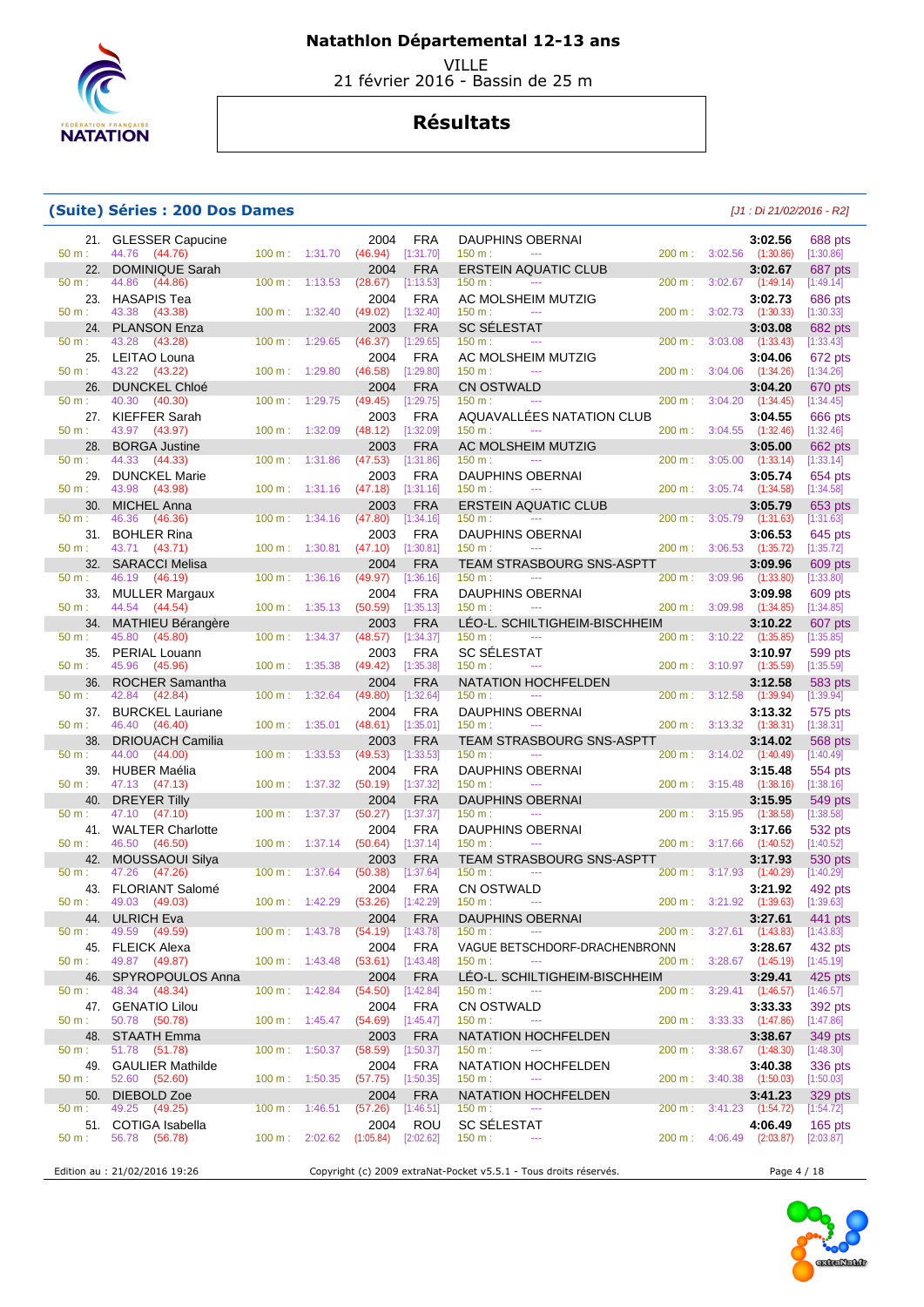

VILLE

# 21 février 2016 - Bassin de 25 m

## **Résultats**

#### **(Suite) Séries : 200 Dos Dames** [J1 : Di 21/02/2016 - R2]

| 52.                      | <b>HAMM Margaux</b>            |                   |         | 2004      | <b>FRA</b> | LÉO-L. SCHILTIGHEIM-BISCHHEIM    |           |         | 4:06.77        | $164$ pts |
|--------------------------|--------------------------------|-------------------|---------|-----------|------------|----------------------------------|-----------|---------|----------------|-----------|
| $50 m$ :                 | 57.81 (57.81)                  | $100 \text{ m}$ : | 2:00.81 | (1:03.00) | [2:00.81]  | 150 m:<br>$\overline{a}$         | 200 m:    | 4:06.77 | (2:05.96)      | [2:05.96] |
| 53.                      | MEKROUD Ines                   |                   |         | 2003      | <b>FRA</b> | LÉO-L. SCHILTIGHEIM-BISCHHEIM    |           |         | 4:07.92        | $158$ pts |
| $50 m$ :                 | 57.46 (57.46)                  | $100 \text{ m}$ : | 2:01.21 | (1:03.75) | [2:01.21]  | 150 m:<br>---                    | 200 m:    | 4:07.92 | (2:06.71)      | [2:06.71] |
| 54.                      | MURER Josépha                  |                   |         | 2004      | <b>FRA</b> | AQUAVALLÉES NATATION CLUB        |           |         | 4:15.12        | 122 pts   |
| $50 m$ :                 | 54.72 (54.72)                  | 100 m:            | 2:00.62 | (1:05.90) | [2:00.62]  | $150 m$ :<br>---                 | $200 m$ : | 4:15.12 | (2:14.50)      | [2:14.50] |
| $---$                    | SIMONIN Jeanne                 |                   |         | 2004      | <b>FRA</b> | CN OSTWALD                       |           |         | <b>DSQ Vi</b>  |           |
| $---$                    | <b>AHABCHANE Inès</b>          |                   |         | 2003      | <b>FRA</b> | <b>CN OSTWALD</b>                |           |         | DNS dec        |           |
| $---$                    | <b>BOEHLER Clemence</b>        |                   |         | 2003      | <b>FRA</b> | NATATION HOCHFELDEN              |           |         | DNS dec        |           |
| $\qquad \qquad - -$      | <b>CANGEMI Angelica</b>        |                   |         | 2003      | <b>ITA</b> | LÉO-L. SCHILTIGHEIM-BISCHHEIM    |           |         | <b>DNS</b> dec |           |
| $- - -$                  | DE RUEDA Manon                 |                   |         | 2004      | <b>FRA</b> | <b>SC SÉLESTAT</b>               |           |         | <b>DNS Nd</b>  |           |
| $\hspace{0.05cm} \ldots$ | <b>ELKAIM Cynthia</b>          |                   |         | 2003      | <b>FRA</b> | AC MOLSHEIM MUTZIG               |           |         | <b>DNS</b> dec |           |
| $--$                     | <b>GITTON Cindy</b>            |                   |         | 2004      | <b>FRA</b> | <b>TEAM STRASBOURG SNS-ASPTT</b> |           |         | DNS dec        |           |
| $---$                    | <b>MORAIZE-HARTMAN Paolina</b> |                   |         | 2004      | <b>FRA</b> | <b>TEAM STRASBOURG SNS-ASPTT</b> |           |         | <b>DNS</b> dec |           |
| $---$                    | <b>NOIRIEL Justine</b>         |                   |         | 2004      | <b>FRA</b> | VAGUE BETSCHDORF-DRACHENBRONN    |           |         | <b>DNS Nd</b>  |           |
| $\qquad \qquad - -$      | <b>OSTERMANN Claire</b>        |                   |         | 2004      | <b>FRA</b> | LÉO-L. SCHILTIGHEIM-BISCHHEIM    |           |         | <b>DNS</b> dec |           |
|                          |                                |                   |         |           |            |                                  |           |         |                |           |

### **Séries : 100 Brasse Dames** [J1 : Di 21/02/2016 - R2]

| 1.           | <b>LINDAUER Emma</b>               |                   |         | <b>FRA</b><br>2003                        |
|--------------|------------------------------------|-------------------|---------|-------------------------------------------|
| 50 m:        | 39.14 (39.14)                      | $100 \text{ m}$ : | 1:23.45 | (44.31)<br>[1:23.45]                      |
| 2.           | <b>SCHNEIDER Lara</b>              |                   |         | <b>FRA</b><br>2003                        |
| 50 m:        | 39.58<br>(39.58)                   | $100 \text{ m}$ : | 1:24.40 | (44.82)<br>[1:24.40]                      |
| 3.           | <b>THEILMANN Oria</b>              |                   |         | 2004<br><b>FRA</b>                        |
| 50 m:        | 41.62<br>(41.62)                   | 100 m:            | 1:27.29 | $(45.67)$ [1:27.29]                       |
| 4.           | <b>CUNCI Clara</b>                 |                   |         | 2003<br><b>FRA</b>                        |
| 50 m:        | 42.40<br>(42.40)                   | 100 m:            | 1:27.48 | $(45.08)$ [1:27.48]                       |
| 5.           | <b>BENEDIC Chiara</b>              |                   |         | 2003<br><b>FRA</b>                        |
| 50 m:        | 42.34 (42.34)                      | 100 m:            | 1:28.93 | $(46.59)$ [1:28.93]                       |
| 6.           | <b>GOETZ Ilona</b>                 |                   |         | 2004<br><b>FRA</b>                        |
| 50 m:        | 44.66<br>(44.66)                   | 100 m:            | 1:32.23 | (47.57)<br>[1:32.23]                      |
| 7.           | <b>JOUBAUD Aude</b>                |                   |         | <b>FRA</b><br>2003                        |
| 50 m : _     | 44.62<br>(44.62)                   | $100 \text{ m}$ : | 1:32.42 | (47.80)<br>[1:32.42]                      |
| 8.           | DE MURCIA Jeanne                   |                   |         | 2003<br><b>FRA</b>                        |
| 50 m:        | 43.67 (43.67)                      | 100 m:            | 1:32.49 | (48.82)<br>[1:32.49]                      |
| 9.           | <b>GLESSER Capucine</b>            |                   |         | 2004<br><b>FRA</b>                        |
| 50 m:        | 44.47 (44.47)                      | $100 \text{ m}$ : | 1:32.75 | (48.28)<br>[1:32.75]                      |
| 10.          | <b>HUBER Maélia</b>                |                   |         | <b>FRA</b><br>2004                        |
| $50 m$ :     | 44.30<br>(44.30)                   | 100 m:            | 1:32.86 | (48.56)<br>[1:32.86]                      |
| 11.          | <b>SCHNEIDER Louise</b>            |                   |         | <b>FRA</b><br>2004                        |
| $50 m$ :     | 45.03 (45.03)                      | 100 m:            | 1:33.53 | (48.50)<br>[1:33.53]                      |
| 12.          | <b>BORGA Justine</b>               |                   | 1:33.86 | 2003<br><b>FRA</b>                        |
| 50 m:        | 45.03 (45.03)                      | 100 m:            |         | $(48.83)$ [1:33.86]                       |
| 13.<br>50 m: | <b>KELLER Léa</b><br>44.77 (44.77) | 100 m:            | 1:34.30 | <b>FRA</b><br>2003<br>$(49.53)$ [1:34.30] |
| 14.          | <b>SARACCI Melisa</b>              |                   |         | <b>FRA</b>                                |
| $50 m$ :     | 45.40 (45.40)                      | 100 m:            | 1:34.69 | 2004<br>(49.29)<br>[1:34.69]              |
| 15.          | <b>GELIG Lisa</b>                  |                   |         | 2004<br><b>FRA</b>                        |
| 50 m:        | 46.00 (46.00)                      | 100 m:            | 1:35.04 | (49.04)<br>[1:35.04]                      |
| 16.          | <b>BUSCHE Margaux</b>              |                   |         | 2003<br><b>FRA</b>                        |
| 50 m:        | 46.04 (46.04)                      | 100 m:            | 1:35.80 | (49.76)<br>[1:35.80]                      |
| 17.          | DOMINIQUE Sarah                    |                   |         | 2004<br><b>FRA</b>                        |
| 50 m:        | 45.98 (45.98)                      | 100 m:            | 1:36.61 | (50.63)<br>[1:36.61]                      |
| 18.          | <b>MOUSSAOUI Silya</b>             |                   |         | 2003<br><b>FRA</b>                        |
| 50 m:        | 47.06<br>(47.06)                   | $100 \text{ m}$ : | 1:37.31 | (50.25)<br>[1:37.31]                      |
| 19.          | DUNCKEL Chloé                      |                   |         | 2004<br><b>FRA</b>                        |
| 50 m:        | 46.91<br>(46.91)                   | 100 m:            | 1:38.16 | (51.25)<br>[1:38.16]                      |
| 20.          | <b>DRIOUACH Camilia</b>            |                   |         | <b>FRA</b><br>2003                        |
| 50 m:        | 46.70 (46.70)                      | 100 m:            | 1:38.54 | (51.84)<br>[1:38.54]                      |

|                | 1. LINDAUER Emma<br>39.14 (39.14)       | 100 m: 1:23.45           |         | 2003<br>$(44.31)$ [1:23.45] | <b>FRA</b>              | <b>ERSTEIN AQUATIC CLUB</b>      | 1:23.45 | 996 pts |
|----------------|-----------------------------------------|--------------------------|---------|-----------------------------|-------------------------|----------------------------------|---------|---------|
|                | 2. SCHNEIDER Lara                       |                          |         | 2003                        | <b>FRA</b>              | TEAM STRASBOURG SNS-ASPTT        | 1:24.40 | 975 pts |
|                | 39.58 (39.58)                           | 100 m:                   | 1:24.40 | (44.82)                     | [1:24.40]               |                                  |         |         |
| 3.             | <b>THEILMANN Oria</b>                   |                          |         | 2004                        | <b>FRA</b>              | VAGUE BETSCHDORF-DRACHENBRONN    | 1:27.29 | 911 pts |
| 4 <sup>1</sup> | 41.62 (41.62)<br><b>CUNCI Clara</b>     | 100 m: 1:27.29           |         | (45.67)<br>2003             | [1:27.29]<br><b>FRA</b> | <b>TEAM STRASBOURG SNS-ASPTT</b> | 1:27.48 | 907 pts |
|                | 42.40 (42.40)                           | 100 m:                   | 1:27.48 | (45.08)                     | [1:27.48]               |                                  |         |         |
|                | 5. BENEDIC Chiara                       |                          |         | 2003                        | <b>FRA</b>              | <b>DAUPHINS OBERNAI</b>          | 1:28.93 | 877 pts |
|                | 42.34 (42.34)                           | $100 \text{ m}$ :        | 1:28.93 | (46.59)                     | [1:28.93]               |                                  |         |         |
| 6.             | <b>GOETZ Ilona</b>                      |                          |         | 2004                        | <b>FRA</b>              | <b>ERSTEIN AQUATIC CLUB</b>      | 1:32.23 | 808 pts |
|                | 44.66 (44.66)                           | 100 m:                   | 1:32.23 | (47.57)                     | [1:32.23]               |                                  |         |         |
| 7.             | <b>JOUBAUD Aude</b>                     |                          |         | 2003                        | <b>FRA</b>              | <b>DAUPHINS OBERNAI</b>          | 1:32.42 | 804 pts |
|                | 44.62 (44.62)                           | $100 \text{ m}$ :        | 1:32.42 | (47.80)                     | [1:32.42]               |                                  |         |         |
|                | 8. DE MURCIA Jeanne<br>43.67 (43.67)    | $100 m$ :                | 1:32.49 | 2003<br>(48.82)             | <b>FRA</b><br>[1:32.49] | <b>TEAM STRASBOURG SNS-ASPTT</b> | 1:32.49 | 803 pts |
|                | 9. GLESSER Capucine                     |                          |         | 2004                        | <b>FRA</b>              | <b>DAUPHINS OBERNAI</b>          | 1:32.75 | 798 pts |
| ÷.             | 44.47 (44.47)                           | 100 m: 1:32.75           |         | (48.28)                     | [1:32.75]               |                                  |         |         |
| 10.            | <b>HUBER Maélia</b>                     |                          |         | 2004                        | <b>FRA</b>              | <b>DAUPHINS OBERNAI</b>          | 1:32.86 | 796 pts |
| t.             | 44.30 (44.30)                           | 100 m:                   | 1:32.86 | (48.56)                     | [1:32.86]               |                                  |         |         |
| 11.            | <b>SCHNEIDER Louise</b>                 |                          |         | 2004                        | <b>FRA</b>              | <b>TEAM STRASBOURG SNS-ASPTT</b> | 1:33.53 | 782 pts |
| t.             | 45.03 (45.03)                           | $100 \text{ m}: 1:33.53$ |         | (48.50)                     | [1:33.53]               |                                  |         |         |
| 12.            | <b>BORGA Justine</b>                    |                          | 1:33.86 | 2003<br>(48.83)             | <b>FRA</b>              | AC MOLSHEIM MUTZIG               | 1:33.86 | 776 pts |
| ÷.             | 45.03 (45.03)<br>13. KELLER Léa         | 100 m:                   |         | 2003                        | [1:33.86]<br><b>FRA</b> |                                  |         |         |
|                | 44.77 (44.77)                           | $100 \text{ m}$ :        | 1:34.30 | (49.53)                     | [1:34.30]               | <b>DAUPHINS OBERNAI</b>          | 1:34.30 | 767 pts |
| 14.            | <b>SARACCI Melisa</b>                   |                          |         | 2004                        | <b>FRA</b>              | TEAM STRASBOURG SNS-ASPTT        | 1:34.69 | 759 pts |
|                | 45.40 (45.40)                           | 100 m:                   | 1:34.69 | (49.29)                     | [1:34.69]               |                                  |         |         |
| 15.            | <b>GELIG Lisa</b>                       |                          |         | 2004                        | <b>FRA</b>              | <b>ERSTEIN AQUATIC CLUB</b>      | 1:35.04 | 752 pts |
|                | 46.00 (46.00)                           | 100 m: 1:35.04           |         | (49.04)                     | [1:35.04]               |                                  |         |         |
|                | 16. BUSCHE Margaux                      |                          |         | 2003                        | <b>FRA</b>              | NATATION HOCHFELDEN              | 1:35.80 | 738 pts |
| ÷.             | 46.04 (46.04)                           | $100 \text{ m}$ :        | 1:35.80 | (49.76)                     | [1:35.80]               |                                  |         |         |
| 17.<br>÷.      | <b>DOMINIQUE Sarah</b><br>45.98 (45.98) | 100 m: 1:36.61           |         | 2004<br>(50.63)             | <b>FRA</b><br>[1:36.61] | <b>ERSTEIN AQUATIC CLUB</b>      | 1:36.61 | 722 pts |
| 18.            | <b>MOUSSAOUI Silya</b>                  |                          |         | 2003                        | <b>FRA</b>              | TEAM STRASBOURG SNS-ASPTT        | 1:37.31 | 709 pts |
| ÷.             | 47.06 (47.06)                           | $100 \text{ m}$ :        | 1:37.31 | (50.25)                     | [1:37.31]               |                                  |         |         |
| 19.            | <b>DUNCKEL Chloé</b>                    |                          |         | 2004                        | <b>FRA</b>              | <b>CN OSTWALD</b>                | 1:38.16 | 693 pts |
|                | 46.91 (46.91)                           | 100 m: 1:38.16           |         | (51.25)                     | [1:38.16]               |                                  |         |         |
| 20.            | <b>DRIOUACH Camilia</b>                 |                          |         | 2003                        | <b>FRA</b>              | <b>TEAM STRASBOURG SNS-ASPTT</b> | 1:38.54 | 685 pts |

Edition au : 21/02/2016 19:26 Copyright (c) 2009 extraNat-Pocket v5.5.1 - Tous droits réservés. Page 5 / 18

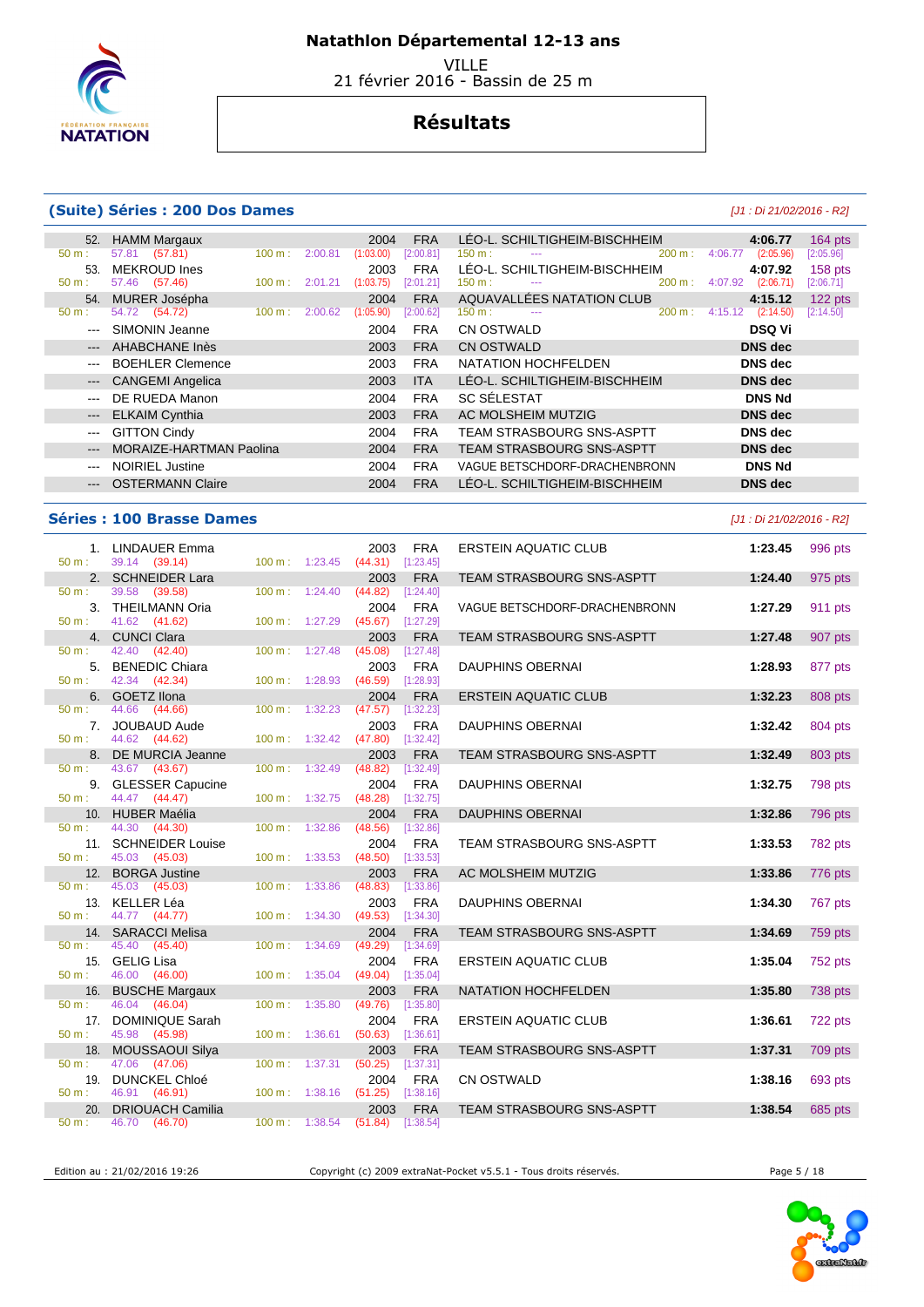

 VILLE 21 février 2016 - Bassin de 25 m

## **Résultats**

#### **(Suite) Séries : 100 Brasse Dames**

| 50 m:        | 21. BANNIER Daphne<br>47.18 (47.18)         | 100 m: 1:39.71    |                   | 2003<br>(52.53)     | <b>FRA</b><br>[1:39.71] | DAUPHINS OBERNAI                 | 1:39.71        |
|--------------|---------------------------------------------|-------------------|-------------------|---------------------|-------------------------|----------------------------------|----------------|
| 22.          | <b>DUNCKEL Marie</b>                        |                   |                   | 2003                | <b>FRA</b>              | <b>DAUPHINS OBERNAI</b>          | 1:40.54        |
| 50 m:        | 47.43<br>(47.43)                            | $100 m$ :         | 1:40.54           | (53.11)             | [1:40.54]               |                                  |                |
| 23.          | <b>HASAPIS Tea</b>                          |                   |                   | 2004<br>(54.66)     | FRA                     | AC MOLSHEIM MUTZIG               | 1:41.20        |
| $50 m$ :     | 46.54 (46.54)<br>24. MEINZOLT Océane        |                   | $100 m$ : 1:41.20 | 2003                | [1:41.20]<br><b>FRA</b> | <b>CN OSTWALD</b>                | 1:41.24        |
| $50 m$ :     | 47.80<br>(47.80)                            | 100 m:            | 1:41.24           | (53.44)             | [1:41.24]               |                                  |                |
| 25.          | <b>METZGER Camille</b>                      |                   |                   | 2003                | <b>FRA</b>              | TEAM STRASBOURG SNS-ASPTT        | 1:41.31        |
| 50 m:        | 47.61 (47.61)                               | 100 m:            | 1:41.31           | (53.70)             | [1:41.31]               |                                  |                |
|              | 26. ROCHER Samantha                         |                   |                   | 2004                | <b>FRA</b>              | NATATION HOCHFELDEN              | 1:41.41        |
| 50 m:        | 47.45 (47.45)<br>27. PERRIN Océane          | 100 m:            | 1:41.41           | (53.96)<br>2004     | [1:41.41]               | <b>CN LINGOLSHEIM</b>            | 1:42.97        |
| 50 m:        | 49.34<br>(49.34)                            | $100 m$ :         | 1:42.97           | (53.63)             | <b>FRA</b><br>[1:42.97] |                                  |                |
| 28.          | <b>ESTEVE Charlotte</b>                     |                   |                   | 2004                | <b>FRA</b>              | <b>NATATION HOCHFELDEN</b>       | 1:43.89        |
| 50 m:        | 48.30<br>(48.30)                            | 100 m:            | 1:43.89           | (55.59)             | [1:43.89]               |                                  |                |
|              | 29. KIEFFER Sarah                           |                   |                   | 2003                | <b>FRA</b>              | AQUAVALLÉES NATATION CLUB        | 1:43.96        |
| 50 m:        | 49.06 (49.06)                               | 100 m:            | 1:43.96           | (54.90)             | [1:43.96]               |                                  |                |
| 50 m:        | 30. LEITAO Louna<br>48.89<br>(48.89)        | 100 m:            | 1:45.36           | 2004<br>(56.47)     | <b>FRA</b><br>[1:45.36] | AC MOLSHEIM MUTZIG               | 1:45.36        |
|              | 31. FLEICK Alexa                            |                   |                   | 2004                | <b>FRA</b>              | VAGUE BETSCHDORF-DRACHENBRONN    | 1:45.66        |
| $50 m$ :     | 51.00 (51.00)                               | 100 m:            | 1:45.66           | (54.66)             | [1:45.66]               |                                  |                |
|              | 32. MATHIEU Bérangère                       |                   |                   | 2003                | <b>FRA</b>              | LEO-L. SCHILTIGHEIM-BISCHHEIM    | 1:45.78        |
| 50 m:        | 50.38<br>(50.38)                            | 100 m:            | 1:45.78           | (55.40)             | [1:45.78]               |                                  |                |
| 50 m:        | 33. WEIDMANN Margaux<br>50.41<br>(50.41)    | 100 m:            | 1:46.31           | 2004<br>(55.90)     | <b>FRA</b><br>[1:46.31] | TEAM STRASBOURG SNS-ASPTT        | 1:46.31        |
|              | 34. STAATH Emma                             |                   |                   | 2003                | <b>FRA</b>              | <b>NATATION HOCHFELDEN</b>       | 1:49.86        |
| 50 m:        | 50.07 (50.07)                               | 100 m:            | 1:49.86           | (59.79)             | [1:49.86]               |                                  |                |
|              | 35. FLORIANT Salomé                         |                   |                   | 2004                | <b>FRA</b>              | <b>CN OSTWALD</b>                | 1:50.01        |
| 50 m:        | 52.72 (52.72)                               | 100 m:            | 1:50.01           | (57.29)             | [1:50.01]               |                                  |                |
|              | 36. DIEBOLD Zoe                             |                   |                   | 2004                | <b>FRA</b>              | <b>NATATION HOCHFELDEN</b>       | 1:51.40        |
| $50 m$ :     | 52.19 (52.19)<br>37. WITZ Marcelline        | 100 m:            | 1:51.40           | (59.21)<br>2003     | [1:51.40]<br><b>FRA</b> | AQUAVALLÉES NATATION CLUB        | 1:51.97        |
| 50 m:        | 52.78 (52.78)                               | 100 m:            | 1:51.97           | $(59.19)$ [1:51.97] |                         |                                  |                |
|              | 38. SPYROPOULOS Anna                        |                   |                   | 2004                | <b>FRA</b>              | LEO-L. SCHILTIGHEIM-BISCHHEIM    | 1:52.13        |
| 50 m:        | 53.80<br>(53.80)                            | 100 m:            | 1:52.13           | (58.33)             | [1:52.13]               |                                  |                |
|              | 39. GAULIER Mathilde                        |                   |                   | 2004                | <b>FRA</b>              | NATATION HOCHFELDEN              | 1:52.41        |
| 50 m:<br>40. | 53.61<br>(53.61)<br><b>WALTER Charlotte</b> | 100 m:            | 1:52.41           | (58.80)<br>2004     | [1:52.41]<br><b>FRA</b> | <b>DAUPHINS OBERNAI</b>          | 1:53.58        |
| 50 m:        | 53.96<br>(53.96)                            | 100 m:            | 1:53.58           | (59.62)             | [1:53.58]               |                                  |                |
|              | 41. ROSTOUCHER Tania                        |                   |                   | 2004                | <b>FRA</b>              | TEAM STRASBOURG SNS-ASPTT        | 1:54.43        |
| $50 m$ :     | 51.74 (51.74)                               | 100 m:            | 1:54.43           | (1:02.69)           | [1:54.43]               |                                  |                |
|              | 42. LUX Emma                                |                   |                   | 2003                | <b>FRA</b>              | NATATION HOCHFELDEN              | 1:55.73        |
| 50 m:        | 54.43<br>(54.43)<br>43. ALIHAMIDI Maelle    | $100 m$ :         | 1:55.73           | (1:01.30)<br>2003   | [1:55.73]<br><b>FRA</b> | <b>SC SÉLESTAT</b>               | 1:57.84        |
| 50 m:        | 55.28<br>(55.28)                            | 100 m:            | 1:57.84           | (1:02.56)           | [1:57.84]               |                                  |                |
|              | 44. JACOB Louann                            |                   |                   | 2004                | <b>FRA</b>              | <b>SC SELESTAT</b>               | 1:59.40        |
| 50 m:        | 56.90 (56.90)                               | $100 \text{ m}$ : | 1:59.40           | (1:02.50)           | [1:59.40]               |                                  |                |
| 45.          | SINGER Marie-Sarah                          |                   |                   | 2004                | <b>FRA</b>              | TEAM STRASBOURG SNS-ASPTT        | 2:00.86        |
| 50 m:<br>46. | 55.53<br>(55.53)<br><b>RUHLMANN Adèle</b>   | $100 m$ :         | 2:00.86           | (1:05.33)<br>2004   | [2:00.86]<br><b>FRA</b> | AQUAVALLEES NATATION CLUB        | 2:03.40        |
| $50 m$ :     | 57.86<br>(57.86)                            | 100 m:            | 2:03.40           | (1:05.54)           | [2:03.40]               |                                  |                |
|              | 47. GENATIO Lilou                           |                   |                   | 2004                | <b>FRA</b>              | CN OSTWALD                       | 2:04.01        |
| 50 m:        | 58.00 (58.00)                               | 100 m:            | 2:04.01           | (1:06.01)           | [2:04.01]               |                                  |                |
|              | 47. SIMONIN Jeanne                          |                   |                   | 2004                | <b>FRA</b>              | <b>CN OSTWALD</b>                | 2:04.01        |
| 50 m:        | 59.33 (59.33)                               | 100 m:            | 2:04.01           | (1:04.68)<br>2004   | [2:04.01]<br><b>FRA</b> | LÉO-L. SCHILTIGHEIM-BISCHHEIM    | 2:06.76        |
| 50 m:        | 49. HAMM Margaux<br>59.83 (59.83)           | 100 m:            | 2:06.76           | (1:06.93)           | [2:06.76]               |                                  |                |
|              | 50. CHAMLEY Héloïse                         |                   |                   | 2004                | <b>FRA</b>              | <b>AQUAVALLEES NATATION CLUB</b> | 2:17.20        |
|              | $50 \text{ m}: 1:04.70$ (1:04.70)           |                   | 100 m: 2:17.20    | (1:12.50)           | [2:17.20]               |                                  |                |
| $--$         | AHABCHANE Inès                              |                   |                   | 2003                | <b>FRA</b>              | CN OSTWALD                       | <b>DNS</b> dec |

|           | te) Séries : 100 Brasse Dames                      |                           |                    |                                            |                                      |                               | $[J1:Di 21/02/2016 - R2]$ |         |
|-----------|----------------------------------------------------|---------------------------|--------------------|--------------------------------------------|--------------------------------------|-------------------------------|---------------------------|---------|
| 21.       | <b>BANNIER Daphne</b><br>47.18 (47.18)             | 100 m: 1:39.71            |                    | 2003<br>$(52.53)$ [1:39.71]                | <b>FRA</b>                           | <b>DAUPHINS OBERNAI</b>       | 1:39.71                   | 664 pts |
| 22.       | <b>DUNCKEL Marie</b>                               |                           |                    | 2003                                       | <b>FRA</b>                           | <b>DAUPHINS OBERNAI</b>       | 1:40.54                   | 649 pts |
|           | 47.43 (47.43)<br>23. HASAPIS Tea                   | 100 m:                    | 1:40.54            | (53.11)<br>2004                            | [1:40.54]<br><b>FRA</b>              | AC MOLSHEIM MUTZIG            | 1:41.20                   | 637 pts |
| 24.       | 46.54 (46.54)<br><b>MEINZOLT Océane</b>            | 100 m:                    | 1:41.20            | (54.66)<br>2003                            | [1:41.20]<br><b>FRA</b>              | <b>CN OSTWALD</b>             | 1:41.24                   | 636 pts |
| ÷<br>25.  | 47.80<br>(47.80)<br><b>METZGER Camille</b>         | $100 m$ :                 | 1:41.24            | (53.44)<br>2003                            | [1:41.24]<br><b>FRA</b>              | TEAM STRASBOURG SNS-ASPTT     | 1:41.31                   | 635 pts |
|           | 47.61 (47.61)                                      | 100 m:                    | 1:41.31            | (53.70)                                    | [1:41.31]                            |                               |                           |         |
| 26.<br>÷. | <b>ROCHER Samantha</b><br>47.45 (47.45)            | 100 m:                    | 1:41.41            | 2004<br>(53.96)                            | <b>FRA</b><br>[1:41.41]              | <b>NATATION HOCHFELDEN</b>    | 1:41.41                   | 633 pts |
| 27.       | PERRIN Océane<br>49.34 (49.34)                     | 100 m:                    | 1:42.97            | 2004<br>(53.63)                            | <b>FRA</b><br>[1:42.97]              | CN LINGOLSHEIM                | 1:42.97                   | 605 pts |
| 28.       | <b>ESTEVE Charlotte</b>                            |                           |                    | 2004                                       | <b>FRA</b>                           | <b>NATATION HOCHFELDEN</b>    | 1:43.89                   | 589 pts |
| ÷.<br>29. | 48.30 (48.30)<br>KIEFFER Sarah<br>49.06<br>(49.06) | 100 m:<br>100 m:          | 1:43.89<br>1:43.96 | (55.59)<br>2003<br>(54.90)                 | [1:43.89]<br><b>FRA</b><br>[1:43.96] | AQUAVALLÉES NATATION CLUB     | 1:43.96                   | 588 pts |
| 30.       | LEITAO Louna                                       |                           |                    | 2004                                       | <b>FRA</b>                           | AC MOLSHEIM MUTZIG            | 1:45.36                   | 564 pts |
|           | 48.89<br>(48.89)<br>31. FLEICK Alexa               | 100 m:                    | 1:45.36            | (56.47)<br>2004                            | [1:45.36]<br><b>FRA</b>              | VAGUE BETSCHDORF-DRACHENBRONN | 1:45.66                   | 559 pts |
| ÷<br>32.  | 51.00 (51.00)<br><b>MATHIEU Bérangère</b>          | 100 m:                    | 1:45.66            | (54.66)<br>2003                            | [1:45.66]<br><b>FRA</b>              | LEO-L. SCHILTIGHEIM-BISCHHEIM | 1:45.78                   | 557 pts |
| ÷.        | 50.38 (50.38)                                      | 100 m:                    | 1:45.78            | (55.40)                                    | [1:45.78]                            |                               |                           |         |
| 33.<br>÷  | WEIDMANN Margaux<br>50.41 (50.41)                  | 100 m:                    | 1:46.31            | 2004<br>(55.90)                            | <b>FRA</b><br>[1:46.31]              | TEAM STRASBOURG SNS-ASPTT     | 1:46.31                   | 548 pts |
| 34.<br>t. | <b>STAATH Emma</b><br>50.07 (50.07)                | 100 m:                    | 1:49.86            | 2003<br>(59.79)                            | <b>FRA</b><br>[1:49.86]              | <b>NATATION HOCHFELDEN</b>    | 1:49.86                   | 491 pts |
| 35.       | <b>FLORIANT Salomé</b><br>52.72 (52.72)            | 100 m:                    | 1:50.01            | 2004<br>(57.29)                            | <b>FRA</b><br>[1:50.01]              | CN OSTWALD                    | 1:50.01                   | 488 pts |
| 36.       | DIEBOLD Zoe<br>52.19 (52.19)                       | 100 m:                    | 1:51.40            | 2004<br>(59.21)                            | <b>FRA</b><br>[1:51.40]              | NATATION HOCHFELDEN           | 1:51.40                   | 467 pts |
| 37.       | <b>WITZ Marcelline</b><br>52.78 (52.78)            | 100 m:                    | 1:51.97            | 2003<br>(59.19)                            | <b>FRA</b><br>[1:51.97]              | AQUAVALLÉES NATATION CLUB     | 1:51.97                   | 458 pts |
| 38.       | SPYROPOULOS Anna                                   |                           |                    | 2004                                       | <b>FRA</b>                           | LEO-L. SCHILTIGHEIM-BISCHHEIM | 1:52.13                   | 455 pts |
| ÷.<br>39. | 53.80 (53.80)<br><b>GAULIER Mathilde</b>           | 100 m:                    | 1:52.13            | (58.33)<br>2004                            | [1:52.13]<br><b>FRA</b>              | NATATION HOCHFELDEN           | 1:52.41                   | 451 pts |
|           | 53.61 (53.61)<br>40. WALTER Charlotte              | 100 m:                    | 1:52.41            | (58.80)<br>2004                            | [1:52.41]<br><b>FRA</b>              | <b>DAUPHINS OBERNAI</b>       | 1:53.58                   | 434 pts |
| t.<br>41. | 53.96<br>(53.96)<br>ROSTOUCHER Tania               | 100 m:                    | 1:53.58            | (59.62)<br>2004                            | [1:53.58]<br><b>FRA</b>              | TEAM STRASBOURG SNS-ASPTT     | 1:54.43                   | 421 pts |
| 42.       | 51.74<br>(51.74)<br><b>LUX Emma</b>                | 100 m:                    | 1:54.43            | (1:02.69)<br>2003                          | [1:54.43]<br><b>FRA</b>              | <b>NATATION HOCHFELDEN</b>    | 1:55.73                   | 402 pts |
|           | 54.43 (54.43)                                      | $100 \text{ m}$ : 1:55.73 |                    | $(1:01.30)$ [1:55.73]                      |                                      |                               |                           |         |
| 43.<br>t. | <b>ALIHAMIDI Maelle</b><br>55.28 (55.28)           |                           |                    | 2003<br>100 m: 1:57.84 (1:02.56) [1:57.84] | <b>FRA</b>                           | SC SÉLESTAT                   | 1:57.84                   | 373 pts |
| t.        | 44. JACOB Louann<br>56.90 (56.90)                  | 100 m:                    | 1:59.40            | 2004<br>$(1:02.50)$ $[1:59.40]$            | <b>FRA</b>                           | <b>SC SELESTAT</b>            | 1:59.40                   | 351 pts |
| t         | 45. SINGER Marie-Sarah<br>55.53 (55.53)            | $100 \text{ m}$ :         | 2:00.86            | 2004<br>$(1:05.33)$ $[2:00.86]$            | FRA                                  | TEAM STRASBOURG SNS-ASPTT     | 2:00.86                   | 332 pts |
|           | 46. RUHLMANN Adèle<br>57.86 (57.86)                | 100 m:                    | 2:03.40            | 2004<br>(1:05.54)                          | <b>FRA</b><br>[2:03.40]              | AQUAVALLÉES NATATION CLUB     | 2:03.40                   | 300 pts |
| ÷.        | 47. GENATIO Lilou<br>58.00 (58.00)                 | $100 m$ :                 | 2:04.01            | 2004                                       | <b>FRA</b>                           | CN OSTWALD                    | 2:04.01                   | 293 pts |
|           | 47. SIMONIN Jeanne                                 |                           |                    | $(1:06.01)$ $[2:04.01]$<br>2004            | <b>FRA</b>                           | <b>CN OSTWALD</b>             | 2:04.01                   | 293 pts |
| ÷.        | 59.33 (59.33)<br>49. HAMM Margaux                  | 100 m:                    | 2:04.01            | (1:04.68)<br>2004                          | [2:04.01]<br><b>FRA</b>              | LEO-L. SCHILTIGHEIM-BISCHHEIM | 2:06.76                   | 260 pts |
| ÷         | 59.83 (59.83)                                      | $100 \text{ m}$ :         | 2:06.76            | (1:06.93)                                  | $[2:06.76]$                          |                               |                           |         |
| ÷.        | 50. CHAMLEY Héloïse<br>1:04.70 (1:04.70)           | $100 \text{ m}$ :         | 2:17.20            | 2004<br>(1:12.50)                          | <b>FRA</b><br>[2:17.20]              | AQUAVALLÉES NATATION CLUB     | 2:17.20                   | 154 pts |
|           | --- AHABCHANE Inès                                 |                           |                    | 2003                                       | <b>FRA</b>                           | CN OSTWALD                    | <b>DNS</b> dec            |         |

 **Edition au : 21/02/2016 19:26 Copyright (c) 2009 extraNat-Pocket v5.5.1 - Tous droits réservés. Page 6 / 18** 

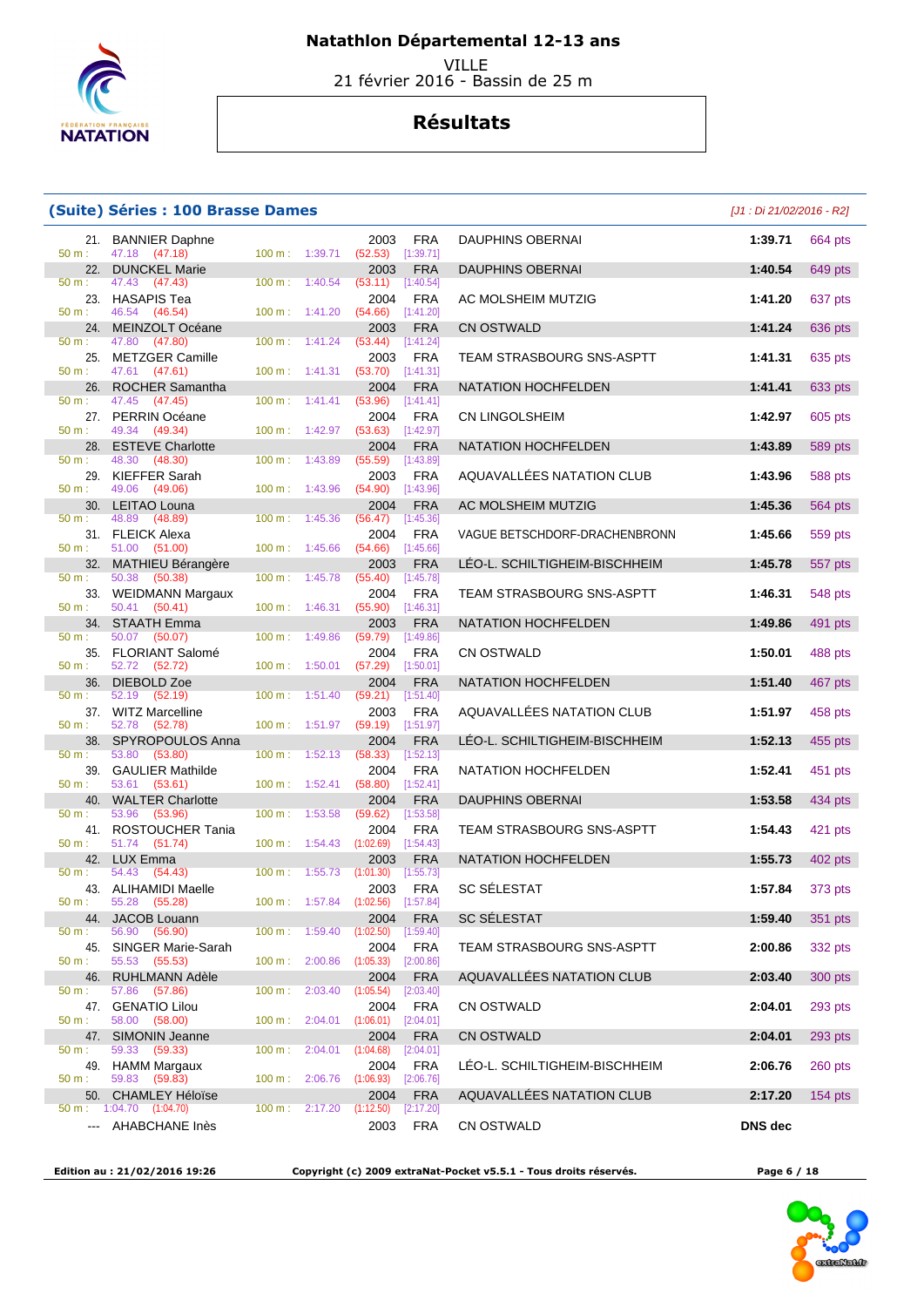

### **Natathlon Départemental 12-13 ans VILLE 21 février 2016 - Bassin de 25 m**

## **Résultats**

#### **(Suite) Séries : 100 Brasse Dames [J1 : Di 21/02/2016 - R2]**

| --- BESSIERE Emma           | 2004 | <b>ERSTEIN AQUATIC CLUB</b><br><b>FRA</b>      | DNS dec        |
|-----------------------------|------|------------------------------------------------|----------------|
| --- BOEHLER Clemence        | 2003 | NATATION HOCHFELDEN<br><b>FRA</b>              | DNS dec        |
| --- CANGEMI Angelica        | 2003 | LÉO-L. SCHILTIGHEIM-BISCHHEIM<br><b>ITA</b>    | <b>DNS</b> dec |
| --- ELKAIM Cynthia          | 2003 | AC MOLSHEIM MUTZIG<br><b>FRA</b>               | DNS dec        |
| --- GITTON Cindy            | 2004 | <b>TEAM STRASBOURG SNS-ASPTT</b><br><b>FRA</b> | DNS dec        |
| --- MORAIZE-HARTMAN Paolina | 2004 | TEAM STRASBOURG SNS-ASPTT<br><b>FRA</b>        | DNS dec        |
| --- NOIRIEL Justine         | 2004 | VAGUE BETSCHDORF-DRACHENBRONN<br><b>FRA</b>    | <b>DNS Nd</b>  |
| --- OSTERMANN Claire        | 2004 | LÉO-L. SCHILTIGHEIM-BISCHHEIM<br><b>FRA</b>    | DNS dec        |

#### **Séries : 100 Papillon Dames** [J1 : Di 21/02/2016 - R1]

|          | 1. CUNCI Clara                         |                   |                          | 2003                        | <b>FRA</b>              | TEAM STRASBOURG SNS-ASPTT        | 1:14.48 | 929 pts |
|----------|----------------------------------------|-------------------|--------------------------|-----------------------------|-------------------------|----------------------------------|---------|---------|
| $50 m$ : | 35.00 (35.00)                          |                   | $100 \text{ m}: 1:14.48$ | $(39.48)$ [1:14.48]<br>2003 |                         |                                  | 1:15.91 |         |
| $50 m$ : | 2. BENEDIC Chiara<br>35.03<br>(35.03)  | $100 m$ :         | 1:15.91                  | (40.88)                     | <b>FRA</b><br>[1:15.91] | <b>DAUPHINS OBERNAI</b>          |         | 892 pts |
|          | 3. ELKAIM Cynthia                      |                   |                          | 2003                        | <b>FRA</b>              | AC MOLSHEIM MUTZIG               | 1:16.07 | 888 pts |
| $50 m$ : | 35.39 (35.39)                          |                   | $100 m$ : 1:16.07        | (40.68)                     | [1:16.07]               |                                  |         |         |
|          | 4. LINDAUER Emma                       |                   |                          | 2003                        | <b>FRA</b>              | <b>ERSTEIN AQUATIC CLUB</b>      | 1:20.53 | 778 pts |
| 50 m:    | 37.02 (37.02)                          | $100 m$ :         | 1:20.53                  | (43.51)                     | [1:20.53]               |                                  |         |         |
| 5.       | MEINZOLT Océane                        |                   |                          | 2003                        | <b>FRA</b>              | <b>CN OSTWALD</b>                | 1:20.90 | 770 pts |
| $50 m$ : | 36.91 (36.91)                          |                   | $100 m$ : 1:20.90        | (43.99)                     | [1:20.90]               |                                  |         |         |
|          | 6. SCHNEIDER Lara                      |                   |                          | 2003                        | <b>FRA</b>              | <b>TEAM STRASBOURG SNS-ASPTT</b> | 1:22.43 | 734 pts |
| $50 m$ : | 38.79<br>(38.79)                       | 100 m:            | 1:22.43                  | (43.64)                     | [1:22.43]               |                                  |         |         |
|          | 7. DRIOUACH Camilia                    |                   |                          | 2003                        | <b>FRA</b>              | TEAM STRASBOURG SNS-ASPTT        | 1:23.05 | 720 pts |
| $50 m$ : | 37.61 (37.61)                          | 100 m:            | 1:23.05                  | (45.44)                     | [1:23.05]               |                                  |         |         |
|          | 8. SARACCI Melisa                      |                   |                          | 2004                        | <b>FRA</b>              | <b>TEAM STRASBOURG SNS-ASPTT</b> | 1:25.03 | 675 pts |
| $50 m$ : | (40.46)<br>40.46                       | 100 m:            | 1:25.03                  | (44.57)                     | [1:25.03]               |                                  |         |         |
| 9.       | DE MURCIA Jeanne                       |                   |                          | 2003                        | <b>FRA</b>              | <b>TEAM STRASBOURG SNS-ASPTT</b> | 1:25.40 | 667 pts |
| $50 m$ : | 38.21 (38.21)                          | $100 \text{ m}$ : | 1:25.40                  | $(47.19)$ [1:25.40]         |                         |                                  |         |         |
|          | 10. GELIG Lisa                         |                   |                          | 2004                        | <b>FRA</b>              | <b>ERSTEIN AQUATIC CLUB</b>      | 1:25.63 | 662 pts |
| 50 m:    | 39.53<br>(39.53)                       | 100 m:            | 1:25.63                  | (46.10)                     | [1:25.63]               |                                  |         |         |
|          | 11. DUNCKEL Marie                      |                   |                          | 2003                        | <b>FRA</b>              | <b>DAUPHINS OBERNAI</b>          | 1:26.61 | 641 pts |
| $50 m$ : | 39.68 (39.68)                          | 100 m:            | 1:26.61                  | $(46.93)$ [1:26.61]         |                         |                                  |         |         |
|          | 12. GOETZ Ilona                        |                   |                          | 2004                        | <b>FRA</b>              | <b>ERSTEIN AQUATIC CLUB</b>      | 1:26.90 | 634 pts |
| $50 m$ : | 39.30<br>(39.30)                       | 100 m:            | 1:26.90                  | (47.60)                     | [1:26.90]               |                                  |         |         |
|          | 13. SCHNEIDER Louise                   |                   |                          | 2004                        | <b>FRA</b>              | <b>TEAM STRASBOURG SNS-ASPTT</b> | 1:27.01 | 632 pts |
| $50 m$ : | 39.48 (39.48)                          | 100 m: 1:27.01    |                          | $(47.53)$ [1:27.01]         |                         |                                  |         |         |
| $50 m$ : | 14. BUSCHE Margaux<br>40.86<br>(40.86) |                   | 100 m: 1:27.53           | 2003<br>(46.67)             | <b>FRA</b><br>[1:27.53] | NATATION HOCHFELDEN              | 1:27.53 | 621 pts |
|          | 15. METZGER Camille                    |                   |                          | 2003                        | <b>FRA</b>              | <b>TEAM STRASBOURG SNS-ASPTT</b> | 1:28.15 | 608 pts |
| 50 m:    | 40.88 (40.88)                          |                   | $100 m$ : 1:28.15        | (47.27)                     | [1:28.15]               |                                  |         |         |
|          | 16. BORGA Justine                      |                   |                          | 2003                        | <b>FRA</b>              | AC MOLSHEIM MUTZIG               | 1:28.19 | 607 pts |
| $50 m$ : | 40.22 (40.22)                          | $100 m$ :         | 1:28.19                  | (47.97)                     | [1:28.19]               |                                  |         |         |
|          | 17. KELLER Léa                         |                   |                          | 2003                        | <b>FRA</b>              | <b>DAUPHINS OBERNAI</b>          | 1:28.94 | 591 pts |
| $50 m$ : | 41.06 (41.06)                          |                   | 100 m: 1:28.94           | (47.88)                     | [1:28.94]               |                                  |         |         |
|          | 18. DUNCKEL Chloé                      |                   |                          | 2004                        | <b>FRA</b>              | <b>CN OSTWALD</b>                | 1:30.16 | 566 pts |
| $50 m$ : | 41.42<br>(41.42)                       | $100 m$ :         | 1:30.16                  | (48.74)                     | [1:30.16]               |                                  |         |         |
| 19.      | MOUSSAOUI Silya                        |                   |                          | 2003                        | <b>FRA</b>              | <b>TEAM STRASBOURG SNS-ASPTT</b> | 1:30.69 | 556 pts |
| 50 m:    | 42.59 (42.59)                          | 100 m:            | 1:30.69                  | (48.10)                     | [1:30.69]               |                                  |         |         |
| 20.      | <b>DOMINIQUE Sarah</b>                 |                   |                          | 2004                        | <b>FRA</b>              | <b>ERSTEIN AQUATIC CLUB</b>      | 1:32.43 | 521 pts |
| 50 m:    | 42.92<br>(42.92)                       | 100 m:            | 1:32.43                  | (49.51)                     | [1:32.43]               |                                  |         |         |
|          | 21. ROCHER Samantha                    |                   |                          | 2004                        | <b>FRA</b>              | NATATION HOCHFELDEN              | 1:34.10 | 489 pts |
| 50 m:    | 40.96 (40.96)                          | 100 m:            | 1:34.10                  | (53.14)                     | [1:34.10]               |                                  |         |         |
| 22.      | <b>MATHIEU Bérangère</b>               |                   |                          | 2003                        | <b>FRA</b>              | LÉO-L. SCHILTIGHEIM-BISCHHEIM    | 1:34.45 | 483 pts |
| 50 m:    | 41.63<br>(41.63)                       | 100 m:            | 1:34.45                  | (52.82)                     | [1:34.45]               |                                  |         |         |
|          | 23. HASAPIS Tea                        |                   |                          | 2004                        | <b>FRA</b>              | AC MOLSHEIM MUTZIG               | 1:34.88 | 475 pts |
| 50 m:    | 43.78 (43.78)                          | 100 m:            | 1:34.88                  | (51.10)                     | [1:34.88]               |                                  |         |         |
| 24.      | <b>ESTEVE Charlotte</b>                |                   |                          | 2004                        | <b>FRA</b>              | NATATION HOCHFELDEN              | 1:34.90 | 474 pts |
| 50 m:    | 40.74 (40.74)                          |                   | 100 m: 1:34.90           | $(54.16)$ [1:34.90]         |                         |                                  |         |         |

Edition au : 21/02/2016 19:26 Copyright (c) 2009 extraNat-Pocket v5.5.1 - Tous droits réservés. Page 7 / 18

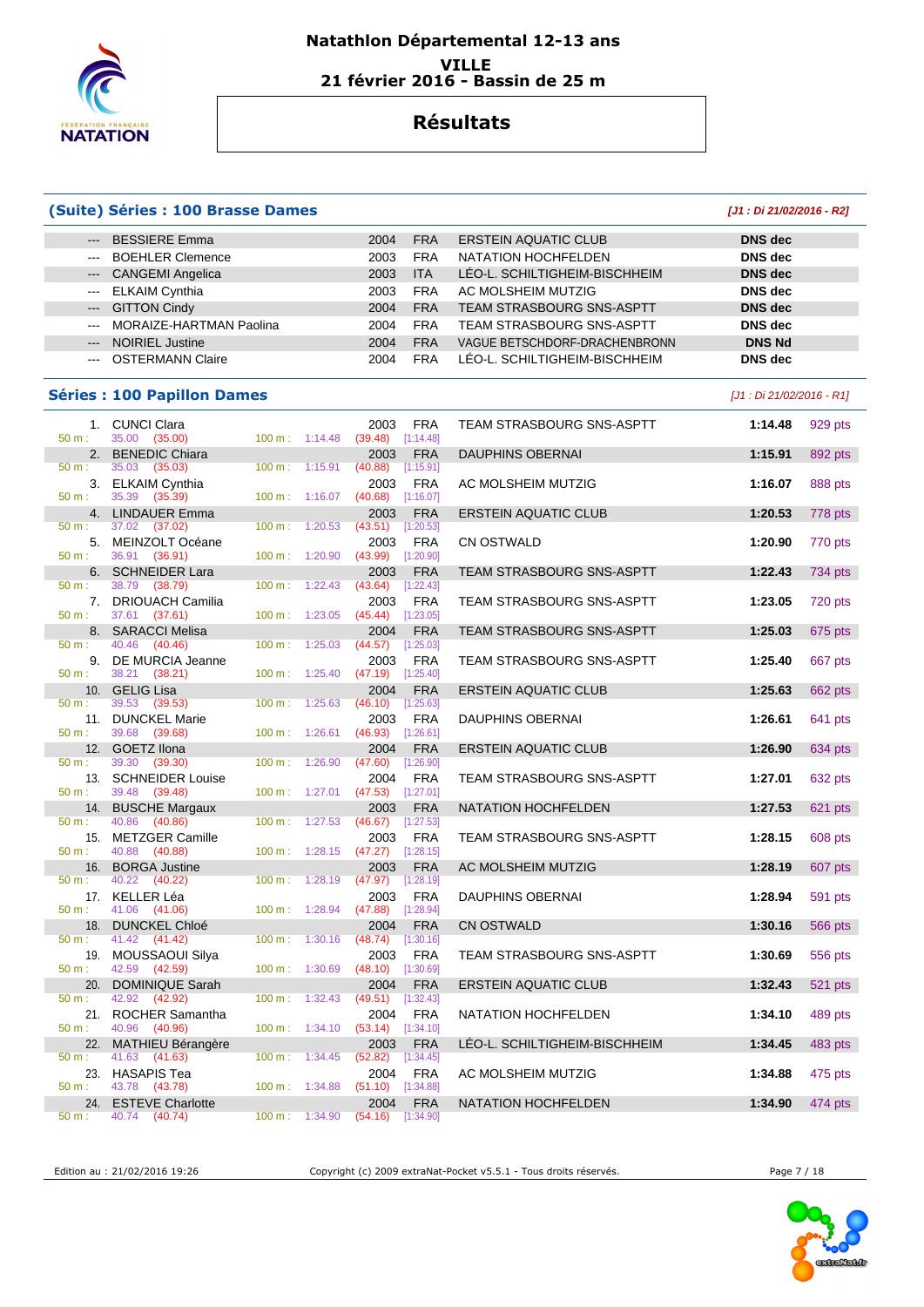

VILLE

21 février 2016 - Bassin de 25 m

## **Résultats**

#### **(Suite) Séries : 100 Papillon Dames**

25. LEITAO Louna 2004 FRA<br>
<sup>2004</sup> <sup>200</sup>m: 44.78 (44.78) 100 m: 1:36.60 (51.82) [1:36.60] 44.78 (44.78) 26. WEIDMANN Margaux 2004 FRA<br>  $\frac{2004}{50 \text{ m}}$ : 45.85 (45.85) **100 m**: 1:38.56 (52.71) [1:38.56]  $(45.85)$ 27. KIEFFER Sarah 2003 FRA<br>
<sup>2003</sup> <sup>1.40.52</sup> 100 m: 1:40.52 (55.15) [1:40.52]  $(45.37)$ 28. FLORIANT Salomé 2004 FRA<br>  $\frac{2004}{50 \text{ m}}$ : 45.32 (45.32) 100 m: 1:41.30 (55.98) [1:41.30] 50 m : 45.32 (45.32) 100 m : 1:41.30 (55.98) [1:41.30] 29. DANARD Sabrina 2003 FRA<br>
2003 FRA  $\frac{2003}{100 \text{ m}}$  1:43.62 (56.88) [1:43.62] 46.74 (46.74) 30. COURMONT Orlane 2003 FRA<br>
50 m : 48.04 (48.04) 100 m : 1:46.36 (58.32) [1:46.36] 50 m : 48.04 (48.04) 100 m : 1:46.36 (58.32) [1:46.36] 31. GENATIO Lilou 2004 FRA<br>
50 m : 48.37 (48.37) 100 m : 1:48.84 (1:00.47) [1:48.84]  $(48.37)$ 32. COTIGA Isabella 2004 ROU 2004 **ROU** 50 m : 50.08 **(50.08)** 100 m : 1:49.36 **(59.28)** [1:49.36] 50 m : 50.08 (50.08) 100 m : 1:49.36 (59.28) [1:49.36] 33. CANGEMI Angelica 2003 ITA<br>  $\frac{50 \text{ m}}{45.32}$  (45.32)  $\frac{100 \text{ m}}{45.0 \text{ m}}$  provided 1:50.38 pts 1:50.38 pts 1:50.38 50 m : 45.32 (45.32) 100 m : 1:50.38 (1:05.06) [1:50.38] 34. GAULIER Mathilde 2004 FRA<br>  $\frac{50 \text{ m}}{2004}$  100 m; 1:52.63 (1:04.33) [1:52.63] 50 m : 48.30 (48.30) 100 m : 1:52.63 (1:04.33) [1:52.63] 35. SPYROPOULOS Anna 2004 FRA<br>  $50 \text{ m}: 50.25 (50.25) (1:53.78)$ 50.25 (50.25) 36. MICHEL Anna **2003** FRA 50 m : 54.20 (54.20) 100 m : 1:58.76 (1:04.56) [1:58.76] 37. SIMONIN Jeanne 2004 FRA<br>
50 m : 55.98 (55.98) 100 m : 2:00.97 (1:04.99) [2:00.97] 50 m : 55.98 (55.98) 100 m : 2:00.97 (1:04.99) [2:00.97] 38. HAMM Margaux 2004 FRA<br>  $\frac{50 \text{ m}}{2.01.30}$  56.17 (56.17) 100 m 2:01.30 (1:05.13) [2:01.30] 56.17 (56.17) 39. MEKROUD Ines 2003 FRA<br>100 m : 2:09.97 **(1:10.19)** [2:09.97] 50 m : 59.78 (59.78) 100 m : 40. RUHLMANN Adèle 2004 FRA<br>  $\frac{40.730 \text{ m}}{50 \text{ m}}$ : 59.15 (59.15)  $\frac{50 \text{ m}}{2.10 \text{ m}}$ : 2:10.41 (1:11.26) [2:10.41] 50 m : 59.15 (59.15) 100 m : 2:10.41 (1:11.26) [2:10.41] --- AHABCHANE Inès 2003 FRA --- BESSIERE Emma 2004 FRA --- BOEHLER Clemence 2003 FRA --- GITTON Cindy 2004 FRA --- MORAIZE-HARTMAN Paolina 2004 FRA --- OSTERMANN Claire 2004 FRA

|                                  | [J1 : Di 21/02/2016 - R1] |                |
|----------------------------------|---------------------------|----------------|
| AC MOLSHEIM MUTZIG               | 1:36.60                   | 443 pts        |
| <b>TEAM STRASBOURG SNS-ASPTT</b> | 1:38.56                   | 409 pts        |
| AQUAVALLÉES NATATION CLUB        | 1:40.52                   | 376 pts        |
| <b>CN OSTWALD</b>                | 1:41.30                   | 363 pts        |
| AC MOLSHEIM MUTZIG               | 1:43.62                   | <b>326 pts</b> |
| AC MOLSHEIM MUTZIG               | 1:46.36                   | 285 pts        |
| <b>CN OSTWALD</b>                | 1:48.84                   | 251 pts        |
| SC SÉLESTAT                      | 1:49.36                   | 244 pts        |
| LÉO-L. SCHILTIGHEIM-BISCHHEIM    | 1:50.38                   | 230 pts        |
| <b>NATATION HOCHFELDEN</b>       | 1:52.63                   | 202 pts        |
| LÉO-L. SCHILTIGHEIM-BISCHHEIM    | 1:53.78                   | 189 pts        |
| <b>ERSTEIN AQUATIC CLUB</b>      | 1:58.76                   | $135$ pts      |
| <b>CN OSTWALD</b>                | 2:00.97                   | $114$ pts      |
| LÉO-L. SCHILTIGHEIM-BISCHHEIM    | 2:01.30                   | 111 $pts$      |
| LÉO-L. SCHILTIGHEIM-BISCHHEIM    | 2:09.97                   | 47 pts         |
| AQUAVALLÉES NATATION CLUB        | 2:10.41                   | 44 pts         |
| <b>CN OSTWALD</b>                | <b>DNS</b> dec            |                |
| <b>ERSTEIN AQUATIC CLUB</b>      | <b>DNS</b> dec            |                |
| <b>NATATION HOCHFELDEN</b>       | <b>DNS</b> dec            |                |
| TEAM STRASBOURG SNS-ASPTT        | <b>DNS</b> dec            |                |
| TEAM STRASBOURG SNS-ASPTT        | <b>DNS</b> dec            |                |
| LÉO-L. SCHILTIGHEIM-BISCHHEIM    | <b>DNS</b> dec            |                |

#### **Séries : 400 4 Nages Dames and the series of the series of the series (J1** : Di 21/02/2016 - R1]

| <b>BENEDIC Chiara</b> |                   |         | 2003      | <b>FRA</b> |           |                                                                                                                                                                                                                                                                                                                                                                                                                                                                            |                                                                                         |                                                                 |           | 907 pts                                                        |
|-----------------------|-------------------|---------|-----------|------------|-----------|----------------------------------------------------------------------------------------------------------------------------------------------------------------------------------------------------------------------------------------------------------------------------------------------------------------------------------------------------------------------------------------------------------------------------------------------------------------------------|-----------------------------------------------------------------------------------------|-----------------------------------------------------------------|-----------|----------------------------------------------------------------|
| 36.60<br>(36.60)      | 100 m:            | 1:20.37 | (43.77)   | [1:20.37]  | $150 m$ : | $\cdots$                                                                                                                                                                                                                                                                                                                                                                                                                                                                   | 200 m:                                                                                  | 2:47.64                                                         | (1:27.27) | [1:27.27]                                                      |
| $\sim$ $\sim$         | 300 m:            | 4:28.00 | (1:40.36) | [1:40.36]  | 350 m:    | $\sim$ $\sim$ $\sim$                                                                                                                                                                                                                                                                                                                                                                                                                                                       | 400 m:                                                                                  | 5:45.84                                                         | (1:17.84) | [1:17.84]                                                      |
| CUNCI Clara           |                   |         | 2003      | <b>FRA</b> |           |                                                                                                                                                                                                                                                                                                                                                                                                                                                                            |                                                                                         |                                                                 |           | 895 pts                                                        |
| 36.42<br>(36.42)      | 100 m:            | 1:18.83 | (42.41)   | [1:18.83]  | $150 m$ : | $-1$                                                                                                                                                                                                                                                                                                                                                                                                                                                                       | 200 m:                                                                                  | 2:49.55                                                         | (1:30.72) | [1:30.72]                                                      |
| $\cdots$              | 300 m:            | 4:30.84 | (1:41.29) | [1:41.29]  | 350 m:    | $\sim$ $\sim$ $\sim$                                                                                                                                                                                                                                                                                                                                                                                                                                                       | 400 m:                                                                                  | 5:47.63                                                         | (1:16.79) | [1:16.79]                                                      |
| LINDAUER Emma         |                   |         | 2003      | <b>FRA</b> |           |                                                                                                                                                                                                                                                                                                                                                                                                                                                                            |                                                                                         |                                                                 |           | 886 pts                                                        |
| 38.30<br>(38.30)      | $100 \text{ m}$ : | 1:24.19 | (45.89)   | [1:24.19]  | $150 m$ : | $\cdots$                                                                                                                                                                                                                                                                                                                                                                                                                                                                   | $200 \text{ m}$ :                                                                       | 2:52.87                                                         | (1:28.68) | [1:28.68]                                                      |
| $- - -$               | 300 m:            | 4:30.13 | (1:37.26) | [1:37.26]  | 350 m:    | $\sim$ $\sim$ $\sim$                                                                                                                                                                                                                                                                                                                                                                                                                                                       | 400 m:                                                                                  | 5:49.10                                                         | (1:18.97) | [1:18.97]                                                      |
| DERRADJI Rania        |                   |         | 2003      | <b>FRA</b> |           |                                                                                                                                                                                                                                                                                                                                                                                                                                                                            |                                                                                         |                                                                 |           | 845 pts                                                        |
| 36.56<br>(36.56)      | 100 m:            | 1:23.31 | (46.75)   | [1:23.31]  | 150 m :   | $\cdots$                                                                                                                                                                                                                                                                                                                                                                                                                                                                   | 200 m:                                                                                  | 2:52.59                                                         | (1:29.28) | 1:29.28                                                        |
| $  -$                 | 300 m:            | 4:36.30 | (1:43.71) | [1:43.71]  | 350 m:    | $\cdots$                                                                                                                                                                                                                                                                                                                                                                                                                                                                   | 400 m:                                                                                  | 5:55.50                                                         | (1:19.20) | [1:19.20]                                                      |
| <b>JOUBAUD Aude</b>   |                   |         | 2003      | <b>FRA</b> |           |                                                                                                                                                                                                                                                                                                                                                                                                                                                                            |                                                                                         |                                                                 |           | 831 pts                                                        |
| 39.06<br>(39.06)      | 100 m:            | 1:26.68 | (47.62)   | [1:26.68]  | $150 m$ : | $\cdots$                                                                                                                                                                                                                                                                                                                                                                                                                                                                   | 200 m:                                                                                  | 2:57.59                                                         | (1:30.91) | [1:30.91]                                                      |
| $\cdots$              | 300 m:            | 4:38.93 | (1:41.34) | [1:41.34]  | 350 m:    | $\frac{1}{2} \left( \frac{1}{2} \right) \left( \frac{1}{2} \right) \left( \frac{1}{2} \right) \left( \frac{1}{2} \right) \left( \frac{1}{2} \right) \left( \frac{1}{2} \right) \left( \frac{1}{2} \right) \left( \frac{1}{2} \right) \left( \frac{1}{2} \right) \left( \frac{1}{2} \right) \left( \frac{1}{2} \right) \left( \frac{1}{2} \right) \left( \frac{1}{2} \right) \left( \frac{1}{2} \right) \left( \frac{1}{2} \right) \left( \frac{1}{2} \right) \left( \frac$ | 400 m:                                                                                  | 5:57.76                                                         | (1:18.83) | [1:18.83]                                                      |
| <b>ELKAIM Cynthia</b> |                   |         | 2003      | <b>FRA</b> |           |                                                                                                                                                                                                                                                                                                                                                                                                                                                                            |                                                                                         |                                                                 |           | 830 pts                                                        |
| 37.23<br>(37.23)      | 100 m:            | 1:25.13 | (47.90)   | [1:25.13]  | 150 m :   | $\cdots$                                                                                                                                                                                                                                                                                                                                                                                                                                                                   | 200 m:                                                                                  | 2:58.85                                                         | (1:33.72) | [1:33.72]                                                      |
| $- - -$               | 300 m:            | 4:41.99 | (1:43.14) | [1:43.14]  | $350 m$ : | $\frac{1}{2} \left( \frac{1}{2} \right) \left( \frac{1}{2} \right) \left( \frac{1}{2} \right) \left( \frac{1}{2} \right) \left( \frac{1}{2} \right) \left( \frac{1}{2} \right) \left( \frac{1}{2} \right) \left( \frac{1}{2} \right) \left( \frac{1}{2} \right) \left( \frac{1}{2} \right) \left( \frac{1}{2} \right) \left( \frac{1}{2} \right) \left( \frac{1}{2} \right) \left( \frac{1}{2} \right) \left( \frac{1}{2} \right) \left( \frac{1}{2} \right) \left( \frac$ | 400 m:                                                                                  | 5:57.81                                                         | (1:15.82) | [1:15.82]                                                      |
|                       |                   |         |           |            |           |                                                                                                                                                                                                                                                                                                                                                                                                                                                                            | DAUPHINS OBERNAI<br><b>SC SÉLESTAT</b><br><b>DAUPHINS OBERNAL</b><br>AC MOLSHEIM MUTZIG | <b>TEAM STRASBOURG SNS-ASPTT</b><br><b>ERSTEIN AQUATIC CLUB</b> |           | 5:45.84<br>5:47.63<br>5:49.10<br>5:55.50<br>5:57.76<br>5:57.81 |

Edition au : 21/02/2016 19:26 Copyright (c) 2009 extraNat-Pocket v5.5.1 - Tous droits réservés. Page 8 / 18

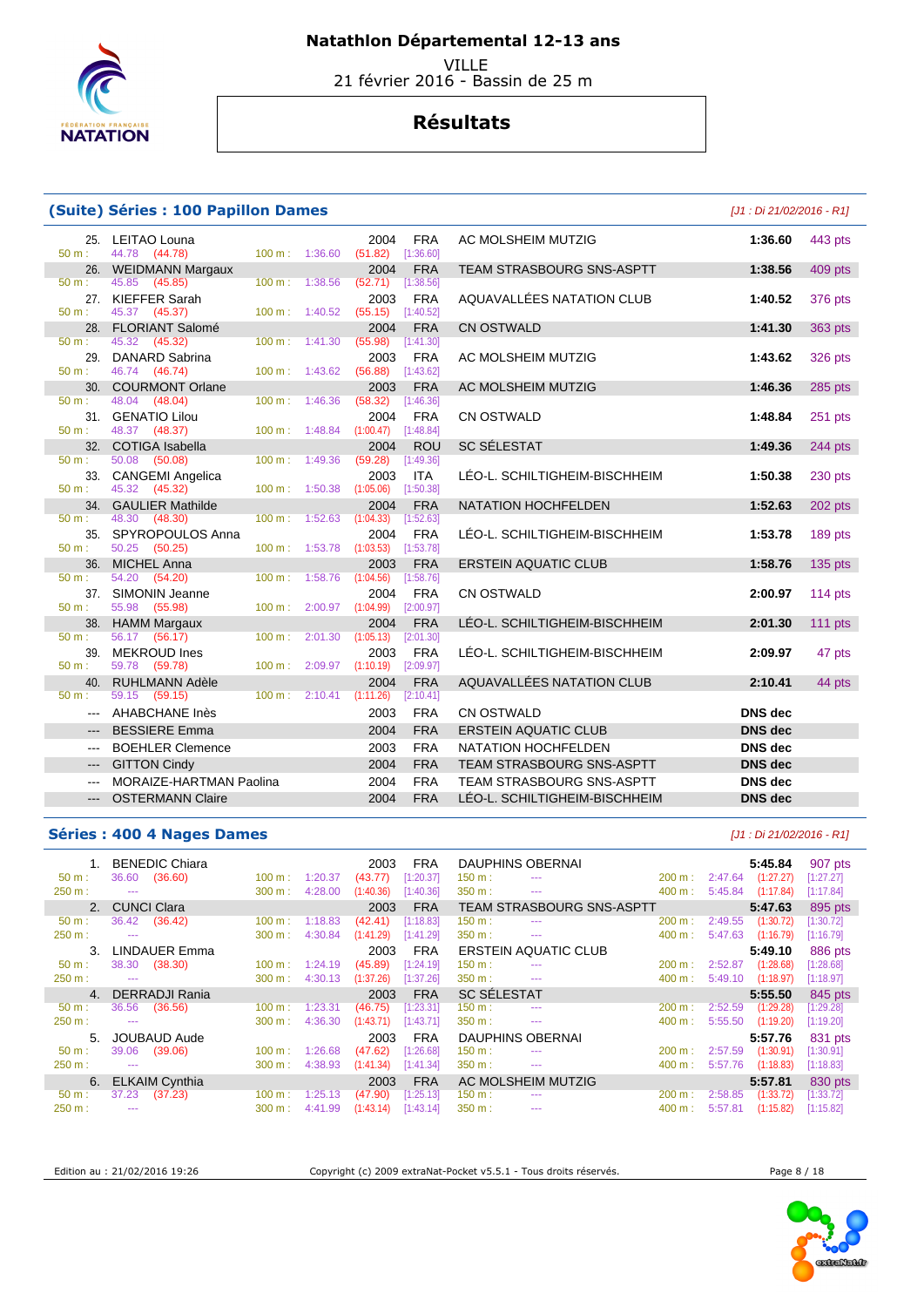

VILLE

21 février 2016 - Bassin de 25 m

## **Résultats**

#### **(Suite) Séries : 400 4 Nages Dames** [J1 : Di 21/02/2016 - R1]

|                    | 7. SCHNEIDER Lara                       |                             |                                                      | 2003                          | <b>FRA</b>                | TEAM STRASBOURG SNS-ASPTT                                                 |                          |                                                       | 6:05.82                                    | <b>781 pts</b>         |
|--------------------|-----------------------------------------|-----------------------------|------------------------------------------------------|-------------------------------|---------------------------|---------------------------------------------------------------------------|--------------------------|-------------------------------------------------------|--------------------------------------------|------------------------|
| $50 m$ :           | 40.46 (40.46)                           | 100 m: 1:29.63              |                                                      | (49.17)                       | [1:29.63]                 | 150 m:<br>$\sim$ $\sim$                                                   |                          | 200 m: 3:03.35 (1:33.72)                              |                                            | [1:33.72]              |
| 250 m:             | $\sim$                                  |                             | 300 m: 4:43.15                                       | (1:39.80)                     | [1:39.80]                 | 350 m:<br>$\sim$                                                          |                          | 400 m: 6:05.82 (1:22.67)                              |                                            | [1:22.67]              |
| 50 m:              | 8. PASQUET Aurélie<br>37.99 (37.99)     | 100 m: 1:25.46              |                                                      | 2004<br>(47.47)               | <b>FRA</b><br>[1:25.46]   | DAUPHINS OBERNAI<br>150 m:<br>$\sim$ $\sim$ $\sim$                        |                          | 200 m: 2:56.76 (1:31.30)                              | 6:06.31                                    | 778 pts<br>[1:31.30]   |
| 250 m:             | $\sim$ $\sim$                           | $300 \text{ m}$ : $4:44.21$ |                                                      | (1:47.45)                     | [1:47.45]                 | 350 m:<br>$\sim$                                                          | 400 m:                   |                                                       | $6:06.31$ $(1:22.10)$                      | [1:22.10]              |
|                    | 9. MEINZOLT Océane                      |                             |                                                      | 2003                          | <b>FRA</b>                | <b>CN OSTWALD</b>                                                         |                          |                                                       | 6:08.23                                    | 767 pts                |
| 50 m:              | 37.38 (37.38)                           |                             | 100 m: 1:21.85                                       | $(44.47)$ [1:21.85]           |                           | 150 m:<br>$\sim$                                                          |                          | 200 m: 2:51.29 (1:29.44)                              |                                            | [1:29.44]              |
| 250 m:             | $\sim$                                  |                             | $300 \text{ m}: 4:46.90$                             | $(1:55.61)$ [1:55.61]         |                           | 350 m:<br>$\cdots$                                                        | 400 m:                   |                                                       | $6:08.23$ $(1:21.33)$                      | [1:21.33]              |
|                    | 10. GOETZ Ilona                         |                             |                                                      | 2004                          | <b>FRA</b>                | <b>ERSTEIN AQUATIC CLUB</b>                                               |                          |                                                       | 6:11.19                                    | 749 pts                |
| 50 m:              | 41.55<br>(41.55)                        |                             | $100 m$ : 1:31.07                                    | (49.52)                       | [1:31.07]                 | 150 m:<br>$\sim$ $\sim$                                                   | 200 m:                   |                                                       | 3:05.79 (1:34.72)                          | [1:34.72]              |
| 250 m:             | $\sim$                                  |                             | $300 \text{ m}: 4:46.60$                             | $(1:40.81)$ $[1:40.81]$       |                           | 350 m :<br>$\omega_{\rm{max}}$                                            | 400 m:                   |                                                       | 6:11.19 (1:24.59)                          | [1:24.59]              |
| $50 m$ :           | 11. GELIG Lisa<br>42.01 (42.01)         | $100 \text{ m}$ : $1:31.50$ |                                                      | 2004<br>$(49.49)$ $[1:31.50]$ | FRA                       | <b>ERSTEIN AQUATIC CLUB</b><br>150 m:<br>$\sim$ $\sim$ $\sim$             |                          | 200 m: 3:06.28 (1:34.78)                              | 6:14.41                                    | 730 pts<br>[1:34.78]   |
| 250 m:             | $\sim$                                  |                             | $300 \text{ m}: 4:51.16$                             | (1:44.88)                     | [1:44.88]                 | 350 m:<br>$\sim$ $\sim$                                                   | $400 m$ :                |                                                       | $6:14.41$ $(1:23.25)$                      | [1:23.25]              |
|                    | 12. KELLER Léa                          |                             |                                                      | 2003                          | <b>FRA</b>                | <b>DAUPHINS OBERNAI</b>                                                   |                          |                                                       | 6:14.78                                    | 728 pts                |
| 50 m:              | 41.82 (41.82)                           | $100 \text{ m}: 1:34.43$    |                                                      | $(52.61)$ [1:34.43]           |                           | 150 m:<br>$\sim$ $\sim$                                                   | 200 m:                   |                                                       | $3:08.28$ $(1:33.85)$                      | [1:33.85]              |
| 250 m:             | $\sim$                                  | 300 m: 4:53.61              |                                                      | (1:45.33)                     | $[1:45.33]$               | 350 m:<br>$\sim$ $\sim$                                                   |                          |                                                       | 400 m: 6:14.78 (1:21.17)                   | [1:21.17]              |
|                    | 13. BORGA Justine                       |                             |                                                      | 2003                          | <b>FRA</b>                | AC MOLSHEIM MUTZIG                                                        |                          |                                                       | 6:15.46                                    | 724 pts                |
| $50 m$ :           | 41.95 (41.95)                           |                             | $100 \text{ m}: 1:31.18$                             | (49.23)                       | [1:31.18]                 | 150 m:<br>$\sim$                                                          |                          | 200 m: 3:12.69 (1:41.51)                              |                                            | [1:41.51]              |
| 250 m:             | $\sim$                                  |                             | $300 \text{ m}: 4:54.26$                             | (1:41.57)                     | [1:41.57]                 | 350 m:<br>$\sim$ $\sim$                                                   |                          | 400 m: 6:15.46 (1:21.20)                              |                                            | [1:21.20]              |
| 50 m:              | 14. SCHNEIDER Louise<br>42.34 (42.34)   | 100 m: 1:31.91              |                                                      | 2004<br>(49.57)               | <b>FRA</b><br>[1:31.91]   | <b>TEAM STRASBOURG SNS-ASPTT</b><br>150 m:<br>$\sim$ $\sim$               |                          | $200 \text{ m}: 3:10.84$ (1:38.93)                    | 6:18.36                                    | 707 pts<br>[1:38.93]   |
| 250 m:             | $\sim$                                  | $300 m$ :                   | 4:54.29                                              | (1:43.45)                     | [1:43.45]                 | 350 m:<br>$\sim$                                                          |                          |                                                       | 400 m: 6:18.36 (1:24.07)                   | [1:24.07]              |
|                    | 15. DOMINIQUE Sarah                     |                             |                                                      | 2004                          | <b>FRA</b>                | ERSTEIN AQUATIC CLUB                                                      |                          |                                                       | 6:25.20                                    | 668 pts                |
| 50 m:              | 43.24 (43.24)                           |                             | 100 m: 1:36.72                                       | (53.48)                       | [1:36.72]                 | 150 m:<br>$\sim$                                                          |                          | 200 m: 3:14.73 (1:38.01)                              |                                            | [1:38.01]              |
| 250 m:             | $\sim$                                  |                             | 300 m: 4:57.37                                       | $(1:42.64)$ $[1:42.64]$       |                           | 350 m:<br>$\sim$                                                          | 400 m:                   |                                                       | $6:25.20$ $(1:27.83)$                      | [1:27.83]              |
|                    | 16. SARACCI Melisa                      |                             |                                                      | 2004                          | <b>FRA</b>                | <b>TEAM STRASBOURG SNS-ASPTT</b>                                          |                          |                                                       | 6:25.73                                    | 665 pts                |
| 50 m:              | 42.84 (42.84)                           |                             | 100 m: 1:31.13                                       | (48.29)                       | [1:31.13]                 | 150 m:<br>$\sim$ $\sim$ $\sim$                                            |                          | 200 m: 3:12.13 (1:41.00)                              |                                            | [1:41.00]              |
| 250 m:             | $\sim$                                  | 300 m:                      | 4:59.66                                              | $(1:47.53)$ $[1:47.53]$       |                           | 350 m:<br>$\sim$ $\sim$ $\sim$                                            | 400 m:                   |                                                       | 6:25.73 (1:26.07)                          | [1:26.07]              |
| $50 m$ :           | 17. PLANSON Enza<br>40.88 (40.88)       | 100 m: 1:30.57              |                                                      | 2003<br>(49.69)               | FRA<br>[1:30.57]          | SC SÉLESTAT<br>150 m:<br>$\sim$                                           |                          | 200 m: 3:08.61 (1:38.04)                              | 6:28.83                                    | 648 pts<br>[1:38.04]   |
| 250 m:             | $\sim$                                  | $300 \text{ m}$ :           | 5:00.26                                              | (1:51.65)                     | $[1:51.65]$               | 350 m:<br>$\sim$                                                          |                          | 400 m: 6:28.83 (1:28.57)                              |                                            | [1:28.57]              |
| 18.                | <b>DUNCKEL Marie</b>                    |                             |                                                      | 2003                          | <b>FRA</b>                | <b>DAUPHINS OBERNAI</b>                                                   |                          |                                                       | 6:29.17                                    | 646 pts                |
| 50 m:              | 40.29 (40.29)                           |                             | $100 \text{ m}: 1:31.40$                             | (51.11)                       | [1:31.40]                 | 150 m:<br>$\rightarrow$ $\rightarrow$                                     | 200 m:                   |                                                       | $3:11.57$ $(1:40.17)$                      | [1:40.17]              |
| 250 m:             | $-$                                     |                             | 300 m: 5:02.38                                       | $(1:50.81)$ $[1:50.81]$       |                           | 350 m:<br>$\sim$                                                          | 400 m:                   |                                                       | 6:29.17 (1:26.79)                          | [1:26.79]              |
|                    | 19. METZGER Camille                     |                             |                                                      | 2003                          | <b>FRA</b>                | <b>TEAM STRASBOURG SNS-ASPTT</b>                                          |                          |                                                       | 6:32.44                                    | 628 pts                |
|                    |                                         |                             | 100 m: 1:36.47                                       | (53.85)                       | [1:36.47]                 | 150 m:<br>$\sim$ $\sim$                                                   |                          | 200 m: 3:13.38 (1:36.91)                              |                                            | [1:36.91]<br>[1:25.16] |
| 50 m:              | 42.62 (42.62)                           |                             |                                                      |                               |                           |                                                                           |                          |                                                       |                                            |                        |
| 250 m:             | $\sim$                                  |                             | 300 m: 5:07.28                                       | (1:53.90)                     | [1:53.90]                 | 350 m:<br>$\sim$ $\sim$ $\sim$                                            | 400 m: 6:32.44 (1:25.16) |                                                       |                                            |                        |
|                    | 20. BUSCHE Margaux                      |                             |                                                      | 2003                          | <b>FRA</b>                | NATATION HOCHFELDEN<br>$\sim$                                             |                          |                                                       | 6:32.97                                    | 626 pts                |
| $50 m$ :<br>250 m: | 41.50 (41.50)<br>$\sim$                 | $300 m$ :                   | $100 \text{ m}: 1:31.80$<br>5:03.48                  | (50.30)<br>(1:48.18)          | [1:31.80]<br>[1:48.18]    | 150 m:<br>350 m:<br>$\sim$                                                | $200 m$ :<br>400 m:      |                                                       | $3:15.30$ $(1:43.50)$<br>6:32.97 (1:29.49) | [1:43.50]<br>[1:29.49] |
|                    | 21. BOHLER Rina                         |                             |                                                      | 2003                          | <b>FRA</b>                | <b>DAUPHINS OBERNAI</b>                                                   |                          |                                                       | 6:33.78                                    | 621 pts                |
| $50 m$ :           | 41.15 (41.15)                           | 100 m: 1:34.67              |                                                      | (53.52)                       | [1:34.67]                 | 150 m:<br>$\sim$ $\sim$                                                   | 200 m:                   |                                                       | $3:14.53$ $(1:39.86)$                      | [1:39.86]              |
| 250 m:             | $\sim$ $\sim$                           |                             | 300 m: 5:03.46                                       | $(1:48.93)$ $[1:48.93]$       |                           | 350 m:<br>$\sim$                                                          |                          |                                                       | 400 m: 6:33.78 (1:30.32)                   | [1:30.32]              |
|                    | 22. HASAPIS Tea                         |                             |                                                      | 2004                          | <b>FRA</b>                | AC MOLSHEIM MUTZIG                                                        |                          |                                                       | 6:35.58                                    | 611 pts                |
| 50 m:              | 44.23<br>(44.23)                        |                             | $100 \text{ m}: 1:40.93$                             | (56.70)                       | [1:40.93]                 | 150 m:<br>$\sim$ $\sim$                                                   | 200 m:                   |                                                       | $3:18.11$ $(1:37.18)$                      | [1:37.18]              |
| 250 m:             | $\sim$                                  |                             | 300 m: 5:10.98                                       | (1:52.87)                     | [1:52.87]                 | 350 m:<br>$\sim$ $\sim$                                                   |                          | 400 m: 6:35.58                                        | (1:24.60)                                  | [1:24.60]              |
| 23.                | DUNCKEL Chloé                           |                             |                                                      | 2004                          | FRA                       | <b>CN OSTWALD</b><br>$\scriptstyle\cdots$                                 |                          |                                                       | 6:36.68                                    | 606 pts                |
| 50 m:<br>250 m:    | 43.35 (43.35)<br>$\scriptstyle\cdots$   |                             | $100 \text{ m}: 1:36.55$<br>$300 \text{ m}: 5:07.45$ | (53.20)<br>(1:50.96)          | $[1:36.55]$<br>[1:50.96]  | 150 m:<br>350 m:<br>$\sim$                                                |                          | 200 m : 3:16.49 (1:39.94)<br>400 m: 6:36.68 (1:29.23) |                                            | [1:39.94]<br>[1:29.23] |
| 24.                | <b>DRIOUACH Camilia</b>                 |                             |                                                      | 2003                          | <b>FRA</b>                | <b>TEAM STRASBOURG SNS-ASPTT</b>                                          |                          |                                                       | 6:39.39                                    | 591 pts                |
| 50 m:              | 40.41 (40.41)                           |                             | 100 m: 1:29.03                                       | (48.62)                       | [1:29.03]                 | 150 m:<br>---                                                             |                          | 200 m: 3:15.79 (1:46.76)                              |                                            | [1:46.76]              |
| 250 m:             | $\sim$                                  |                             | 300 m: 5:10.15                                       | (1:54.36)                     | [1:54.36]                 | 350 m:<br>$\scriptstyle\cdots$                                            |                          | 400 m: 6:39.39 (1:29.24)                              |                                            | [1:29.24]              |
|                    | 25. WEIDMANN Margaux                    |                             |                                                      | 2004                          | FRA                       | <b>TEAM STRASBOURG SNS-ASPTT</b>                                          |                          |                                                       | 6:39.98                                    | 588 pts                |
| $50 m$ :           | 48.33 (48.33)                           |                             | $100 \text{ m}: 1:43.76$                             | $(55.43)$ [1:43.76]           |                           | 150 m:<br>$\cdots$                                                        |                          | 200 m : 3:18.95 (1:35.19)                             |                                            | [1:35.19]              |
| 250 m:             | $\sim$                                  |                             | $300 \text{ m}: 5:14.61$                             | (1:55.66)                     | [1:55.66]                 | 350 m:<br>$\sim$ $\sim$                                                   |                          | 400 m: 6:39.98 (1:25.37)                              |                                            | [1:25.37]              |
| 26.<br>50 m:       | <b>MOUSSAOUI Silya</b><br>45.32 (45.32) |                             | $100 \text{ m}: 1:38.75$                             | 2003<br>(53.43)               | <b>FRA</b><br>$[1:38.75]$ | <b>TEAM STRASBOURG SNS-ASPTT</b><br>150 m:<br>$\rightarrow$ $\rightarrow$ | 200 m:                   |                                                       | 6:47.81<br>$3:24.30$ $(1:45.55)$           | 548 pts<br>[1:45.55]   |
| 250 m:             | $\sim$                                  |                             | $300 \text{ m}: 5:17.89$                             | (1:53.59)                     | $[1:53.59]$               | 350 m:<br>$\sim$                                                          |                          | 400 m: 6:47.81 (1:29.92)                              |                                            | [1:29.92]              |
|                    | 27. MATHIEU Bérangère                   |                             |                                                      | 2003                          | <b>FRA</b>                | LÉO-L. SCHILTIGHEIM-BISCHHEIM                                             |                          |                                                       | 6:49.03                                    | 542 pts                |
| 50 m:              | 48.46 (48.46)                           |                             | $100 \text{ m}: 1:44.30$                             | (55.84)                       | $[1:44.30]$               | 150 m:<br>$\scriptstyle\cdots$                                            |                          | 200 m : 3:22.80 (1:38.50)                             |                                            | [1:38.50]              |
| 250 m:             | $\sim$                                  | 300 m:                      | 5:17.79                                              | $(1:54.99)$ $[1:54.99]$       |                           | 350 m:<br>$\cdots$                                                        |                          |                                                       | 400 m: 6:49.03 (1:31.24)                   | $[1:31.24]$            |
|                    |                                         |                             |                                                      |                               |                           |                                                                           |                          |                                                       |                                            |                        |

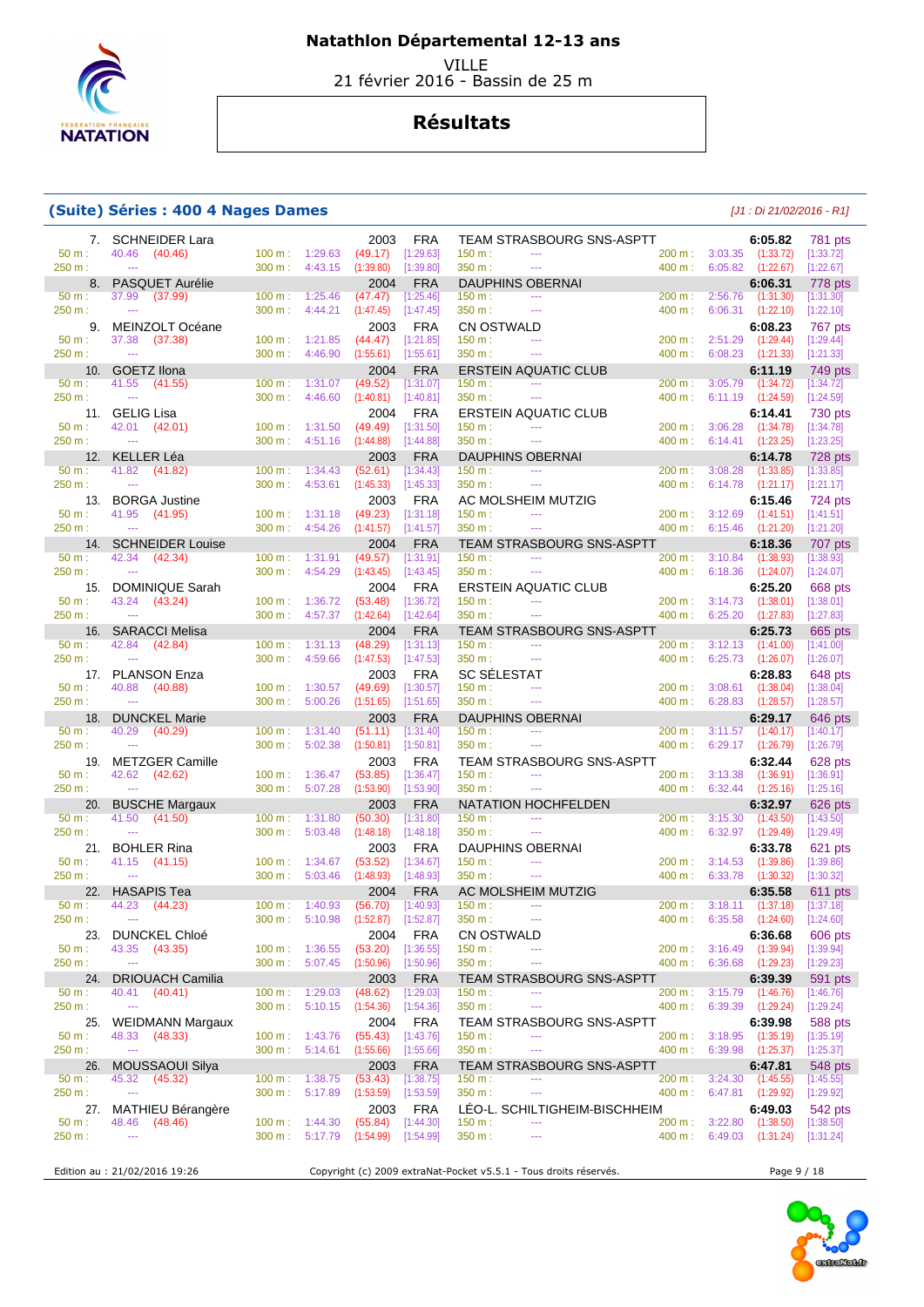

VILLE

21 février 2016 - Bassin de 25 m

## **Résultats**

### **(Suite) Séries : 400 4 Nages Dames** [J1 : Di 21/02/2016 - R1]

| 28.             | <b>PARENT Mathilde</b>                     |                             |                    | 2003                   | <b>FRA</b>              | <b>DAUPHINS OBERNAI</b>                                         |                   |                                                   | 6:49.37                | 540 pts                |
|-----------------|--------------------------------------------|-----------------------------|--------------------|------------------------|-------------------------|-----------------------------------------------------------------|-------------------|---------------------------------------------------|------------------------|------------------------|
| 50 m:<br>250 m: | 44.52 (44.52)<br>$\sim$                    | 100 m: 1:37.77<br>300 m:    |                    | (53.25)                | [1:37.77]               | 150 m:<br><b>Service</b><br>$\sim$ $\sim$ $\sim$                | 400 m:            | 200 m: 3:18.92 (1:41.15)                          | 6:49.37 (1:35.27)      | [1:41.15]              |
|                 | 29. LEITAO Louna                           |                             | 5:14.10            | (1:55.18)<br>2004      | [1:55.18]<br><b>FRA</b> | 350 m:<br>AC MOLSHEIM MUTZIG                                    |                   |                                                   | 6:49.53                | [1:35.27]<br>539 pts   |
| 50 m:           | 45.88 (45.88)                              | 100 m:                      | 1:42.28            | (56.40)                | [1:42.28]               | 150 m:<br>$\cdots$                                              | 200 m:            | $3:21.01$ $(1:38.73)$                             |                        | [1:38.73]              |
| 250 m:          | $\mathbb{Z} \to \mathbb{Z}$                | 300 m:                      | 5:18.09            | (1:57.08)              | [1:57.08]               | 350 m:<br>$\sim$                                                | 400 m:            | 6:49.53 (1:31.44)                                 |                        | [1:31.44]              |
| 30.             | <b>BLUMBERGER Agathe</b>                   |                             |                    | 2003                   | <b>FRA</b>              | <b>SC SÉLESTAT</b>                                              |                   |                                                   | 6:50.41                | 535 pts                |
| 50 m:<br>250 m: | 44.14 (44.14)<br>$\sim$                    | $100 \text{ m}$ :<br>300 m: | 1:38.91<br>5:14.22 | (54.77)<br>(1:50.29)   | [1:38.91]<br>[1:50.29]  | 150 m:<br>$\sim$<br>350 m:<br>$\sim$                            | 200 m:<br>400 m:  | 3:23.93<br>6:50.41                                | (1:45.02)<br>(1:36.19) | [1:45.02]<br>[1:36.19] |
|                 | 31. MULLER Margaux                         |                             |                    | 2004                   | <b>FRA</b>              | <b>DAUPHINS OBERNAI</b>                                         |                   |                                                   | 6:50.59                | 534 pts                |
| 50 m:           | 42.44<br>(42.44)                           | $100 \text{ m}$ :           | 1:37.06            | (54.62)                | [1:37.06]               | 150 m:<br>$\sim$                                                | 200 m:            | 3:17.68                                           | (1:40.62)              | [1:40.62]              |
| 250 m:          | $\sim 100$ and $\sim 100$                  | 300 m:                      | 5:14.16            | (1:56.48)              | [1:56.48]               | 350 m:<br>$\sim$ $\sim$                                         | 400 m:            |                                                   | 6:50.59 (1:36.43)      | [1:36.43]              |
| 32.             | PERRIN Océane                              |                             |                    | 2004                   | <b>FRA</b>              | <b>CN LINGOLSHEIM</b>                                           |                   |                                                   | 6:52.13                | 526 pts                |
| 50 m:<br>250 m: | 45.05<br>(45.05)<br>$\sim$                 | $100 m$ :<br>300 m:         | 1:38.39<br>5:17.43 | (53.34)<br>(1:55.07)   | [1:38.39]<br>[1:55.07]  | 150 m:<br>$\cdots$<br>350 m:<br>$\scriptstyle\cdots$            | 200 m:<br>400 m:  | 6:52.13 (1:34.70)                                 | $3:22.36$ $(1:43.97)$  | [1:43.97]<br>[1:34.70] |
|                 | 33. PERIAL Louann                          |                             |                    | 2003                   | <b>FRA</b>              | <b>SC SÉLESTAT</b>                                              |                   |                                                   | 6:53.27                | 520 pts                |
| 50 m:           | 45.62 (45.62)                              | $100 \text{ m}$ :           | 1:43.34            | (57.72)                | [1:43.34]               | 150 m:<br>$\scriptstyle\cdots$                                  | 200 m:            | 3:23.87                                           | (1:40.53)              | [1:40.53]              |
| 250 m:          | $\sim$                                     | 300 m:                      | 5:23.44            | (1:59.57)              | [1:59.57]               | 350 m:<br>$\sim$ $\sim$                                         | 400 m:            | 6:53.27                                           | (1:29.83)              | [1:29.83]              |
| 34.<br>50 m:    | <b>COURMONT Orlane</b><br>49.34<br>(49.34) | $100 \text{ m}$ :           | 1:51.54            | 2003<br>(1:02.20)      | <b>FRA</b><br>[1:51.54] | AC MOLSHEIM MUTZIG<br>150 m:<br>$\sim$                          | 200 m:            | 3:29.80                                           | 6:55.93<br>(1:38.26)   | 507 pts<br>[1:38.26]   |
| 250 m:          | $\sim$                                     | 300 m:                      | 5:23.24            | (1:53.44)              | [1:53.44]               | 350 m:<br>$\sim$ $\sim$ $\sim$                                  | 400 m:            |                                                   | 6:55.93 (1:32.69)      | [1:32.69]              |
| 35.             | <b>BURCKEL Lauriane</b>                    |                             |                    | 2004                   | <b>FRA</b>              | <b>DAUPHINS OBERNAI</b>                                         |                   |                                                   | 7:03.24                | 472 pts                |
| 50 m:           | 48.35<br>(48.35)                           | 100 m:                      | 1:45.10            | (56.75)                | [1:45.10]               | 150 m:<br>$\sim$                                                | 200 m:            | $3:25.25$ $(1:40.15)$                             |                        | [1:40.15]              |
| 250 m:          | $\sim$                                     | $300 \text{ m}$ :           | 5:26.41            | (2:01.16)              | [2:01.16]               | 350 m:<br>$\sim$ $\sim$                                         | 400 m:            | 7:03.24 (1:36.83)                                 |                        | [1:36.83]              |
| 36.<br>50 m:    | DREYER Tilly<br>46.08<br>(46.08)           | $100 m$ : 1:42.11           |                    | 2004<br>(56.03)        | <b>FRA</b><br>[1:42.11] | <b>DAUPHINS OBERNAI</b><br>150 m:<br>$\sim$ $\sim$              | 200 m:            | 3:29.53                                           | 7:05.06<br>(1:47.42)   | 464 pts<br>[1:47.42]   |
| 250 m:          | $\sim$                                     | 300 m:                      | 5:25.41            | (1:55.88)              | [1:55.88]               | 350 m:<br>$\sim$                                                | 400 m:            | 7:05.06 (1:39.65)                                 |                        | [1:39.65]              |
|                 | 37. DANARD Sabrina                         |                             |                    | 2003                   | <b>FRA</b>              | AC MOLSHEIM MUTZIG                                              |                   |                                                   | 7:05.98                | 460 pts                |
| 50 m:           | 48.37<br>(48.37)                           | 100 m:                      | 1:47.65            | (59.28)                | [1:47.65]               | 150 m:<br>$\sim$ $\sim$                                         | 200 m:            | 3:30.61 (1:42.96)                                 |                        | [1:42.96]              |
| 250 m:          | $\sim$                                     | 300 m:                      | 5:32.37            | (2:01.76)              | [2:01.76]               | 350 m:<br>$-$                                                   | 400 m:            | 7:05.98 (1:33.61)                                 |                        | [1:33.61]              |
| 38.<br>50 m:    | KIEFFER Sarah<br>47.65<br>(47.65)          | $100 m$ :                   | 1:49.62            | 2003<br>(1:01.97)      | <b>FRA</b><br>[1:49.62] | AQUAVALLÉES NATATION CLUB<br>150 m:<br>$\cdots$                 | 200 m:            | $3:31.98$ $(1:42.36)$                             | 7:08.47                | 448 pts<br>[1:42.36]   |
| 250 m:          | $\sim$                                     | 300 m:                      | 5:39.82            | (2:07.84)              | [2:07.84]               | 350 m:<br>$\cdots$                                              | 400 m:            | 7:08.47 (1:28.65)                                 |                        | [1:28.65]              |
|                 | 39. ALIHAMIDI Maelle                       |                             |                    | 2003                   | <b>FRA</b>              | <b>SC SÉLESTAT</b>                                              |                   |                                                   | 7:09.98                | 441 pts                |
| 50 m:           | 44.49<br>(44.49)                           | $100 \text{ m}$ :           | 1:39.56            | (55.07)                | [1:39.56]               | 150 m:<br>$\sim$                                                | 200 m:            | 3:24.46                                           | (1:44.90)              | [1:44.90]              |
| 250 m:<br>40.   | $\sim$<br><b>FLORIANT Salomé</b>           | 300 m:                      | 5:34.11            | (2:09.65)<br>2004      | [2:09.65]<br><b>FRA</b> | 350 m:<br>$\sim$<br><b>CN OSTWALD</b>                           |                   | 400 m: 7:09.98 (1:35.87)                          | 7:10.39                | [1:35.87]<br>439 pts   |
| 50 m:           | 47.78<br>(47.78)                           | $100 \text{ m}$ :           | 1:49.07            | (1:01.29)              | [1:49.07]               | 150 m:<br>$\cdots$                                              | 200 m:            | 3:36.41                                           | (1:47.34)              | [1:47.34]              |
| 250 m:          | $\sim$                                     | 300 m:                      | 5:36.06            | (1:59.65)              | [1:59.65]               | 350 m:<br>$\scriptstyle\cdots$                                  | 400 m:            | 7:10.39 (1:34.33)                                 |                        | [1:34.33]              |
|                 | 41. MICHEL Anna                            |                             |                    | 2003                   | <b>FRA</b>              | <b>ERSTEIN AQUATIC CLUB</b>                                     |                   |                                                   | 7:30.18                | 354 pts                |
| 50 m:<br>250 m: | 56.30<br>(56.30)<br>$\sim$                 | $100 m$ :<br>300 m:         | 2:03.59<br>5:59.18 | (1:07.29)<br>(2:14.54) | [2:03.59]<br>[2:14.54]  | 150 m:<br>$\sim$ $\sim$ $\sim$<br>350 m :<br>$\sim$             | 200 m:            | $3:44.64$ $(1:41.05)$<br>400 m: 7:30.18 (1:31.00) |                        | [1:41.05]<br>[1:31.00] |
|                 | 42. SPYROPOULOS Anna                       |                             |                    | 2004                   | <b>FRA</b>              | LEO-L. SCHILTIGHEIM-BISCHHEIM                                   |                   |                                                   | 7:36.52                | 329 pts                |
| 50 m:           | 57.34<br>(57.34)                           | $100 \text{ m}$ :           | 2:03.23            | (1:05.89)              | [2:03.23]               | 150 m:<br>$\sim$ $\sim$                                         | 200 m:            | 3:50.37                                           | (1:47.14)              | [1:47.14]              |
| 250 m:          | $\sim$                                     | $300 \text{ m}$ :           | 5:55.82            | (2:05.45)              | [2:05.45]               | 350 m:<br>$\sim$                                                | 400 m:            | 7:36.52                                           | (1:40.70)              | [1:40.70]              |
| 50 m:           | 43. GENATIO Lilou                          | $100 m$ :                   | 1:58.79            | 2004                   | <b>FRA</b><br>[1:58.79] | CN OSTWALD<br>$\mathbb{Z} \to \mathbb{Z}$<br>150 m:             |                   | 200 m: 3:51.83 (1:53.04)                          | 7:40.81                | 312 pts                |
| 250 m:          | 53.93<br>(53.93)<br>$\sim$                 | 300 m:                      | 6:06.23            | (1:04.86)<br>(2:14.40) | [2:14.40]               | 350 m :                                                         | 400 m:            | 7:40.81                                           | (1:34.58)              | [1:53.04]<br>[1:34.58] |
| 44.             | <b>ULRICH Eva</b>                          |                             |                    | 2004                   | <b>FRA</b>              | <b>DAUPHINS OBERNAI</b>                                         |                   |                                                   | 7:43.96                | 300 pts                |
| 50 m:           | 48.63<br>(48.63)                           | $100 \text{ m}$ :           | 1:49.66            | (1:01.03)              | [1:49.66]               | 150 m:                                                          | 200 m :           | 3:40.31 (1:50.65)                                 |                        | [1:50.65]              |
| 250 m:          | $\rightarrow$                              | 300 m:                      | 6:00.21            | (2:19.90)              | [2:19.90]               | 350 m:<br>$\scriptstyle\cdots$                                  |                   | 400 m: 7:43.96 (1:43.75)                          |                        | [1:43.75]              |
| 45.<br>50 m:    | <b>GAULIER Mathilde</b><br>57.30 (57.30)   | 100 m:                      | 2:06.29            | 2004<br>(1:08.99)      | <b>FRA</b><br>[2:06.29] | NATATION HOCHFELDEN<br>150 m:<br>$\scriptstyle\cdots$           |                   | 200 m : 4:11.34 (2:05.05)                         | 8:18.82                | 184 pts<br>[2:05.05]   |
| 250 m:          | $\rightarrow$ $\rightarrow$                | 300 m:                      | 6:24.06            | (2:12.72)              | [2:12.72]               | 350 m:<br>$\scriptstyle\cdots$                                  |                   | 400 m: 8:18.82 (1:54.76)                          |                        | [1:54.76]              |
| 46.             | SIMONIN Jeanne                             |                             |                    | 2004                   | <b>FRA</b>              | <b>CN OSTWALD</b>                                               |                   |                                                   | 8:25.30                | $165$ pts              |
| 50 m:           | (57.24)<br>57.24                           | 100 m:                      | 2:05.61            | (1:08.37)              | [2:05.61]               | 150 m:<br>$\scriptstyle\cdots$                                  | $200 m$ :         | 4:20.31                                           | (2:14.70)              | [2:14.70]              |
| 250 m:          | $\sim$                                     | 300 m:                      | 6:32.60            | (2:12.29)              | [2:12.29]               | 350 m:<br>$\scriptstyle\cdots$                                  | $400 \text{ m}$ : | 8:25.30 (1:52.70)                                 |                        | [1:52.70]              |
| 47.<br>50 m:    | HAMM Margaux<br>59.12 (59.12)              | 100 m:                      | 2:13.20            | 2004<br>(1:14.08)      | <b>FRA</b><br>[2:13.20] | LEO-L. SCHILTIGHEIM-BISCHHEIM<br>150 m:<br>$\scriptstyle\cdots$ |                   | 200 m : 4:22.40 (2:09.20)                         | 8:27.40                | 159 $pts$<br>[2:09.20] |
| 250 m:          | $\rightarrow$ $\rightarrow$                | 300 m:                      | 6:38.59            | (2:16.19)              | [2:16.19]               | 350 m:<br>$\scriptstyle\cdots$                                  |                   | 400 m: 8:27.40 (1:48.81)                          |                        | [1:48.81]              |
| 48.             | DE RUEDA Manon                             |                             |                    | 2004                   | <b>FRA</b>              | <b>SC SELESTAT</b>                                              |                   |                                                   | 8:28.45                | $156$ pts              |
| 50 m:           | 53.37<br>(53.37)                           |                             | 100 m: 1:59.93     | (1:06.56)              | [1:59.93]               | 150 m:<br>---                                                   |                   | 200 m: 4:13.84                                    | (2:13.91)              | [2:13.91]              |
| 250 m:          | $\rightarrow$ $\rightarrow$                | $300 \text{ m}$ :           | 6:40.77            | (2:26.93)              | [2:26.93]               | 350 m:<br>$\cdots$                                              |                   | 400 m: 8:28.45                                    | (1:47.68)              | [1:47.68]              |

Edition au : 21/02/2016 19:26 Copyright (c) 2009 extraNat-Pocket v5.5.1 - Tous droits réservés. Page 10 / 18

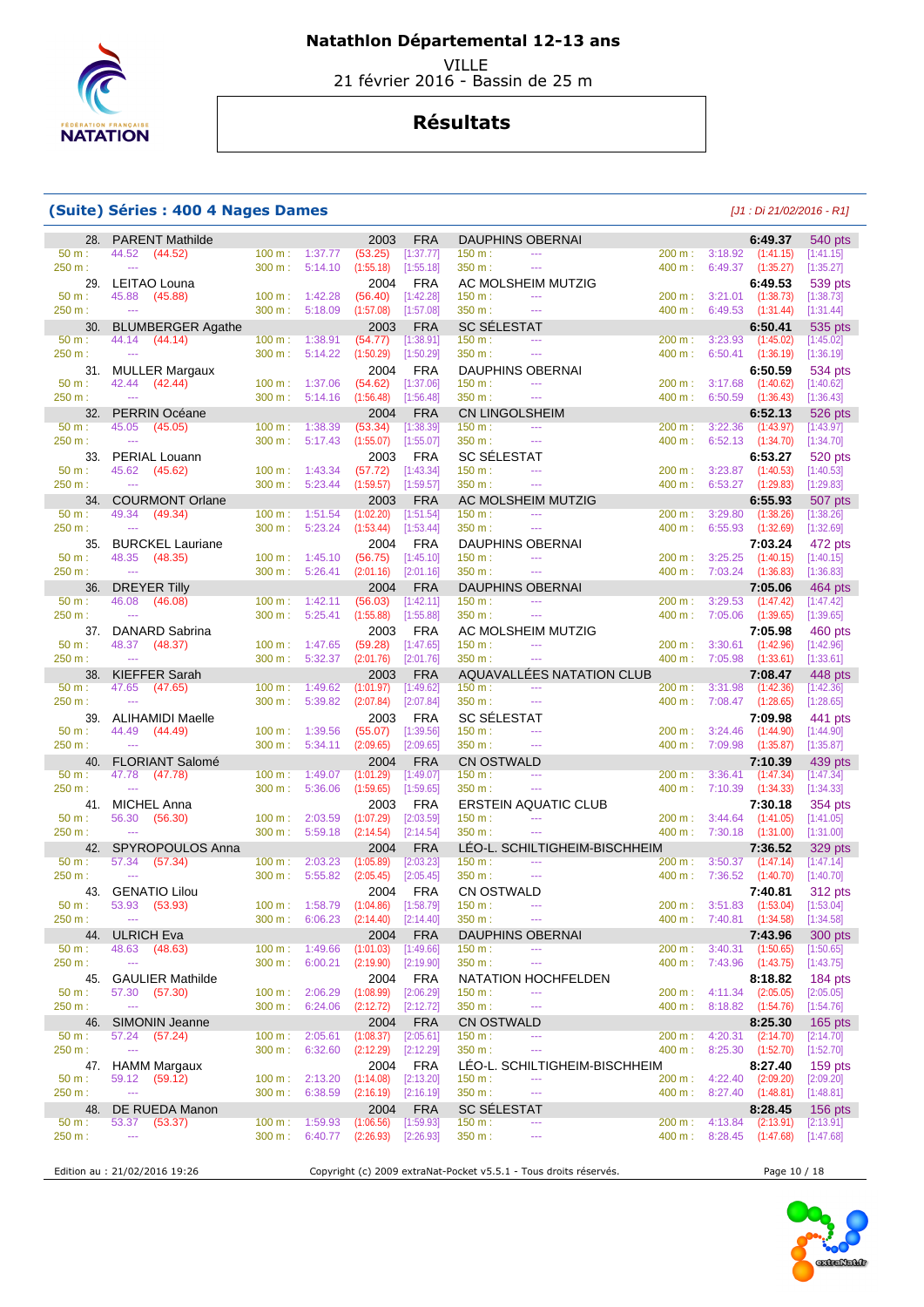

 VILLE 21 février 2016 - Bassin de 25 m

## **Résultats**

### **(Suite) Séries : 400 4 Nages Dames** [J1 : Di 21/02/2016 - R1]

| --- DE MURCIA Jeanne                                                                                                                                                                                                                                                                                                                                                                                                                                                                         |                         | 2003 | <b>FRA</b> | <b>TEAM STRASBOURG SNS-ASPTT</b> | <b>DSQ Vi</b>  |
|----------------------------------------------------------------------------------------------------------------------------------------------------------------------------------------------------------------------------------------------------------------------------------------------------------------------------------------------------------------------------------------------------------------------------------------------------------------------------------------------|-------------------------|------|------------|----------------------------------|----------------|
| <b>ESTEVE Charlotte</b><br>$\qquad \qquad - -$                                                                                                                                                                                                                                                                                                                                                                                                                                               |                         | 2004 | <b>FRA</b> | NATATION HOCHFELDEN              | <b>DSQ Vi</b>  |
| JACOB Louann<br>$\frac{1}{2} \frac{1}{2} \frac{1}{2} \frac{1}{2} \frac{1}{2} \frac{1}{2} \frac{1}{2} \frac{1}{2} \frac{1}{2} \frac{1}{2} \frac{1}{2} \frac{1}{2} \frac{1}{2} \frac{1}{2} \frac{1}{2} \frac{1}{2} \frac{1}{2} \frac{1}{2} \frac{1}{2} \frac{1}{2} \frac{1}{2} \frac{1}{2} \frac{1}{2} \frac{1}{2} \frac{1}{2} \frac{1}{2} \frac{1}{2} \frac{1}{2} \frac{1}{2} \frac{1}{2} \frac{1}{2} \frac{$                                                                                 |                         | 2004 | <b>FRA</b> | SC SÉLESTAT                      | <b>DSQ Vi</b>  |
| --- ROCHER Samantha                                                                                                                                                                                                                                                                                                                                                                                                                                                                          |                         | 2004 | <b>FRA</b> | NATATION HOCHFELDEN              | <b>DSQ Vi</b>  |
| AHABCHANE Inès<br>$\frac{1}{2} \left( \frac{1}{2} \right) \left( \frac{1}{2} \right) \left( \frac{1}{2} \right) \left( \frac{1}{2} \right) \left( \frac{1}{2} \right) \left( \frac{1}{2} \right) \left( \frac{1}{2} \right) \left( \frac{1}{2} \right) \left( \frac{1}{2} \right) \left( \frac{1}{2} \right) \left( \frac{1}{2} \right) \left( \frac{1}{2} \right) \left( \frac{1}{2} \right) \left( \frac{1}{2} \right) \left( \frac{1}{2} \right) \left( \frac{1}{2} \right) \left( \frac$ |                         | 2003 | <b>FRA</b> | CN OSTWALD                       | <b>DNS</b> dec |
| --- BOEHLER Clemence                                                                                                                                                                                                                                                                                                                                                                                                                                                                         |                         | 2003 | <b>FRA</b> | NATATION HOCHFELDEN              | <b>DNS</b> dec |
| <b>CANGEMI Angelica</b><br>$\sim$ $\sim$ $\sim$                                                                                                                                                                                                                                                                                                                                                                                                                                              |                         | 2003 | <b>ITA</b> | LÉO-L. SCHILTIGHEIM-BISCHHEIM    | DNS dec        |
| --- GITTON Cindy                                                                                                                                                                                                                                                                                                                                                                                                                                                                             |                         | 2004 | <b>FRA</b> | <b>TEAM STRASBOURG SNS-ASPTT</b> | <b>DNS</b> dec |
| $\frac{1}{2}$                                                                                                                                                                                                                                                                                                                                                                                                                                                                                | MORAIZE-HARTMAN Paolina | 2004 | <b>FRA</b> | <b>TEAM STRASBOURG SNS-ASPTT</b> | DNS dec        |
| <b>OSTERMANN Claire</b><br>$\qquad \qquad - -$                                                                                                                                                                                                                                                                                                                                                                                                                                               |                         | 2004 | <b>FRA</b> | LÉO-L. SCHILTIGHEIM-BISCHHEIM    | <b>DNS</b> dec |
|                                                                                                                                                                                                                                                                                                                                                                                                                                                                                              |                         |      |            |                                  |                |

#### **Séries : 200 Nage Libre Messieurs Community Community Community Community Community Community Community Community**

| $1_{\cdot}$     | <b>CLOSE Martin</b>                          |                |         | 2003            | <b>FRA</b>              | <b>DAUPHINS OBERNAI</b>                                            |                   |                | 2:23.33                          | <b>760 pts</b>              |
|-----------------|----------------------------------------------|----------------|---------|-----------------|-------------------------|--------------------------------------------------------------------|-------------------|----------------|----------------------------------|-----------------------------|
| 50 m:           | 32.71 (32.71)                                | 100 m: 1:09.31 |         | (36.60)         | [1:09.31]<br><b>FRA</b> | 150 m:<br>$\sim$ $\sim$                                            |                   |                | 200 m: 2:23.33 (1:14.02)         | [1:14.02]                   |
| 50 m:           | 2. LY Arnaud<br>32.63<br>(32.63)             | 100 m:         | 1:08.78 | 2003<br>(36.15) | [1:08.78]               | TEAM STRASBOURG SNS-ASPTT<br>150 m:<br>$- - -$                     | 200 m:            |                | 2:24.15<br>$2:24.15$ $(1:15.37)$ | 748 pts<br>[1:15.37]        |
|                 |                                              |                |         |                 |                         |                                                                    |                   |                |                                  |                             |
| 3.              | LOMBARDO Maxime                              |                |         | 2003            | <b>FRA</b>              | NATATION HOCHFELDEN                                                |                   |                | 2:25.38                          | 731 pts                     |
| $50 m$ :        | 33.56<br>(33.56)                             | 100 m: 1:10.71 |         | (37.15)         | [1:10.71]               | 150 m:<br>$\overline{a}$                                           |                   | 200 m: 2:25.38 | (1:14.67)                        | [1:14.67]                   |
| 4.<br>$50 m$ :  | L'HERMITTE Alban<br>34.19                    | 100 m:         | 1:12.18 | 2003            | <b>FRA</b>              | <b>ERSTEIN AQUATIC CLUB</b><br>150 m:<br>$\sim$ $\sim$             | 200 m:            | 2:28.32        | 2:28.32                          | 692 pts                     |
|                 | (34.19)                                      |                |         | (37.99)         | [1:12.18]               |                                                                    |                   |                | (1:16.14)                        | [1:16.14]                   |
| 5.<br>$50 m$ :  | <b>LAUSDAT Romain</b><br>35.53               | 100 m:         | 1:13.47 | 2003<br>(37.94) | <b>FRA</b><br>[1:13.47] | TEAM STRASBOURG SNS-ASPTT<br>150 m:<br>$\mathbb{Z} \to \mathbb{Z}$ | 200 m:            | 2:28.82        | 2:28.82<br>(1:15.35)             | 685 pts                     |
|                 | (35.53)                                      |                |         |                 |                         |                                                                    |                   |                |                                  | [1:15.35]                   |
| 6.<br>$50 m$ :  | <b>BRIESCH Louis</b><br>33.48<br>(33.48)     | 100 m:         | 1:11.88 | 2003<br>(38.40) | <b>FRA</b><br>[1:11.88] | <b>DAUPHINS OBERNAI</b><br>150 m:<br>$\sim$ $\sim$                 | $200 \text{ m}$ : | 2:29.79        | 2:29.79<br>(1:17.91)             | 672 pts<br>[1:17.91]        |
|                 |                                              |                |         |                 |                         |                                                                    |                   |                |                                  |                             |
| 7.<br>50 m:     | <b>BAUMHAUER Alexandre</b><br>38.27 (38.27)  | 100 m: 1:18.85 |         | 2003<br>(40.58) | <b>FRA</b><br>[1:18.85] | AC MOLSHEIM MUTZIG<br>150 m:<br>$-$                                | 200 m:            | 2:37.06        | 2:37.06<br>(1:18.21)             | 580 pts<br>[1:18.21]        |
|                 |                                              |                |         |                 |                         |                                                                    |                   |                |                                  |                             |
| 8.<br>50 m:     | <b>WEINBRENNER Eliot</b><br>36.81<br>(36.81) | 100 m:         | 1:17.71 | 2004<br>(40.90) | <b>FRA</b><br>[1:17.71] | TEAM STRASBOURG SNS-ASPTT<br>150 m:<br>$\sim$ $\sim$               | 200 m:            | 2:38.02        | 2:38.02<br>(1:20.31)             | <b>568 pts</b><br>[1:20.31] |
| 9.              | <b>ASSANT Julien</b>                         |                |         | 2003            | <b>FRA</b>              |                                                                    |                   |                | 2:38.22                          |                             |
| 50 m:           | 37.05<br>(37.05)                             | 100 m:         | 1:18.25 | (41.20)         | [1:18.25]               | TEAM STRASBOURG SNS-ASPTT<br>150 m:<br>$\sim$                      | 200 m:            | 2:38.22        | (1:19.97)                        | 566 pts<br>[1:19.97]        |
|                 | 10. VAZZOLER Karel                           |                |         | 2004            | <b>FRA</b>              | <b>TEAM STRASBOURG SNS-ASPTT</b>                                   |                   |                | 2:41.03                          | 532 pts                     |
| 50 m:           | 37.78<br>(37.78)                             | 100 m:         | 1:19.22 | (41.44)         | [1:19.22]               | 150 m:<br>$\sim$ $\sim$                                            | 200 m:            | 2:41.03        | (1:21.81)                        | [1:21.81]                   |
|                 | 11. VIALLON Nino                             |                |         | 2004            | <b>FRA</b>              | LÉO-L. SCHILTIGHEIM-BISCHHEIM                                      |                   |                | 2:41.43                          |                             |
| $50 m$ :        | 36.88<br>(36.88)                             | 100 m:         | 1:18.83 | (41.95)         | [1:18.83]               | 150 m:<br>$\mathbb{Z} \to \mathbb{Z}$                              | 200 m:            |                | 2:41.43 (1:22.60)                | 528 pts<br>[1:22.60]        |
| 12.             | <b>BONNEWITZ Andrei</b>                      |                |         | 2004            | <b>FRA</b>              | <b>DAUPHINS OBERNAI</b>                                            |                   |                | 2:41.96                          | 522 pts                     |
| $50 m$ :        | 36.30<br>(36.30)                             | 100 m:         | 1:17.17 | (40.87)         | [1:17.17]               | 150 m:<br>$\sim$ $\sim$                                            | 200 m:            | 2:41.96        | (1:24.79)                        | [1:24.79]                   |
| 13.             | <b>RICHERT Baptiste</b>                      |                |         | 2004            | <b>FRA</b>              | <b>DAUPHINS OBERNAI</b>                                            |                   |                | 2:42.10                          | 520 pts                     |
| 50 m:           | 37.37<br>(37.37)                             | 100 m:         | 1:19.41 | (42.04)         | [1:19.41]               | 150 m:<br>$\mathbb{Z} \to \mathbb{Z}$                              | 200 m:            | 2:42.10        | (1:22.69)                        | [1:22.69]                   |
|                 | <b>ALBINET Paul</b>                          |                |         | 2003            | <b>FRA</b>              |                                                                    |                   |                | 2:43.83                          |                             |
| 14.<br>$50 m$ : | 37.50<br>(37.50)                             | 100 m:         | 1:20.47 | (42.97)         | [1:20.47]               | <b>NATATION HOCHFELDEN</b><br>$150 m$ :<br>$- - -$                 | 200 m:            | 2:43.83        | (1:23.36)                        | 500 pts<br>[1:23.36]        |
| 15.             | SIEFFER Samy                                 |                |         | 2004            | <b>FRA</b>              | AC MOLSHEIM MUTZIG                                                 |                   |                | 2:44.09                          | 497 pts                     |
| $50 m$ :        | 37.50 (37.50)                                | 100 m:         | 1:19.96 | (42.46)         | [1:19.96]               | 150 m:<br>$\sim$ $\sim$                                            | 200 m:            | 2:44.09        | (1:24.13)                        | [1:24.13]                   |
| 16.             | <b>JAEGER Thibault</b>                       |                |         | 2003            | <b>FRA</b>              | <b>AC MOLSHEIM MUTZIG</b>                                          |                   |                | 2:44.23                          | 496 pts                     |
| $50 m$ :        | 37.62<br>(37.62)                             | 100 m:         | 1:20.04 | (42.42)         | [1:20.04]               | 150 m:                                                             | 200 m:            | 2:44.23        | (1:24.19)                        | [1:24.19]                   |
| 17.             | <b>JOLY Louis</b>                            |                |         | 2004            | <b>FRA</b>              | ERSTEIN AQUATIC CLUB                                               |                   |                | 2:48.10                          | 453 pts                     |
| $50 m$ :        | 38.76<br>(38.76)                             | 100 m:         | 1:22.11 | (43.35)         | [1:22.11]               | 150 m:<br>$\sim$ $\sim$                                            | 200 m:            |                | 2:48.10 (1:25.99)                | [1:25.99]                   |
|                 | 17. ZAEPFFEL Theophane                       |                |         | 2004            | <b>FRA</b>              | <b>NATATION HOCHFELDEN</b>                                         |                   |                | 2:48.10                          | 453 pts                     |
| $50 m$ :        | 39.12<br>(39.12)                             | 100 m:         | 1:22.25 | (43.13)         | [1:22.25]               | $150 m$ :<br>$\sim$ $\sim$                                         | 200 m:            | 2:48.10        | (1:25.85)                        | [1:25.85]                   |
| 19.             | <b>FARIS Adam</b>                            |                |         | 2003            | <b>FRA</b>              | LÉO-L. SCHILTIGHEIM-BISCHHEIM                                      |                   |                | 2:50.56                          | 427 pts                     |
| 50 m:           | 40.75<br>(40.75)                             | 100 m:         | 1:25.00 | (44.25)         | [1:25.00]               | 150 m:<br>$\sim$                                                   | 200 m:            |                | $2:50.56$ $(1:25.56)$            | [1:25.56]                   |
| 20.             | <b>NUSS Arthur</b>                           |                |         | 2004            | <b>FRA</b>              | AC MOLSHEIM MUTZIG                                                 |                   |                | 2:50.73                          | 425 pts                     |
| $50 m$ :        | 39.10 (39.10)                                | 100 m:         | 1:23.22 | (44.12)         | [1:23.22]               | 150 m:<br>$\sim$                                                   | 200 m:            | 2:50.73        | (1:27.51)                        | [1:27.51]                   |
| 21.             | <b>GERMAIN Leo</b>                           |                |         | 2004            | <b>FRA</b>              | <b>DAUPHINS OBERNAI</b>                                            |                   |                | 2:51.02                          | 422 pts                     |
| 50 m:           | 40.71 (40.71)                                | 100 m:         | 1:26.43 | (45.72)         | [1:26.43]               | 150 m:<br>$\sim$ $\sim$                                            | 200 m:            | 2:51.02        | (1:24.59)                        | [1:24.59]                   |
| 22.             | <b>KIEFFER Theo</b>                          |                |         | 2003            | <b>FRA</b>              | NATATION HOCHFELDEN                                                |                   |                | 2:52.34                          | 408 pts                     |
| $50 m$ :        | 38.82<br>(38.82)                             | 100 m:         | 1:25.32 | (46.50)         | [1:25.32]               | 150 m:                                                             | 200 m:            | 2:52.34        | (1:27.02)                        | [1:27.02]                   |
| 23.             | <b>MORINIERE Ewann</b>                       |                |         | 2004            | <b>FRA</b>              | <b>TEAM STRASBOURG SNS-ASPTT</b>                                   |                   |                | 2:52.89                          | 403 pts                     |
| 50 m:           | 38.12<br>(38.12)                             | 100 m: 1:22.93 |         | (44.81)         | [1:22.93]               | 150 m:<br>$\sim$ $\sim$                                            | 200 m:            | 2:52.89        | (1:29.96)                        | [1:29.96]                   |
|                 |                                              |                |         |                 |                         |                                                                    |                   |                |                                  |                             |

Edition au : 21/02/2016 19:26 Copyright (c) 2009 extraNat-Pocket v5.5.1 - Tous droits réservés.

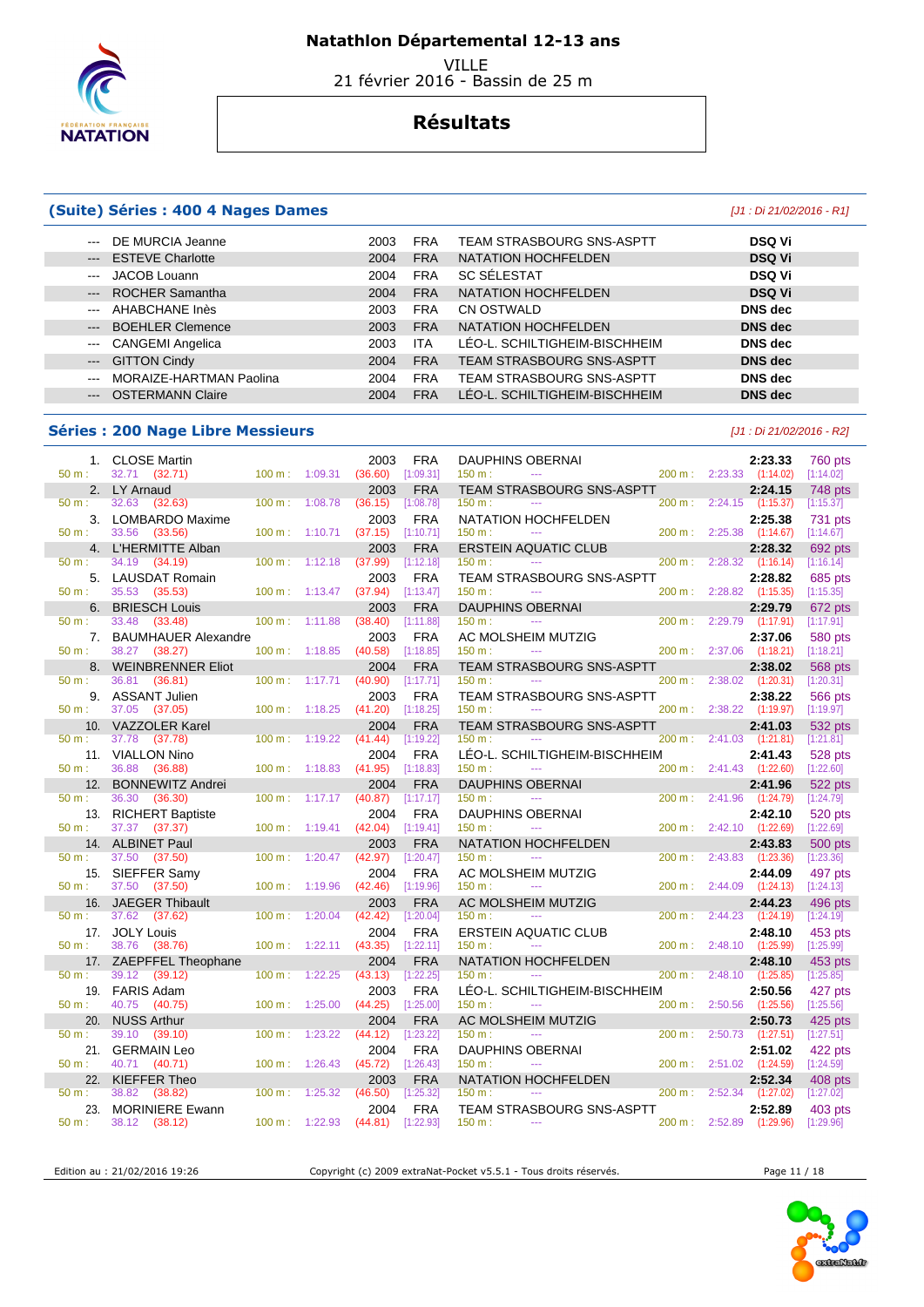

VILLE

21 février 2016 - Bassin de 25 m

## **Résultats**

#### **(Suite) Séries : 200 Nage Libre Messieurs** [J1 : Di 21/02/2016 - R2]

| 24.          | LIASHCHENKO Nikolaï                         |                          |                | 2004                | <b>RUS</b>              | <b>DAUPHINS OBERNAI</b>                               |         |                           | 2:53.70              | 394 pts                |
|--------------|---------------------------------------------|--------------------------|----------------|---------------------|-------------------------|-------------------------------------------------------|---------|---------------------------|----------------------|------------------------|
| 50 m:        | 41.66<br>(41.66)                            | 100 m: 1:28.73           |                | (47.07)             | [1:28.73]               | 150 m:<br>$\sim$ $\sim$                               | 200 m:  | 2:53.70                   | (1:24.97)            | [1:24.97]              |
| 25.          | <b>REEB Xavier</b>                          |                          |                | 2003                | <b>FRA</b>              | LÉO-L. SCHILTIGHEIM-BISCHHEIM                         |         |                           | 2:54.97              | 382 pts                |
| $50 m$ :     | 40.72<br>(40.72)                            | 100 m: 1:26.87           |                | (46.15)             | [1:26.87]               | 150 m:<br>$\cdots$                                    | 200 m:  | 2:54.97                   | (1:28.10)            | [1:28.10]              |
| 26.<br>50 m: | <b>DELAMARRE Tom</b><br>39.30<br>(39.30)    | 100 m:                   | $-$            | 2003                | <b>FRA</b>              | NATATION HOCHFELDEN<br>150 m:<br>$\cdots$             | 200 m:  | 2:55.22                   | 2:55.22<br>(2:15.92) | 379 pts<br>[2:55.22]   |
|              | 27. CONTAL Noah                             |                          |                | 2004                | <b>FRA</b>              | <b>CN OSTWALD</b>                                     |         |                           | 2:56.10              | 371 pts                |
| 50 m:        | 38.31 (38.31)                               | 100 m:                   | 1:25.32        | (47.01)             | [1:25.32]               | 150 m:<br>$\sim$                                      | 200 m:  | 2:56.10 (1:30.78)         |                      | [1:30.78]              |
| 28.          | <b>MONMONCEAU Noah</b>                      |                          |                | 2004                | <b>FRA</b>              | LÉO-L. SCHILTIGHEIM-BISCHHEIM                         |         |                           | 2:56.69              | 365 pts                |
| 50 m:        | 40.07<br>(40.07)                            | 100 m:                   | 1:26.05        | (45.98)             | [1:26.05]               | 150 m:<br>$- - -$                                     | 200 m:  | 2:56.69                   | (1:30.64)            | [1:30.64]              |
| 29.          | <b>MORIS Adrien</b>                         |                          |                | 2004                | <b>FRA</b>              | <b>SC SÉLESTAT</b>                                    |         |                           | 2:56.76              | 364 pts                |
| $50 m$ :     | 40.22<br>(40.22)                            | 100 m:                   | 1:26.09        | (45.87)             | [1:26.09]               | 150 m:<br>$---$                                       | 200 m:  | 2:56.76                   | (1:30.67)            | [1:30.67]              |
| 30.          | <b>KUHM Maxime</b>                          |                          |                | 2004                | <b>FRA</b>              | <b>CN LINGOLSHEIM</b><br>$\sim$                       |         |                           | 2:57.65              | 356 pts                |
| 50 m:<br>31. | 41.96<br>(41.96)                            | 100 m:                   | 1:28.12        | (46.16)             | [1:28.12]<br><b>FRA</b> | 150 m:<br><b>ERSTEIN AQUATIC CLUB</b>                 | 200 m:  | 2:57.65                   | (1:29.53)            | [1:29.53]              |
| 50 m:        | <b>RODE Antoine</b><br>41.71<br>(41.71)     | 100 m:                   | 1:28.73        | 2004<br>(47.02)     | [1:28.73]               | 150 m:<br>$\scriptstyle\cdots$                        | 200 m:  | 2:58.63                   | 2:58.63<br>(1:29.90) | 346 pts<br>[1:29.90]   |
| 32.          | <b>DERAMONT Hugo</b>                        |                          |                | 2003                | <b>FRA</b>              | <b>SC SÉLESTAT</b>                                    |         |                           | 2:58.89              | 344 pts                |
| 50 m:        | 41.90<br>(41.90)                            | 100 m:                   | 1:28.28        | (46.38)             | [1:28.28]               | 150 m:<br>$- - -$                                     | 200 m:  | 2:58.89                   | (1:30.61)            | [1:30.61]              |
| 33.          | <b>KLEIN Evan</b>                           |                          |                | 2003                | <b>FRA</b>              | AQUAVALLEES NATATION CLUB                             |         |                           | 2:59.73              | 336 pts                |
| 50 m:        | 40.72 (40.72)                               | 100 m:                   | $- - -$        |                     |                         | 150 m:<br>$- - -$                                     | 200 m:  | 2:59.73 (2:19.01)         |                      | [2:59.73]              |
| 34.          | <b>BARTOLOMEI Elouan</b>                    |                          |                | 2004                | <b>FRA</b>              | <b>DAUPHINS OBERNAI</b>                               |         |                           | 3:00.14              | 332 pts                |
| 50 m:        | 41.78<br>(41.78)                            | 100 m:                   | 1:28.96        | (47.18)             | [1:28.96]               | 150 m:                                                | 200 m:  | 3:00.14                   | (1:31.18)            | [1:31.18]              |
| 35.<br>50 m: | <b>MARIE Basile</b><br>41.22<br>(41.22)     | 100 m:                   | 1:27.50        | 2003<br>(46.28)     | <b>FRA</b><br>[1:27.50] | AQUAVALLEES NATATION CLUB<br>150 m:<br>$\overline{a}$ | 200 m:  | 3:01.26                   | 3:01.26<br>(1:33.76) | 322 pts<br>[1:33.76]   |
| 36.          | <b>HUMBERT Matheo</b>                       |                          |                | 2004                | <b>FRA</b>              | NATATION HOCHFELDEN                                   |         |                           | 3:02.24              | 313 pts                |
| 50 m:        | 41.86<br>(41.86)                            | 100 m:                   | 1:28.93        | (47.07)             | [1:28.93]               | 150 m:<br>$\cdots$                                    | 200 m:  | 3:02.24                   | (1:33.31)            | [1:33.31]              |
| 37.          | <b>STOLTZ Axel</b>                          |                          |                | 2003                | <b>FRA</b>              | AQUAVALLEES NATATION CLUB                             |         |                           | 3:04.64              | 292 pts                |
| 50 m:        | 41.25<br>(41.25)                            | 100 m:                   | 1:27.38        | (46.13)             | [1:27.38]               | 150 m:<br>$\sim$                                      | 200 m:  | 3:04.64                   | (1:37.26)            | [1:37.26]              |
| 38.          | <b>EGLES Martin</b>                         |                          |                | 2003                | <b>FRA</b>              | NATATION HOCHFELDEN                                   |         |                           | 3:07.01              | 272 pts                |
| 50 m:        | 41.64<br>(41.64)                            | 100 m:                   | 1:29.94        | (48.30)             | [1:29.94]               | 150 m:                                                | 200 m:  | $3:07.01$ $(1:37.07)$     |                      | [1:37.07]              |
| 39.<br>50 m: | <b>PFRIMMER Alexandre</b><br>41.22 (41.22)  | 100 m:                   | 1:27.71        | 2004<br>(46.49)     | <b>FRA</b><br>[1:27.71] | NATATION HOCHFELDEN<br>150 m:<br>$- - -$              | 200 m:  | 3:07.52                   | 3:07.52<br>(1:39.81) | 268 pts<br>[1:39.81]   |
| 40.          | <b>LOHMULLER Franck</b>                     |                          |                | 2003                | <b>FRA</b>              | NATATION HOCHFELDEN                                   |         |                           | 3:08.20              | 262 pts                |
| 50 m:        | 41.59<br>(41.59)                            | 100 m:                   | 1:29.41        | (47.82)             | [1:29.41]               | 150 m:                                                | 200 m:  | 3:08.20                   | (1:38.79)            | [1:38.79]              |
| 41.          | NONNENMACHER Samuel                         |                          |                | 2004                | <b>FRA</b>              | LÉO-L. SCHILTIGHEIM-BISCHHEIM                         |         |                           | 3:12.81              | $225$ pts              |
| 50 m:        | 42.66<br>(42.66)                            | 100 m:                   | 1:32.62        | (49.96)             | [1:32.62]               | 150 m:<br>$\sim$                                      | 200 m : | 3:12.81                   | (1:40.19)            | [1:40.19]              |
| 42.          | <b>ECKSTEIN Theo</b>                        |                          |                | 2004                | <b>FRA</b>              | LEO-L. SCHILTIGHEIM-BISCHHEIM<br>$- - -$              |         |                           | 3:15.96              | 202 pts                |
| 50 m:<br>43. | 42.80<br>(42.80)<br><b>FRANCK Guillaume</b> | 100 m:                   | 1:32.95        | (50.15)<br>2003     | [1:32.95]<br><b>FRA</b> | 150 m:<br>VAGUE BETSCHDORF-DRACHENBRONN               | 200 m : | 3:15.96                   | (1:43.01)<br>3:24.41 | [1:43.01]<br>$146$ pts |
| 50 m:        | 46.19<br>(46.19)                            | 100 m:                   | 1:39.36        | (53.17)             | [1:39.36]               | 150 m:<br>$\sim$                                      | 200 m:  | $3:24.41$ $(1:45.05)$     |                      | [1:45.05]              |
| 44.          | <b>SOUINIA Lucas</b>                        |                          |                | 2004                | <b>FRA</b>              | LEO-L. SCHILTIGHEIM-BISCHHEIM                         |         |                           | 3:26.49              | $133$ pts              |
| 50 m:        | 45.53<br>(45.53)                            | 100 m:                   | 1:38.80        | (53.27)             | [1:38.80]               | 150 m:<br>---                                         | 200 m:  | 3:26.49                   | (1:47.69)            | [1:47.69]              |
| 45.          | KLEIN Léo                                   |                          |                | 2004                | <b>FRA</b>              | AQUAVALLEES NATATION CLUB                             |         |                           | 3:29.15              | 118 pts                |
| 50 m:        | 46.71 (46.71)                               | 100 m:                   | 1:42.45        | (55.74)             | [1:42.45]               | 150 m:<br>$\sim$                                      | 200 m:  | $3:29.15$ $(1:46.70)$     |                      | [1:46.70]              |
| 46.<br>50 m: | <b>MULLER Guillaume</b><br>50.93<br>(50.93) | 100 m:                   | 1:45.44        | 2004<br>(54.51)     | <b>FRA</b><br>[1:45.44] | <b>CN OSTWALD</b><br>150 m:<br>$\cdots$               | 200 m:  | 3:30.82                   | 3:30.82              | $109$ pts              |
| 47.          | <b>LABBE Alexandre</b>                      |                          |                | 2004                | <b>FRA</b>              | <b>SC SÉLESTAT</b>                                    |         |                           | (1:45.38)<br>3:32.84 | [1:45.38]<br>99 pts    |
| 50 m:        | 49.05 (49.05)                               | $100 \text{ m}: 1:44.44$ |                | $(55.39)$ [1:44.44] |                         | $\sim$ 100 $\pm$<br>150 m:                            | 200 m:  | $3:32.84$ $(1:48.40)$     |                      | [1:48.40]              |
| 48.          | <b>BARDA Jules</b>                          |                          |                | 2003                | <b>FRA</b>              | NATATION HOCHFELDEN                                   |         |                           | 3:36.97              | 79 pts                 |
| 50 m:        | 47.46<br>(47.46)                            | 100 m: 1:44.18           |                | (56.72)             | [1:44.18]               | 150 m:<br>$\sim$                                      | 200 m:  | $3:36.97$ $(1:52.79)$     |                      | [1:52.79]              |
| 49.          | <b>BAGY Mael</b>                            |                          |                | 2003                | <b>FRA</b>              | <b>SC SÉLESTAT</b>                                    |         |                           | 3:37.40              | 77 pts                 |
| 50 m:        | 46.97 (46.97)                               |                          | 100 m: 1:42.75 | (55.78)             | [1:42.75]               | 150 m:<br>$\scriptstyle\cdots$                        |         | 200 m: 3:37.40 (1:54.65)  |                      | [1:54.65]              |
| 50.          | <b>OUNES Mohamed</b>                        |                          |                | 2004                | <b>FRA</b>              | LEO-L. SCHILTIGHEIM-BISCHHEIM                         |         |                           | 3:40.41              | 64 pts                 |
| 50 m:<br>51. | <b>DERDINGER Nicolas</b>                    | 100 m: 1:47.78           |                | (1:47.78)<br>2003   | [1:47.78]<br>FRA        | 150 m:<br>AQUAVALLÉES NATATION CLUB                   | 200 m:  | $3:40.41$ $(1:52.63)$     | 3:41.47              | [1:52.63]<br>60 pts    |
| 50 m:        | 48.39 (48.39)                               | $100 m$ : 1:45.81        |                | (57.42)             | [1:45.81]               | 150 m:<br>$\mathbb{Z} \to \mathbb{Z}$                 |         | 200 m : 3:41.47 (1:55.66) |                      | [1:55.66]              |
| 52.          | <b>FREY Benjamin</b>                        |                          |                | 2004                | <b>FRA</b>              | AQUAVALLÉES NATATION CLUB                             |         |                           | 3:57.94              | 13 pts                 |
| 50 m:        | $\overline{\phantom{a}}$                    | 100 m: 1:53.03           |                | (1:53.03)           | [1:53.03]               | 150 m:<br>$\overline{a}$                              |         | 200 m : 3:57.94 (2:04.91) |                      | [2:04.91]              |

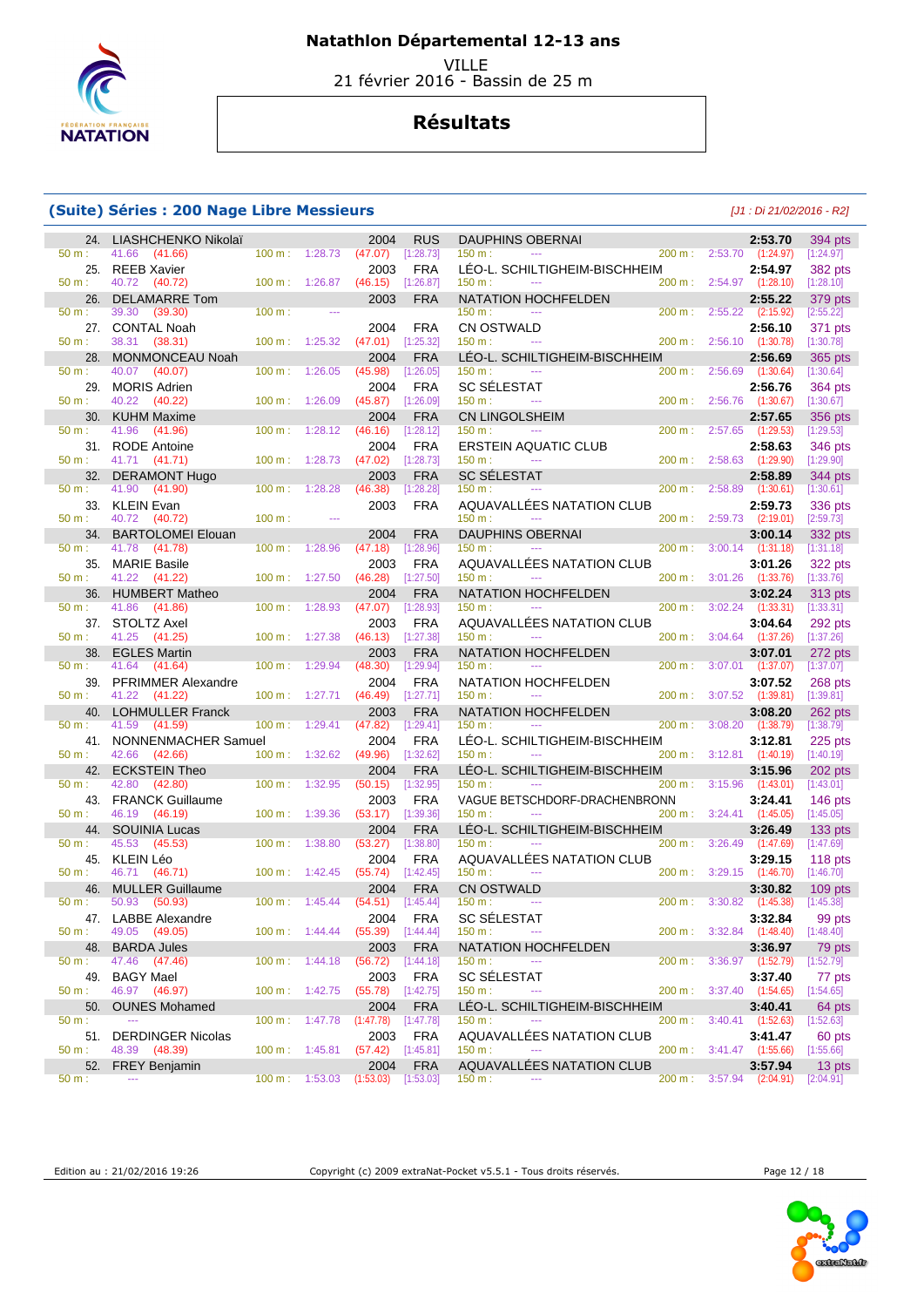

 VILLE 21 février 2016 - Bassin de 25 m

## **Résultats**

#### **Séries : 200 Dos Messieurs and the series of the series of the series of the series of the series of the series of the series of the series of the series of the series of the series of the series of the series of the se**

| $50 m$ :       | 1. BRIESCH Louis<br>37.95 (37.95)            |                          |                           | 2003<br>(41.19)       | <b>FRA</b><br>[1:19.14]   | <b>DAUPHINS OBERNAI</b><br>150 m:<br>$\sim$ $\sim$           |           |         | 2:39.57<br>200 m: 2:39.57 (1:20.43)  | 783 pts<br>[1:20.43]        |
|----------------|----------------------------------------------|--------------------------|---------------------------|-----------------------|---------------------------|--------------------------------------------------------------|-----------|---------|--------------------------------------|-----------------------------|
|                | 2. L'HERMITTE Alban                          | $100 \text{ m}: 1:19.14$ |                           | 2003                  | <b>FRA</b>                | <b>ERSTEIN AQUATIC CLUB</b>                                  |           |         | 2:42.14                              | 752 pts                     |
| 50 m:          | 38.54<br>(38.54)                             | 100 m:                   | 1:19.54                   | (41.00)               | [1:19.54]                 | 150 m:<br>$- - -$                                            | 200 m:    |         | $2:42.14$ $(1:22.60)$                | [1:22.60]                   |
| 50 m:          | 3. CLOSE Martin<br>39.37 (39.37)             | 100 m:                   | 1:20.34                   | 2003<br>(40.97)       | <b>FRA</b><br>[1:20.34]   | <b>DAUPHINS OBERNAI</b><br>150 m:<br>---                     | 200 m:    |         | 2:42.26<br>2:42.26 (1:21.92)         | 751 pts<br>[1:21.92]        |
|                | 4. LOMBARDO Maxime                           |                          |                           | 2003                  | <b>FRA</b>                | <b>NATATION HOCHFELDEN</b>                                   |           |         | 2:43.26                              | 739 pts                     |
| 50 m:          | 38.26<br>(38.26)                             | 100 m:                   | 1:20.77                   | (42.51)               | [1:20.77]                 | 150 m:<br>$\sim$ $\sim$                                      | 200 m:    | 2:43.26 | (1:22.49)                            | [1:22.49]                   |
|                | 5. LAUSDAT Romain                            |                          |                           | 2003                  | <b>FRA</b>                | TEAM STRASBOURG SNS-ASPTT                                    |           |         | 2:43.76                              | 733 pts                     |
| 50 m:          | 39.06 (39.06)<br>6. BAUMHAUER Alexandre      | 100 m:                   | 1:20.04                   | (40.98)<br>2003       | [1:20.04]<br><b>FRA</b>   | 150 m:<br>$\sim$<br>AC MOLSHEIM MUTZIG                       | 200 m:    | 2:43.76 | (1:23.72)<br>2:46.08                 | [1:23.72]<br>706 pts        |
| $50 m$ :       | 40.24<br>(40.24)                             | 100 m:                   | 1:22.59                   | (42.35)               | [1:22.59]                 | 150 m:<br>$\sim$                                             | 200 m:    | 2:46.08 | (1:23.49)                            | [1:23.49]                   |
|                | 7. LY Arnaud                                 |                          |                           | 2003                  | <b>FRA</b>                | <b>TEAM STRASBOURG SNS-ASPTT</b>                             |           |         | 2:47.10                              | 694 pts                     |
| $50 m$ :<br>8. | 40.41<br>(40.41)<br><b>WEINBRENNER Eliot</b> | 100 m:                   | 1:23.23                   | (42.82)<br>2004       | [1:23.23]<br><b>FRA</b>   | 150 m:<br>$\cdots$<br><b>TEAM STRASBOURG SNS-ASPTT</b>       | 200 m:    |         | 2:47.10 (1:23.87)<br>2:48.81         | [1:23.87]<br>674 pts        |
| 50 m:          | 40.55<br>(40.55)                             | 100 m:                   | 1:22.40                   | (41.85)               | [1:22.40]                 | 150 m:<br>$- - -$                                            | 200 m:    |         | $2:48.81$ $(1:26.41)$                | [1:26.41]                   |
|                | 9. RICHERT Baptiste                          |                          |                           | 2004                  | <b>FRA</b>                | <b>DAUPHINS OBERNAI</b>                                      |           |         | 2:55.40                              | 602 pts                     |
| $50 m$ :       | 40.53<br>(40.53)                             | 100 m:                   | 1:25.05                   | (44.52)               | [1:25.05]                 | 150 m:<br>$\sim$                                             | 200 m:    | 2:55.40 | (1:30.35)                            | [1:30.35]                   |
| 10.<br>50 m:   | <b>VAZZOLER Karel</b><br>41.25<br>(41.25)    | 100 m:                   | 1:27.10                   | 2004<br>(45.85)       | <b>FRA</b><br>[1:27.10]   | <b>TEAM STRASBOURG SNS-ASPTT</b><br>150 m:<br>$\cdots$       | 200 m:    | 2:56.41 | 2:56.41<br>(1:29.31)                 | <b>591 pts</b><br>[1:29.31] |
|                | 11. ZAEPFFEL Theophane                       |                          |                           | 2004                  | <b>FRA</b>                | NATATION HOCHFELDEN                                          |           |         | 2:57.09                              | 584 pts                     |
| 50 m:          | 42.09<br>(42.09)                             | 100 m:                   | 1:26.41                   | (44.32)               | [1:26.41]                 | 150 m:<br>$-$                                                | 200 m:    | 2:57.09 | (1:30.68)                            | [1:30.68]                   |
| $50 m$ :       | 12. SIEFFER Samy<br>43.98<br>(43.98)         | 100 m:                   | 1:29.58                   | 2004<br>(45.60)       | <b>FRA</b><br>[1:29.58]   | AC MOLSHEIM MUTZIG<br>150 m:<br>$\cdots$                     | 200 m:    | 2:59.63 | 2:59.63<br>(1:30.05)                 | 558 pts<br>[1:30.05]        |
|                | 13. EGLES Martin                             |                          |                           | 2003                  | <b>FRA</b>                | NATATION HOCHFELDEN                                          |           |         | 3:00.39                              | 550 pts                     |
| 50 m:          | 42.36<br>(42.36)                             | 100 m:                   | 1:29.09                   | (46.73)               | [1:29.09]                 | 150 m:<br>$\cdots$                                           | 200 m:    | 3:00.39 | (1:31.30)                            | [1:31.30]                   |
| 14.            | <b>JOLY Louis</b>                            |                          |                           | 2004                  | <b>FRA</b>                | <b>ERSTEIN AQUATIC CLUB</b><br>150 m:                        |           |         | 3:00.84                              | 545 pts                     |
| 50 m:          | 44.02<br>(44.02)<br>15. ASSANT Julien        | 100 m:                   | 1:29.19                   | (45.17)<br>2003       | [1:29.19]<br>FRA          | TEAM STRASBOURG SNS-ASPTT                                    | 200 m:    |         | $3:00.84$ $(1:31.65)$<br>3:01.93     | [1:31.65]<br>534 pts        |
| 50 m:          | 43.14 (43.14)                                | 100 m:                   | 1:29.34                   | (46.20)               | [1:29.34]                 | 150 m:<br>$\sim$                                             | 200 m:    |         | $3:01.93$ $(1:32.59)$                | [1:32.59]                   |
| 16.            | <b>BONNEWITZ Andrei</b>                      |                          |                           | 2004                  | <b>FRA</b>                | <b>DAUPHINS OBERNAI</b>                                      |           |         | 3:02.96                              | 524 pts                     |
| 50 m:          | 43.37<br>(43.37)<br>17. GERMAIN Leo          | 100 m:                   | 1:30.31                   | (46.94)<br>2004       | [1:30.31]<br><b>FRA</b>   | 150 m:<br>$\cdots$<br>DAUPHINS OBERNAI                       | $200 m$ : | 3:02.96 | (1:32.65)<br>3:03.22                 | [1:32.65]<br>521 pts        |
| 50 m:          | 46.60<br>(46.60)                             | 100 m:                   | 1:34.09                   | (47.49)               | [1:34.09]                 | 150 m:<br>$\sim$ $\sim$                                      | 200 m:    | 3:03.22 | (1:29.13)                            | [1:29.13]                   |
|                | 18. JAEGER Thibault                          |                          |                           | 2003                  | <b>FRA</b>                | AC MOLSHEIM MUTZIG                                           |           |         | 3:04.85                              | 505 pts                     |
| $50 m$ :       | 43.69<br>(43.69)                             | 100 m:                   | 1:31.63                   | (47.94)               | [1:31.63]                 | 150 m:<br>$\sim$                                             | 200 m:    | 3:04.85 | (1:33.22)                            | [1:33.22]                   |
| $50 m$ :       | 19. REEB Xavier<br>43.01<br>(43.01)          | 100 m:                   | 1:31.16                   | 2003<br>(48.15)       | <b>FRA</b><br>[1:31.16]   | LEO-L. SCHILTIGHEIM-BISCHHEIM<br>150 m:<br>$\cdots$          | 200 m:    | 3:06.70 | 3:06.70<br>(1:35.54)                 | 487 pts<br>[1:35.54]        |
| 20.            | <b>VIALLON Nino</b>                          |                          |                           | 2004                  | <b>FRA</b>                | LEO-L. SCHILTIGHEIM-BISCHHEIM                                |           |         | 3:07.09                              | 483 pts                     |
| 50 m:          | 44.96<br>(44.96)                             | 100 m:                   | 1:33.00                   | (48.04)               | [1:33.00]                 | 150 m:                                                       | 200 m:    | 3:07.09 | (1:34.09)                            | [1:34.09]                   |
| $50 m$ :       | 21. STOLTZ Axel<br>44.47 (44.47)             | 100 m:                   | 1:32.78                   | 2003<br>(48.31)       | <b>FRA</b><br>[1:32.78]   | AQUAVALLÉES NATATION CLUB<br>150 m:<br>$\sim$ $\sim$ $\sim$  | 200 m:    |         | 3:11.14<br>$3:11.14$ $(1:38.36)$     | 445 pts<br>[1:38.36]        |
| 22.            | <b>BARTOLOMEI Elouan</b>                     |                          |                           | 2004                  | <b>FRA</b>                | <b>DAUPHINS OBERNAI</b>                                      |           |         | 3:11.35                              | 443 pts                     |
| 50 m:          | 45.24<br>(45.24)                             | $100 \text{ m}$ :        | 1:34.89                   | (49.65)               | [1:34.89]                 | 150 m:<br>$- - -$                                            | 200 m:    | 3:11.35 | (1:36.46)                            | [1:36.46]                   |
| 23.<br>50 m:   | DELAMARRE Tom<br>43.76<br>(43.76)            | 100 m:                   | 1:31.74                   | 2003<br>(47.98)       | <b>FRA</b><br>[1:31.74]   | NATATION HOCHFELDEN<br>150 m:<br>$\cdots$                    | 200 m:    | 3:12.30 | 3:12.30<br>(1:40.56)                 | 435 pts<br>[1:40.56]        |
|                | 24. ALBINET Paul                             |                          |                           | 2003                  | <b>FRA</b>                | <b>NATATION HOCHFELDEN</b>                                   |           |         | 3:12.39                              | 434 pts                     |
| $50 m$ :       | 46.70 (46.70)                                |                          | 100 m: 1:37.16            | $(50.46)$ $[1:37.16]$ |                           | 150 m:<br>$\sim$ $\sim$                                      |           |         | 200 m : 3:12.39 (1:35.23)            | [1:35.23]                   |
|                | 25. MORINIERE Ewann                          |                          |                           | 2004                  | <b>FRA</b>                | TEAM STRASBOURG SNS-ASPTT                                    |           |         | 3:12.74                              | 431 pts                     |
| 50 m:<br>26.   | 44.33 (44.33)<br>LIASHCHENKO Nikolaï         |                          | 100 m: 1:33.10            | (48.77)<br>2004       | [1:33.10]<br><b>RUS</b>   | 150 m:<br>$\sim$ $\sim$<br><b>DAUPHINS OBERNAI</b>           |           |         | 200 m: 3:12.74 (1:39.64)<br>3:13.63  | [1:39.64]<br>423 pts        |
| 50 m:          | 46.02 (46.02)                                |                          | $100 \text{ m}$ : 1:36.16 | (50.14)               | [1:36.16]                 | 150 m:                                                       |           |         | $200 \text{ m}: 3:13.63$ $(1:37.47)$ | $[1:37.47]$                 |
|                | 27. HUMBERT Matheo                           |                          |                           | 2004                  | <b>FRA</b>                | NATATION HOCHFELDEN                                          |           |         | 3:19.92                              | 368 pts                     |
| 50 m:<br>28.   | 48.34 (48.34)<br><b>LOHMULLER Franck</b>     |                          | 100 m: 1:37.69            | (49.35)<br>2003       | $[1:37.69]$<br><b>FRA</b> | 150 m:<br>$\rightarrow$ $\rightarrow$<br>NATATION HOCHFELDEN |           |         | 200 m : 3:19.92 (1:42.23)<br>3:20.56 | [1:42.23]<br>363 pts        |
| $50 m$ :       | 47.35 (47.35)                                |                          | $100 \text{ m}: 1:40.06$  | (52.71)               | [1:40.06]                 | 150 m:<br>$\cdots$                                           |           |         | 200 m : 3:20.56 (1:40.50)            | [1:40.50]                   |
|                | 29. KIEFFER Theo                             |                          |                           | 2003                  | <b>FRA</b>                | NATATION HOCHFELDEN                                          |           |         | 3:21.38                              | 356 pts                     |
| 50 m:          | 46.79 (46.79)                                |                          | $100 \text{ m}: 1:39.09$  | (52.30)               | [1:39.09]                 | 150 m:<br>$\sim$                                             |           |         | 200 m: 3:21.38 (1:42.29)             | [1:42.29]                   |
| 30.<br>50 m:   | <b>MARIE Basile</b><br>47.00 (47.00)         |                          | $100 \text{ m}: 1:39.51$  | 2003<br>(52.51)       | <b>FRA</b><br>[1:39.51]   | AQUAVALLÉES NATATION CLUB<br>150 m:                          |           |         | 3:24.04<br>200 m: 3:24.04 (1:44.53)  | 335 pts<br>[1:44.53]        |
|                | 31. ECKSTEIN Theo                            |                          |                           | 2004                  | <b>FRA</b>                | LÉO-L. SCHILTIGHEIM-BISCHHEIM                                |           |         | 3:25.41                              | 324 pts                     |
| 50 m:          | 48.64<br>(48.64)                             |                          | $100 \text{ m}: 1:43.34$  | (54.70)               | [1:43.34]                 | 150 m:                                                       |           |         | 200 m : 3:25.41 (1:42.07)            | [1:42.07]                   |

Edition au : 21/02/2016 19:26 Copyright (c) 2009 extraNat-Pocket v5.5.1 - Tous droits réservés. Page 13 / 18

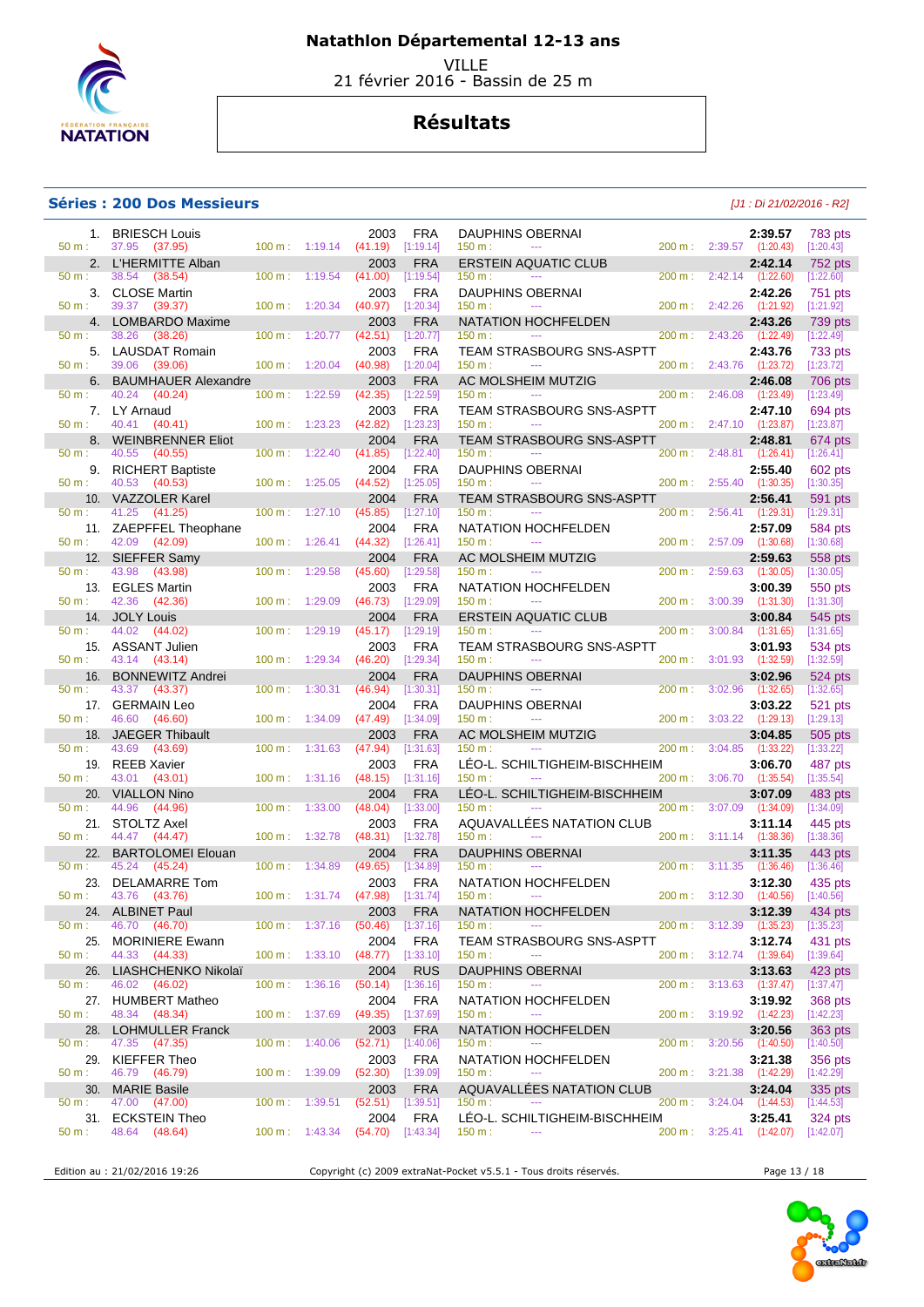

 VILLE 21 février 2016 - Bassin de 25 m

## **Résultats**

### **(Suite) Séries : 200 Dos Messieurs** [J1 : Di 21/02/2016 - R2]

|                                                                                                                                                                                                                                                                                                                                                                                                                                                                            | <b>MONMONCEAU Noah</b>              |                           |                           | 2004      | <b>FRA</b> | LÉO-L. SCHILTIGHEIM-BISCHHEIM                                                                                                                       |                   |                          | 3:29.20                  | 295 pts   |
|----------------------------------------------------------------------------------------------------------------------------------------------------------------------------------------------------------------------------------------------------------------------------------------------------------------------------------------------------------------------------------------------------------------------------------------------------------------------------|-------------------------------------|---------------------------|---------------------------|-----------|------------|-----------------------------------------------------------------------------------------------------------------------------------------------------|-------------------|--------------------------|--------------------------|-----------|
| 50 m:                                                                                                                                                                                                                                                                                                                                                                                                                                                                      | 49.73 (49.73)                       |                           | $100 \text{ m}: 1:44.62$  | (54.89)   | [1:44.62]  | 150 m:<br>the same control of the control of the                                                                                                    |                   | $200 \text{ m}: 3:29.20$ | (1:44.58)                | [1:44.58] |
|                                                                                                                                                                                                                                                                                                                                                                                                                                                                            | 33. KLEIN Evan                      |                           |                           | 2003      | <b>FRA</b> | AQUAVALLÉES NATATION CLUB                                                                                                                           |                   |                          | 3:40.72                  | $215$ pts |
| $50 m$ :                                                                                                                                                                                                                                                                                                                                                                                                                                                                   | 50.51 (50.51)                       |                           | 100 m: 1:48.91            | (58.40)   | [1:48.91]  | 150 m:<br><b>Contract Contract</b>                                                                                                                  |                   |                          | 200 m: 3:40.72 (1:51.81) | [1:51.81] |
|                                                                                                                                                                                                                                                                                                                                                                                                                                                                            | 34. BAGY Mael                       |                           |                           | 2003      | <b>FRA</b> |                                                                                                                                                     |                   |                          | 3:40.92                  | 214 pts   |
| $50 \text{ m}$ :                                                                                                                                                                                                                                                                                                                                                                                                                                                           | 48.38 (48.38)                       |                           | $100 \text{ m}$ : 1:45.73 | (57.35)   | [1:45.73]  |                                                                                                                                                     |                   |                          | $3:40.92$ $(1:55.19)$    | [1:55.19] |
| 35 <sub>1</sub>                                                                                                                                                                                                                                                                                                                                                                                                                                                            | <b>CONTAL Noah</b>                  |                           |                           | 2004      | <b>FRA</b> |                                                                                                                                                     |                   |                          | 3:42.04                  | 207 pts   |
| $50 m$ :                                                                                                                                                                                                                                                                                                                                                                                                                                                                   | 49.53 (49.53)                       |                           | $100 \text{ m}$ : 1:46.00 | (56.47)   | [1:46.00]  |                                                                                                                                                     |                   |                          | $3:42.04$ $(1:56.04)$    | [1:56.04] |
| 36.                                                                                                                                                                                                                                                                                                                                                                                                                                                                        | SOUINIA Lucas                       |                           |                           | 2004      | <b>FRA</b> | LÉO-L. SCHILTIGHEIM-BISCHHEIM                                                                                                                       |                   |                          | 3:47.94                  | $171$ pts |
| $50 \text{ m}$ :                                                                                                                                                                                                                                                                                                                                                                                                                                                           | 53.90 (53.90)                       |                           | 100 m: 1:52.69            | (58.79)   | [1:52.69]  | 150 m:<br>and the company of the company of                                                                                                         | $200 \text{ m}$ : | 3:47.94                  | (1:55.25)                | [1:55.25] |
| 37 <sub>1</sub>                                                                                                                                                                                                                                                                                                                                                                                                                                                            | <b>DERDINGER Nicolas</b>            |                           |                           | 2003      | <b>FRA</b> | AQUAVALLÉES NATATION CLUB                                                                                                                           |                   |                          | 3:53.30                  | $142$ pts |
| $50 m$ :                                                                                                                                                                                                                                                                                                                                                                                                                                                                   | 55.40 (55.40)                       | $100 \text{ m}$ : 1:56.21 |                           | (1:00.81) | [1:56.21]  | $\mathcal{L}(\mathcal{L})$ and $\mathcal{L}(\mathcal{L})$ and $\mathcal{L}(\mathcal{L})$ . The contribution of $\mathcal{L}(\mathcal{L})$<br>150 m: | $200 \text{ m}$ : | 3:53.30                  | (1:57.09)                | [1:57.09] |
|                                                                                                                                                                                                                                                                                                                                                                                                                                                                            | 38. LABBE Alexandre                 |                           |                           | 2004      | <b>FRA</b> | $SC$ SÉLESTAT $\frac{150 \text{ m}}{150 \text{ m}}$ :                                                                                               |                   |                          | 4:06.70                  | 81 pts    |
| 50 m:                                                                                                                                                                                                                                                                                                                                                                                                                                                                      | 59.47 (59.47)                       | $100 \text{ m}$ :         | 2:04.07                   | (1:04.60) | [2:04.07]  |                                                                                                                                                     | 200 m:            | 4:06.70                  | (2:02.63)                | [2:02.63] |
|                                                                                                                                                                                                                                                                                                                                                                                                                                                                            | 39. KLEIN Léo                       |                           |                           | 2004      | <b>FRA</b> | AQUAVALLÉES NATATION CLUB                                                                                                                           |                   |                          | 4:16.34                  | 48 pts    |
| $50 m$ :                                                                                                                                                                                                                                                                                                                                                                                                                                                                   | 57.00 (57.00)                       |                           | 100 m: 2:00.66            | (1:03.66) | [2:00.66]  | $150 m$ :<br>the company of the company of the                                                                                                      | $200 \text{ m}$ : |                          | 4:16.34 (2:15.68)        | [2:15.68] |
|                                                                                                                                                                                                                                                                                                                                                                                                                                                                            | 40. OUNES Mohamed                   |                           |                           | 2004      | <b>FRA</b> | LÉO-L. SCHILTIGHEIM-BISCHHEIM                                                                                                                       |                   |                          | 4:19.08                  | 40 pts    |
|                                                                                                                                                                                                                                                                                                                                                                                                                                                                            | $50 \text{ m}: 1:04.34$ $(1:04.34)$ |                           | 100 m: 2:10.06            | (1:05.72) | [2:10.06]  | 150 m:<br>and the state of the state of the                                                                                                         |                   |                          | 200 m: 4:19.08 (2:09.02) | [2:09.02] |
|                                                                                                                                                                                                                                                                                                                                                                                                                                                                            | <b>BARDA Jules</b>                  |                           |                           | 2003      | <b>FRA</b> | NATATION HOCHFELDEN                                                                                                                                 |                   |                          | <b>DSQ Vi</b>            |           |
| $\qquad \qquad - -$                                                                                                                                                                                                                                                                                                                                                                                                                                                        | <b>DERAMONT Hugo</b>                |                           |                           | 2003      | <b>FRA</b> | <b>SC SÉLESTAT</b><br><u> 1990 - Johann Barn, mars et al. 1990 - Anna ann an t-</u>                                                                 |                   |                          | <b>DSQ Vi</b>            |           |
| $\cdots$                                                                                                                                                                                                                                                                                                                                                                                                                                                                   | <b>FARIS Adam</b>                   |                           |                           | 2003      | <b>FRA</b> | LÉO-L. SCHILTIGHEIM-BISCHHEIM                                                                                                                       |                   |                          | <b>DSQ Vi</b>            |           |
|                                                                                                                                                                                                                                                                                                                                                                                                                                                                            | <b>FRANCK Guillaume</b>             |                           |                           | 2003      | <b>FRA</b> | VAGUE BETSCHDORF-DRACHENBRONN                                                                                                                       |                   |                          | <b>DSQ Vi</b>            |           |
|                                                                                                                                                                                                                                                                                                                                                                                                                                                                            | <b>MULLER Guillaume</b>             |                           |                           | 2004      | <b>FRA</b> | <b>CN OSTWALD</b>                                                                                                                                   |                   |                          | <b>DNF</b>               |           |
| $\cdots$                                                                                                                                                                                                                                                                                                                                                                                                                                                                   | NONNENMACHER Samuel                 |                           |                           | 2004      | <b>FRA</b> | LÉO-L. SCHILTIGHEIM-BISCHHEIM                                                                                                                       |                   |                          | <b>DSQ Ai</b>            |           |
| $\frac{1}{2} \left( \frac{1}{2} \right) \left( \frac{1}{2} \right) \left( \frac{1}{2} \right) \left( \frac{1}{2} \right) \left( \frac{1}{2} \right) \left( \frac{1}{2} \right) \left( \frac{1}{2} \right) \left( \frac{1}{2} \right) \left( \frac{1}{2} \right) \left( \frac{1}{2} \right) \left( \frac{1}{2} \right) \left( \frac{1}{2} \right) \left( \frac{1}{2} \right) \left( \frac{1}{2} \right) \left( \frac{1}{2} \right) \left( \frac{1}{2} \right) \left( \frac$ | <b>NUSS Arthur</b>                  |                           |                           | 2004      | <b>FRA</b> | AC MOLSHEIM MUTZIG                                                                                                                                  |                   |                          | <b>DSQ Vi</b>            |           |

### **Séries : 100 Brasse Messieurs** [J1 : Di 21/02/2016 - R2]

| 50 m:            | 1. LOMBARDO Maxime<br>39.12 (39.12)   |                                  |                        | 2003<br>100 m: 1:22.87 (43.75) [1:22.87] | FRA        | NATATION HOCHFELDEN              | 1:22.87 | 779 pts |
|------------------|---------------------------------------|----------------------------------|------------------------|------------------------------------------|------------|----------------------------------|---------|---------|
|                  | 2. L'HERMITTE Alban                   |                                  |                        | 2003                                     | <b>FRA</b> | <b>ERSTEIN AQUATIC CLUB</b>      | 1:31.81 | 593 pts |
| 50 m:            | 43.40 (43.40)                         | 100 m: 1:31.81                   |                        | (48.41)                                  | [1:31.81]  |                                  |         |         |
|                  | 3. ASSANT Julien                      |                                  |                        | 2003                                     | FRA        | TEAM STRASBOURG SNS-ASPTT        | 1:31.89 | 591 pts |
| $50 m$ :         | 44.08 (44.08)                         |                                  |                        | 100 m: 1:31.89 (47.81) [1:31.89]         |            |                                  |         |         |
|                  | 4. WEINBRENNER Eliot                  |                                  |                        | 2004                                     | <b>FRA</b> | <b>TEAM STRASBOURG SNS-ASPTT</b> | 1:31.90 | 591 pts |
| 50 m:            | 42.70 (42.70)                         | $100 \text{ m}: 1:31.90$ (49.20) |                        |                                          | [1:31.90]  |                                  |         |         |
|                  | 5. LY Arnaud                          |                                  |                        | 2003                                     | <b>FRA</b> | TEAM STRASBOURG SNS-ASPTT        | 1:32.28 | 584 pts |
| 50 m:            | 44.09 (44.09) 100 m : 1:32.28 (48.19) |                                  |                        |                                          | [1:32.28]  |                                  |         |         |
|                  | 6. BAUMHAUER Alexandre                |                                  |                        | 2003                                     | <b>FRA</b> | AC MOLSHEIM MUTZIG               | 1:32.38 | 582 pts |
| 50 m:            | 44.78 (44.78)                         | $100 \text{ m}$ : 1:32.38        |                        | (47.60)                                  | [1:32.38]  |                                  |         |         |
|                  | 7. BRIESCH Louis                      |                                  |                        | 2003                                     | <b>FRA</b> | <b>DAUPHINS OBERNAI</b>          | 1:33.28 | 565 pts |
| 50 m:            | 44.97 (44.97)                         | $100 \text{ m}: 1:33.28$         |                        | $(48.31)$ [1:33.28]                      |            |                                  |         |         |
|                  | 8. RICHERT Baptiste                   |                                  |                        | 2004                                     | <b>FRA</b> | <b>DAUPHINS OBERNAI</b>          | 1:33.33 | 564 pts |
| $50 \text{ m}$ : | 45.34 (45.34)                         | $100 \text{ m}: 1:33.33$ (47.99) |                        |                                          | [1:33.33]  |                                  |         |         |
|                  | 9. JAEGER Thibault                    |                                  |                        | 2003                                     | <b>FRA</b> | AC MOLSHEIM MUTZIG               | 1:34.15 | 548 pts |
| 50 m:            | 45.61 (45.61)                         |                                  |                        | 100 m: 1:34.15 (48.54) [1:34.15]         |            |                                  |         |         |
|                  | 10. VAZZOLER Karel                    |                                  |                        | 2004                                     | <b>FRA</b> | TEAM STRASBOURG SNS-ASPTT        | 1:35.56 | 522 pts |
| $50 m$ :         | 45.64 (45.64)                         | 100 m: 1:35.56                   |                        | (49.92)                                  | [1:35.56]  |                                  |         |         |
|                  | 11. BONNEWITZ Andrei                  |                                  |                        | 2004                                     | <b>FRA</b> | <b>DAUPHINS OBERNAI</b>          | 1:37.40 | 489 pts |
| $50 m$ :         | 46.59 (46.59)                         | $100 \text{ m}: 1:37.40$         |                        | $(50.81)$ [1:37.40]                      |            |                                  |         |         |
|                  | 12. MORINIERE Ewann                   |                                  |                        | 2004                                     | <b>FRA</b> | <b>TEAM STRASBOURG SNS-ASPTT</b> | 1:37.61 | 486 pts |
| 50 m:            | 44.95 (44.95)                         |                                  | 100 m: 1:37.61 (52.66) |                                          | [1:37.61]  |                                  |         |         |
|                  | 13. LAUSDAT Romain                    |                                  |                        | 2003                                     | <b>FRA</b> | TEAM STRASBOURG SNS-ASPTT        | 1:38.93 | 463 pts |
| 50 m:            | 47.52 (47.52)                         | $100 \text{ m}: 1:38.93$         |                        | $(51.41)$ [1:38.93]                      |            |                                  |         |         |
|                  | 14. FARIS Adam                        |                                  |                        | 2003                                     | <b>FRA</b> | LÉO-L. SCHILTIGHEIM-BISCHHEIM    | 1:40.88 | 430 pts |
| $50 m$ :         | 47.85 (47.85)                         | $100 \text{ m}$ : 1:40.88        |                        | (53.03)                                  | [1:40.88]  |                                  |         |         |
|                  | 15. NUSS Arthur                       |                                  |                        | 2004                                     | <b>FRA</b> | AC MOLSHEIM MUTZIG               | 1:41.54 | 419 pts |
| $50 m$ :         | 49.15 (49.15)                         | $100 \text{ m}: 1:41.54$ (52.39) |                        |                                          | [1:41.54]  |                                  |         |         |
|                  | 16. CONTAL Noah                       |                                  |                        | 2004                                     | <b>FRA</b> | <b>CN OSTWALD</b>                | 1:41.70 | 417 pts |
| 50 m:            | 46.32 (46.32)                         |                                  |                        | 100 m: 1:41.70 (55.38) [1:41.70]         |            |                                  |         |         |
|                  |                                       |                                  |                        |                                          |            |                                  |         |         |

Edition au : 21/02/2016 19:26 Copyright (c) 2009 extraNat-Pocket v5.5.1 - Tous droits réservés. Page 14 / 18

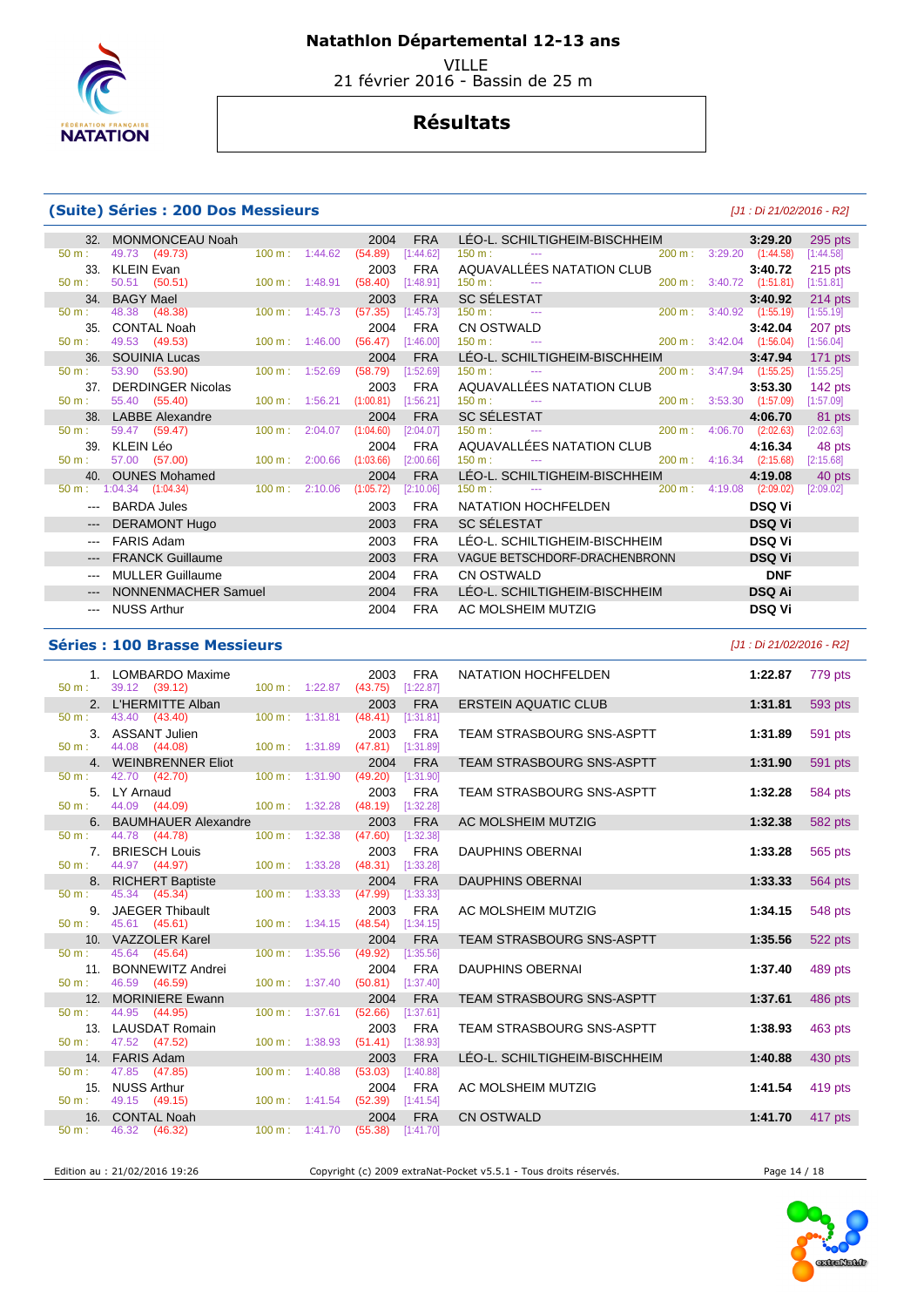

VILLE

21 février 2016 - Bassin de 25 m

## **Résultats**

### **(Suite) Séries : 100 Brasse Messieurs** [J1 : Di 21/02/2016 - R2]

17. KUHM Maxime 2004 FRA **COLLET 17. KUHM Maxime** 2004 FRA 50 m : 48.71 **(48.71)** 48.71 (48.71) 18. SIEFFER Samy 2004 FRA<br>  $\frac{1}{2}$  50 m : 49.40 (49.40) 100 m : 1:42.12 (52.72) [1:42.12]  $(49.40)$  19. VIALLON Nino 2004 FRA LÉO-L. SCHILTIGHEIM-BISCHHEIM **1:42.26** 408 pts 48.86 (48.86) 20. DELAMARRE Tom 2003 FRA<br>
2003 FRA 100 m: 1:42.52 **(53.92)** 1:42.52 48.60 (48.60) 100 m : 1:42.52 (53.92) 21. STOLTZ Axel 2003 FRA<br>
2003 FRA 30 48.83 (48.83) 100 m: 1:42.83 (54.00) [1:42.83] 48.83 (48.83) 22. LOHMULLER Franck 2003 FRA<br>
50 m: 49.44 (49.44) 100 m: 1:42.92 (53.48) [1:42.92] 50 m : 49.44 (49.44) 100 m : 1:42.92 (53.48) [1:42.92] 23. RODE Antoine 2004 FRA<br>
2004 FRA 50 m: 49.85 (49.85) 100 m: 1:43.31 (53.46) [1:43.31] 49.85 (49.85) 24. ALBINET Paul 2003 FRA<br>
2003 FRA 100 m: 1:44.92 **366 pm**: 49.37 **49.37 100 m:** 1:44.92 **36656 1:44.92** 49.37 (49.37) 25. KIEFFER Theo 2003 FRA<br>  $\frac{2003}{100 \text{ m}}$   $\frac{2003}{10504}$   $\frac{145.57}{1504}$   $\frac{145.57}{1504}$  50 m : 50.53 (50.53) 100 m : 1:45.57 (55.04) [1:45.57] 26. PFRIMMER Alexandre 2004 FRA<br>  $\frac{2004}{100 \text{ m}}$  1.45.85 (58.20) [1:45.85] 50 m : 47.65 (47.65) 100 m : 1:45.85 (58.20) [1:45.85] 27. NONNENMACHER Samuel 2004 FRA<br>  $50 \text{ m}: 51.36 (51.36) 100 \text{ m}: 1:47.97 (56.61) [1:47.97]$ 51.36 (51.36) 28. JOLY Louis 2004 FRA<br>1. 52.10 (52.10) 100 m: 1:48.30 (56.20) [1:48.30] 50 m : 52.10 (52.10) 100 m : 1:48.30 (56.20) 29. HUMBERT Matheo 2004 FRA<br>
<sup>200</sup> 1:49.54 **1:49.54 1:49.54 1:49.54 1:49.54** 50 m : --- 100 m : 1:49.54 (1:49.54) [1:49.54] 50 m : 53.04 (53.04) 100 m : 1:50.07 (57.03) [1:50.07] 31. SOUINIA Lucas 2004 FRA<br>1. 52.29 (52.29) 100 m : 1:50.08 (57.79) [1:50.08] 50 m : 52.29 (52.29) 100 m : 1:50.08 (57.79) [1:50.08] 32. FRANCK Guillaume 2003 FRA **50 m**: 49.95 (49.95) **100 m:** 1:51.21 **(1:01.26**) **1:51.21**  50 m : 49.95 (49.95) 100 m : 1:51.21 (1:01.26) [1:51.21] 33. BARDA Jules 2003 FRA<br>
50 m : 53.01 (53.01) 100 m : 1:54.07 (1:01.06) [1:54.07]  $53.01$   $(53.01)$ 34. ZAEPFFEL Theophane 2004 FRA<br>  $\frac{50 \text{ m}}{2}$ : 54.78  $\frac{(54.78)}{2}$  (54.78)  $\frac{100 \text{ m}}{2}$ : 1:57.15  $\frac{(1:02.37)}{2}$  [1:57.15] 50 m : 54.78 (54.78) 100 m : 1:57.15 (1:02.37) [1:57.15] 35. MONMONCEAU Noah 2004 FRA 2004 **FRA**<br>  $\frac{50 \text{ m}}{2}$ : 56.47 (56.47) 100 m: 1:57.56 (1:01.09) [1:57.56]  $(56.47)$ 36. ECKSTEIN Theo 2004 FRA<br>  $\frac{50 \text{ m}}{2}$ : 58.36 (58.36) **100 m**: 2:02.94 (1:04.58) [2:02.94]  $(58.36)$ 37. MORIS Adrien 2004 FRA 50 m : 57.48 (57.48) 100 m : 2:03.09 (1:05.61) [2:03.09] --- MULLER Guillaume 2004 FRA --- LIASHCHENKO Nikolaï 2004 RUS DAUPHINS OBERNAI **DNS dec** 

|                | te) Series : IUU Brasse Messieurs          |                           |         |                                 |                         |                               | JJ1 : DI 21/02/2016 - R2J |                |
|----------------|--------------------------------------------|---------------------------|---------|---------------------------------|-------------------------|-------------------------------|---------------------------|----------------|
| 17.            | KUHM Maxime<br>48.71 (48.71)               | $100 \text{ m}$ : 1:41.79 |         | 2004<br>(53.08)                 | <b>FRA</b><br>[1:41.79] | CN LINGOLSHEIM                | 1:41.79                   | 415 pts        |
| 18.            | SIEFFER Samy                               |                           |         | 2004                            | <b>FRA</b>              | AC MOLSHEIM MUTZIG            | 1:42.12                   | 410 pts        |
| ÷.             | 49.40 (49.40)                              | 100 m:                    | 1:42.12 | $(52.72)$ [1:42.12]             |                         |                               |                           |                |
| 19.            | <b>VIALLON Nino</b><br>48.86 (48.86)       | 100 m: 1:42.26            |         | 2004<br>(53.40)                 | <b>FRA</b><br>[1:42.26] | LÉO-L. SCHILTIGHEIM-BISCHHEIM | 1:42.26                   | 408 pts        |
| 20.            | <b>DELAMARRE Tom</b>                       |                           |         | 2003                            | <b>FRA</b>              | NATATION HOCHFELDEN           | 1:42.52                   | 403 pts        |
|                | 48.60 (48.60)                              | 100 m:                    | 1:42.52 | (53.92)                         | [1:42.52]               |                               |                           |                |
|                | 21. STOLTZ Axel                            |                           |         | 2003                            | <b>FRA</b>              | AQUAVALLÉES NATATION CLUB     | 1:42.83                   | 398 pts        |
| ÷              | 48.83 (48.83)                              | 100 m:                    | 1:42.83 | $(54.00)$ [1:42.83]             |                         |                               |                           |                |
| 22.<br>÷.      | <b>LOHMULLER Franck</b><br>49.44 (49.44)   | 100 m:                    | 1:42.92 | 2003<br>(53.48)                 | <b>FRA</b><br>[1:42.92] | NATATION HOCHFELDEN           | 1:42.92                   | 397 pts        |
| 23.            | <b>RODE Antoine</b>                        |                           |         | 2004                            | <b>FRA</b>              | <b>ERSTEIN AQUATIC CLUB</b>   | 1:43.31                   | 391 pts        |
|                | 49.85 (49.85)                              | $100 m$ : 1:43.31         |         | (53.46)                         | [1:43.31]               |                               |                           |                |
|                | 24. ALBINET Paul                           |                           |         | 2003                            | <b>FRA</b>              | NATATION HOCHFELDEN           | 1:44.92                   | 366 pts        |
| ÷.             | 49.37 (49.37)                              | 100 m:                    | 1:44.92 | (55.55)                         | [1:44.92]               |                               |                           |                |
|                | 25. KIEFFER Theo                           |                           |         | 2003                            | <b>FRA</b>              | NATATION HOCHFELDEN           | 1:45.57                   | 356 pts        |
| t<br>26.       | 50.53 (50.53)<br><b>PFRIMMER Alexandre</b> | 100 m: 1:45.57            |         | (55.04)<br>2004                 | [1:45.57]<br><b>FRA</b> | NATATION HOCHFELDEN           | 1:45.85                   | 352 pts        |
|                | 47.65 (47.65)                              | $100 \text{ m}$ :         | 1:45.85 | $(58.20)$ [1:45.85]             |                         |                               |                           |                |
| 27.            | NONNENMACHER Samuel                        |                           |         | 2004                            | <b>FRA</b>              | LÉO-L. SCHILTIGHEIM-BISCHHEIM | 1:47.97                   | 321 pts        |
| t.             | 51.36<br>(51.36)                           | 100 m: 1:47.97            |         | $(56.61)$ [1:47.97]             |                         |                               |                           |                |
| 28.            | <b>JOLY Louis</b>                          |                           |         | 2004                            | <b>FRA</b>              | <b>ERSTEIN AQUATIC CLUB</b>   | 1:48.30                   | <b>316 pts</b> |
| ÷              | 52.10 (52.10)                              | $100 \text{ m}$ :         | 1:48.30 | (56.20)                         | [1:48.30]               |                               |                           |                |
| 29.            | <b>HUMBERT Matheo</b><br>$\sim$            | 100 m: 1:49.54            |         | 2004<br>$(1:49.54)$ [1:49.54]   | <b>FRA</b>              | NATATION HOCHFELDEN           | 1:49.54                   | 299 pts        |
| 30.            | <b>EGLES Martin</b>                        |                           |         | 2003                            | <b>FRA</b>              | NATATION HOCHFELDEN           | 1:50.07                   | 292 pts        |
| ÷.             | 53.04 (53.04)                              | 100 m:                    | 1:50.07 | (57.03)                         | [1:50.07]               |                               |                           |                |
| 31.            | <b>SOUINIA Lucas</b>                       |                           |         | 2004                            | <b>FRA</b>              | LÉO-L. SCHILTIGHEIM-BISCHHEIM | 1:50.08                   | 292 pts        |
|                | 52.29 (52.29)                              | 100 m: 1:50.08            |         | $(57.79)$ [1:50.08]             |                         |                               |                           |                |
| 32.            | <b>FRANCK Guillaume</b>                    |                           |         | 2003                            | <b>FRA</b>              | VAGUE BETSCHDORF-DRACHENBRONN | 1:51.21                   | 277 pts        |
| 33.            | 49.95 (49.95)<br><b>BARDA Jules</b>        | 100 m: 1:51.21            |         | $(1:01.26)$ $[1:51.21]$<br>2003 | <b>FRA</b>              | NATATION HOCHFELDEN           | 1:54.07                   | 240 pts        |
|                | 53.01 (53.01)                              | 100 m:                    | 1:54.07 | (1:01.06)                       | [1:54.07]               |                               |                           |                |
| 34.            | ZAEPFFEL Theophane                         |                           |         | 2004                            | <b>FRA</b>              | NATATION HOCHFELDEN           | 1:57.15                   | $204$ pts      |
| ÷              | 54.78 (54.78)                              | $100 m$ : 1:57.15         |         | (1:02.37)                       | [1:57.15]               |                               |                           |                |
| 35.            | MONMONCEAU Noah                            |                           |         | 2004                            | <b>FRA</b>              | LÉO-L. SCHILTIGHEIM-BISCHHEIM | 1:57.56                   | 199 pts        |
|                | 56.47 (56.47)                              | 100 m: 1:57.56            |         | $(1:01.09)$ [1:57.56]           |                         |                               |                           |                |
| 36.<br>÷.      | <b>ECKSTEIN Theo</b><br>58.36 (58.36)      | $100 \text{ m}$ :         | 2:02.94 | 2004<br>(1:04.58)               | <b>FRA</b><br>[2:02.94] | LÉO-L. SCHILTIGHEIM-BISCHHEIM | 2:02.94                   | 143 pts        |
| 37.            | <b>MORIS Adrien</b>                        |                           |         | 2004                            | <b>FRA</b>              | SC SÉLESTAT                   | 2:03.09                   | 142 pts        |
|                | 57.48 (57.48)                              | 100 m:                    | 2:03.09 | $(1:05.61)$ [2:03.09]           |                         |                               |                           |                |
| $\overline{a}$ | <b>MULLER Guillaume</b>                    |                           |         | 2004                            | <b>FRA</b>              | <b>CN OSTWALD</b>             | <b>DSQ Ni</b>             |                |
|                |                                            |                           |         |                                 |                         |                               |                           |                |

#### **Séries : 100 Papillon Messieurs** [J1 : Di 21/02/2016 - R1]

| LAUSDAT Romain<br>(40.56)<br>40.56<br>50 m: | $100 \text{ m}$ :<br>1:17.03 | <b>FRA</b><br>2003<br>[1:17.03]<br>(36.47) | <b>TEAM STRASBOURG SNS-ASPTT</b> | 1:17.03 | 682 pts |
|---------------------------------------------|------------------------------|--------------------------------------------|----------------------------------|---------|---------|
| 2. CLOSE Martin                             |                              | <b>FRA</b><br>2003                         | <b>DAUPHINS OBERNAL</b>          | 1:17.56 | 670 pts |
| 36.75 (36.75)<br>$50 m$ :                   | 100 m:<br>1:17.56            | [1:17.56]<br>(40.81)                       |                                  |         |         |
| VAZZOLER Karel<br>$3_{-}$                   |                              | <b>FRA</b><br>2004                         | <b>TEAM STRASBOURG SNS-ASPTT</b> | 1:17.87 | 663 pts |
| (36.79)<br>36.79<br>50 m:                   | $100 \text{ m}$ :<br>1:17.87 | [1:17.87]<br>(41.08)                       |                                  |         |         |
| LOMBARDO Maxime<br>4 <sup>1</sup>           |                              | <b>FRA</b><br>2003                         | NATATION HOCHFELDEN              | 1:19.15 | 635 pts |
| (37.54)<br>37.54<br>50 m:                   | 100 m :<br>1:19.15           | [1:19.15]<br>(41.61)                       |                                  |         |         |
| L'HERMITTE Alban<br>5.                      |                              | FRA<br>2003                                | ERSTEIN AQUATIC CLUB             | 1:22.08 | 572 pts |
| (38.23)<br>38.23<br>50 m:                   | 100 m:<br>1:22.08            | (43.85)<br>[1:22.08]                       |                                  |         |         |
| LY Arnaud<br>6.                             |                              | <b>FRA</b><br>2003                         | <b>TEAM STRASBOURG SNS-ASPTT</b> | 1:23.34 | 546 pts |
| 38.56<br>(38.56)<br>50 m:                   | 1:23.34<br>100 m:            | [1:23.34]<br>(44.78)                       |                                  |         |         |
| <b>WEINBRENNER Eliot</b>                    |                              | <b>FRA</b><br>2004                         | <b>TEAM STRASBOURG SNS-ASPTT</b> | 1:27.32 | 468 pts |
| 40.21<br>(40.21)<br>$50 m$ :                | 1:27.32<br>$100 \text{ m}$ : | [1:27.32]<br>(47.11)                       |                                  |         |         |
|                                             |                              |                                            |                                  |         |         |

Edition au : 21/02/2016 19:26 Copyright (c) 2009 extraNat-Pocket v5.5.1 - Tous droits réservés. Page 15 / 18

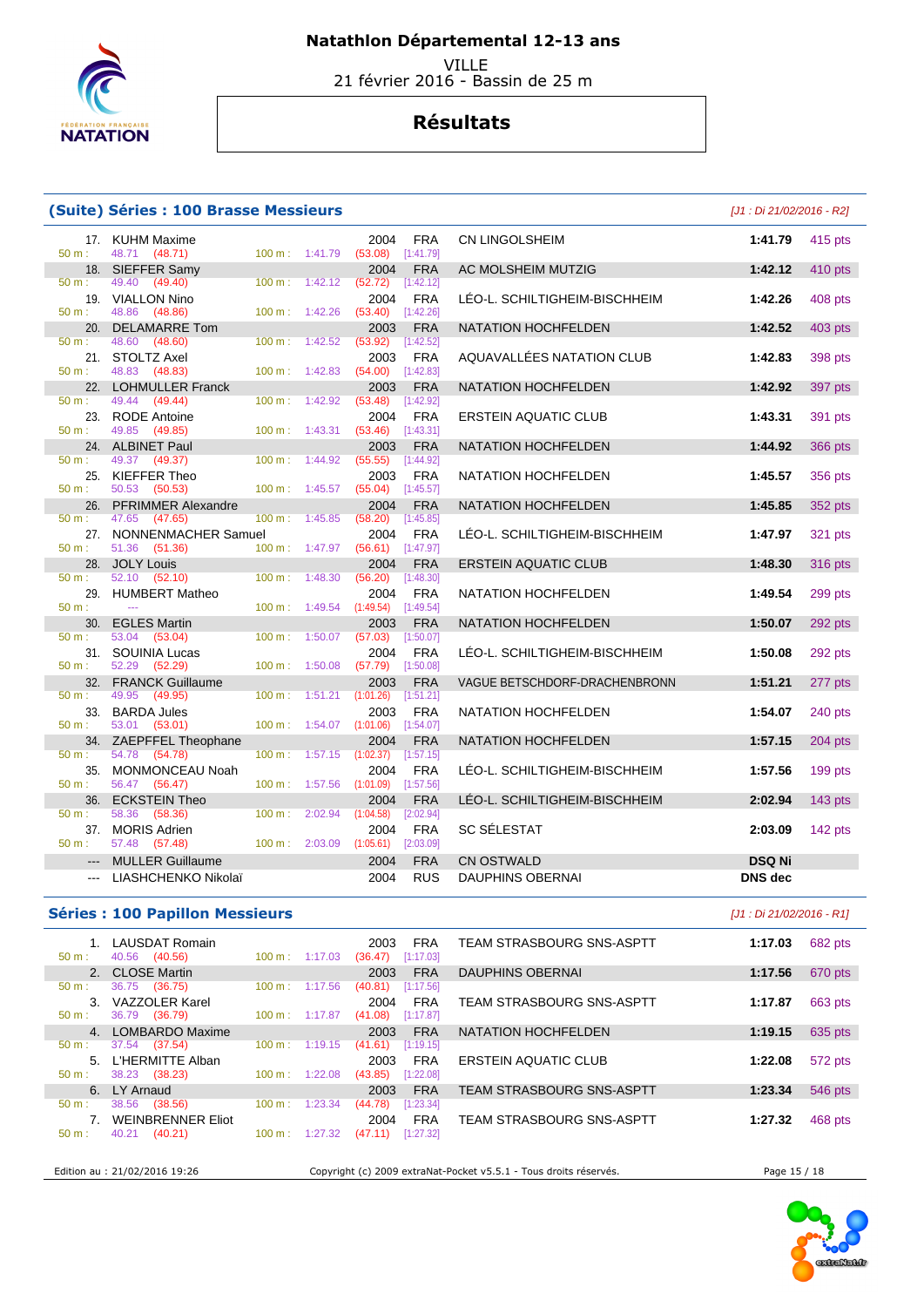

VILLE

21 février 2016 - Bassin de 25 m

## **Résultats**

#### **(Suite) Séries : 100 Papillon Messieurs** [J1 : Di 21/02/2016 - R1]

|                          | 8. JAEGER Thibault                                       |                   |                           | 2003                               | <b>FRA</b>              | AC MOLSHEIM MUTZIG               | 1:27.41         | 467 pts   |
|--------------------------|----------------------------------------------------------|-------------------|---------------------------|------------------------------------|-------------------------|----------------------------------|-----------------|-----------|
| 50 m:                    | 40.21 (40.21)                                            |                   | $100 \text{ m}: 1:27.41$  | (47.20)                            | [1:27.41]               |                                  |                 |           |
| 50 m:                    | 9. MORINIERE Ewann<br>40.98 (40.98)                      |                   | $100 \text{ m}: 1:29.91$  | 2004<br>$(48.93)$ [1:29.91]        | <b>FRA</b>              | TEAM STRASBOURG SNS-ASPTT        | 1:29.91         | 421 pts   |
|                          | 10. ALBINET Paul                                         |                   |                           | 2003                               | <b>FRA</b>              | <b>NATATION HOCHFELDEN</b>       | 1:30.12         | 417 pts   |
| 50 m:                    | 38.34 (38.34)                                            |                   | 100 m: 1:30.12            | (51.78)                            | [1:30.12]               |                                  |                 |           |
|                          | 11. SIEFFER Samy                                         |                   |                           | 2004                               | <b>FRA</b>              | AC MOLSHEIM MUTZIG               | 1:30.53         | 410 pts   |
| 50 m:                    | 42.22 (42.22)<br>12. REEB Xavier                         |                   | $100 \text{ m}: 1:30.53$  | $(48.31)$ [1:30.53]<br>2003        | <b>FRA</b>              | LÉO-L. SCHILTIGHEIM-BISCHHEIM    | 1:31.54         | 392 pts   |
| 50 m:                    | 41.51 (41.51)                                            | $100 \text{ m}$ : | 1:31.54                   | (50.03)                            | $[1:31.54]$             |                                  |                 |           |
|                          | 13. VIALLON Nino                                         |                   |                           | 2004                               | FRA                     | LEO-L. SCHILTIGHEIM-BISCHHEIM    | 1:32.16         | 381 pts   |
| $50 m$ :                 | 41.59 (41.59)                                            |                   | 100 m: 1:32.16            | $(50.57)$ [1:32.16]                |                         |                                  |                 |           |
| $50 \text{ m}$ :         | 14. ASSANT Julien<br>42.70 (42.70)                       |                   | 100 m: 1:32.55            | 2003<br>(49.85)                    | <b>FRA</b><br>[1:32.55] | <b>TEAM STRASBOURG SNS-ASPTT</b> | 1:32.55         | 375 pts   |
|                          | 15. BAUMHAUER Alexandre                                  |                   |                           | 2003                               | <b>FRA</b>              | AC MOLSHEIM MUTZIG               | 1:33.94         | 352 pts   |
| $50 m$ :                 | 43.12 (43.12)                                            |                   | 100 m: 1:33.94            | $(50.82)$ [1:33.94]                |                         |                                  |                 |           |
|                          | 16. NUSS Arthur                                          |                   |                           | 2004                               | <b>FRA</b>              | AC MOLSHEIM MUTZIG               | 1:34.24         | 347 pts   |
| 50 m:                    | 44.15 (44.15)                                            |                   | 100 m: 1:34.24            | (50.09)                            | [1:34.24]               |                                  |                 |           |
| 50 m:                    | 17. FARIS Adam<br>49.05 (49.05)                          |                   | 100 m: 1:37.93            | 2003<br>(48.88)                    | <b>FRA</b><br>[1:37.93] | LÉO-L. SCHILTIGHEIM-BISCHHEIM    | 1:37.93         | 290 pts   |
|                          | 18. ZAEPFFEL Theophane                                   |                   |                           | 2004                               | <b>FRA</b>              | <b>NATATION HOCHFELDEN</b>       | 1:38.62         | 280 pts   |
| 50 m:                    | 42.75 (42.75)                                            | $100 \text{ m}$ : | 1:38.62                   | $(55.87)$ [1:38.62]                |                         |                                  |                 |           |
|                          | 19. ECKSTEIN Theo                                        |                   |                           | 2004                               | FRA                     | LEO-L. SCHILTIGHEIM-BISCHHEIM    | 1:39.61         | 265 pts   |
| 50 m:                    | 42.21 (42.21)<br>20. DI GRANDE Charles                   |                   | 100 m: 1:39.61            | (57.40)<br>2003                    | [1:39.61]<br><b>FRA</b> | AC MOLSHEIM MUTZIG               | 1:40.63         | 251 pts   |
| 50 m:                    | 46.77 (46.77)                                            | $100 m$ :         | 1:40.63                   | (53.86)                            | [1:40.63]               |                                  |                 |           |
|                          | 21. RODE Antoine                                         |                   |                           | 2004                               | <b>FRA</b>              | <b>ERSTEIN AQUATIC CLUB</b>      | 1:41.65         | 237 pts   |
| 50 m:                    | 45.42 (45.42)                                            |                   | $100 \text{ m}$ : 1:41.65 | $(56.23)$ [1:41.65]                |                         |                                  |                 |           |
| 50 m:                    | 22. DIDIER Lucas<br>44.30 (44.30)                        |                   | 100 m: 1:42.44            | 2003<br>(58.14)                    | <b>FRA</b>              | AC MOLSHEIM MUTZIG               | 1:42.44         | 227 pts   |
|                          | 23. JOLY Louis                                           |                   |                           | 2004                               | [1:42.44]<br><b>FRA</b> | <b>ERSTEIN AQUATIC CLUB</b>      | 1:43.91         | 208 pts   |
| 50 m:                    | 47.38 (47.38)                                            |                   | $100 m$ : 1:43.91         | $(56.53)$ [1:43.91]                |                         |                                  |                 |           |
|                          | 24. MONMONCEAU Noah                                      |                   |                           | 2004                               | <b>FRA</b>              | LÉO-L. SCHILTIGHEIM-BISCHHEIM    | 1:45.90         | 184 pts   |
| 50 m:                    | 46.77 (46.77)                                            |                   | 100 m: 1:45.90            | (59.13)                            | [1:45.90]               |                                  |                 |           |
| 50 m:                    | 25. KLEIN Evan<br>48.78 (48.78)                          |                   | $100 \text{ m}: 1:46.62$  | 2003<br>$(57.84)$ [1:46.62]        | <b>FRA</b>              | AQUAVALLÉES NATATION CLUB        | 1:46.62         | 175 pts   |
|                          | 26. HUMBERT Matheo                                       |                   |                           | 2004                               | <b>FRA</b>              | NATATION HOCHFELDEN              | 1:46.69         | 174 pts   |
| 50 m:                    | 46.79 (46.79)                                            | $100 \text{ m}$ : | 1:46.69                   | (59.90)                            | [1:46.69]               |                                  |                 |           |
|                          | 27. SPITZER Swann                                        |                   |                           | 2003                               | <b>FRA</b>              | AC MOLSHEIM MUTZIG               | 1:47.20         | 169 pts   |
| 50 m:                    | 49.43 (49.43)<br>28. STOLTZ Axel                         |                   | 100 m: 1:47.20            | $(57.77)$ [1:47.20]<br>2003        | <b>FRA</b>              | AQUAVALLÉES NATATION CLUB        | 1:47.36         | 167 pts   |
| 50 m:                    | 49.20 (49.20)                                            |                   | 100 m: 1:47.36            | (58.16)                            | [1:47.36]               |                                  |                 |           |
|                          | 29. RUHLMANN Guillaume                                   |                   |                           | 2003                               | <b>FRA</b>              | AC MOLSHEIM MUTZIG               | 1:47.37         | 167 pts   |
| 50 m:                    | 49.54 (49.54)                                            |                   | 100 m: 1:47.37            | $(57.83)$ [1:47.37]                |                         |                                  |                 |           |
| $50 m$ :                 | 30. EGLES Martin<br>50.00 (50.00)                        |                   | $100 m$ : 1:49.21         | 2003<br>$(59.21)$ [1:49.21]        | <b>FRA</b>              | <b>NATATION HOCHFELDEN</b>       | 1:49.21         | $147$ pts |
|                          | 31. LOHMULLER Franck                                     |                   |                           |                                    | 2003 FRA                | NATATION HOCHFELDEN              | 1:49.27 146 pts |           |
| 50 m:                    | 49.00 (49.00)                                            |                   |                           | 100 m: 1:49.27 (1:00.27) [1:49.27] |                         |                                  |                 |           |
| 32.                      | <b>MARIE Basile</b>                                      |                   |                           | 2003                               | <b>FRA</b>              | AQUAVALLÉES NATATION CLUB        | 1:51.77         | $121$ pts |
| 50 m:                    | 50.83 (50.83)                                            |                   | 100 m: 1:51.77            | (1:00.94)<br>2004                  | [1:51.77]<br><b>FRA</b> | LÉO-L. SCHILTIGHEIM-BISCHHEIM    | 1:58.83         |           |
| $50 m$ :                 | 33. SOUINIA Lucas<br>50.51 (50.51)                       |                   | $100 \text{ m}: 1:58.83$  | (1:08.32)                          | [1:58.83]               |                                  |                 | 63 pts    |
| 34.                      | NONNENMACHER Samuel                                      |                   |                           | 2004                               | <b>FRA</b>              | LEO-L. SCHILTIGHEIM-BISCHHEIM    | 2:00.75         | 50 pts    |
| 50 m:                    | 52.75 (52.75)                                            |                   | 100 m: 2:00.75            | (1:08.00)                          | [2:00.75]               |                                  |                 |           |
|                          | 35. OUNES Mohamed<br>$50 \text{ m}: 1:06.12$ $(1:06.12)$ |                   | $100 \text{ m}: 2:20.00$  | 2004                               | <b>FRA</b>              | LÉO-L. SCHILTIGHEIM-BISCHHEIM    | 2:20.00         | 1 pt      |
| $\hspace{0.05cm} \ldots$ | KIEFFER Theo                                             |                   |                           | (1:13.88)<br>2003                  | [2:20.00]<br><b>FRA</b> | NATATION HOCHFELDEN              | <b>DSQ Ni</b>   |           |
|                          |                                                          |                   |                           |                                    |                         |                                  |                 |           |

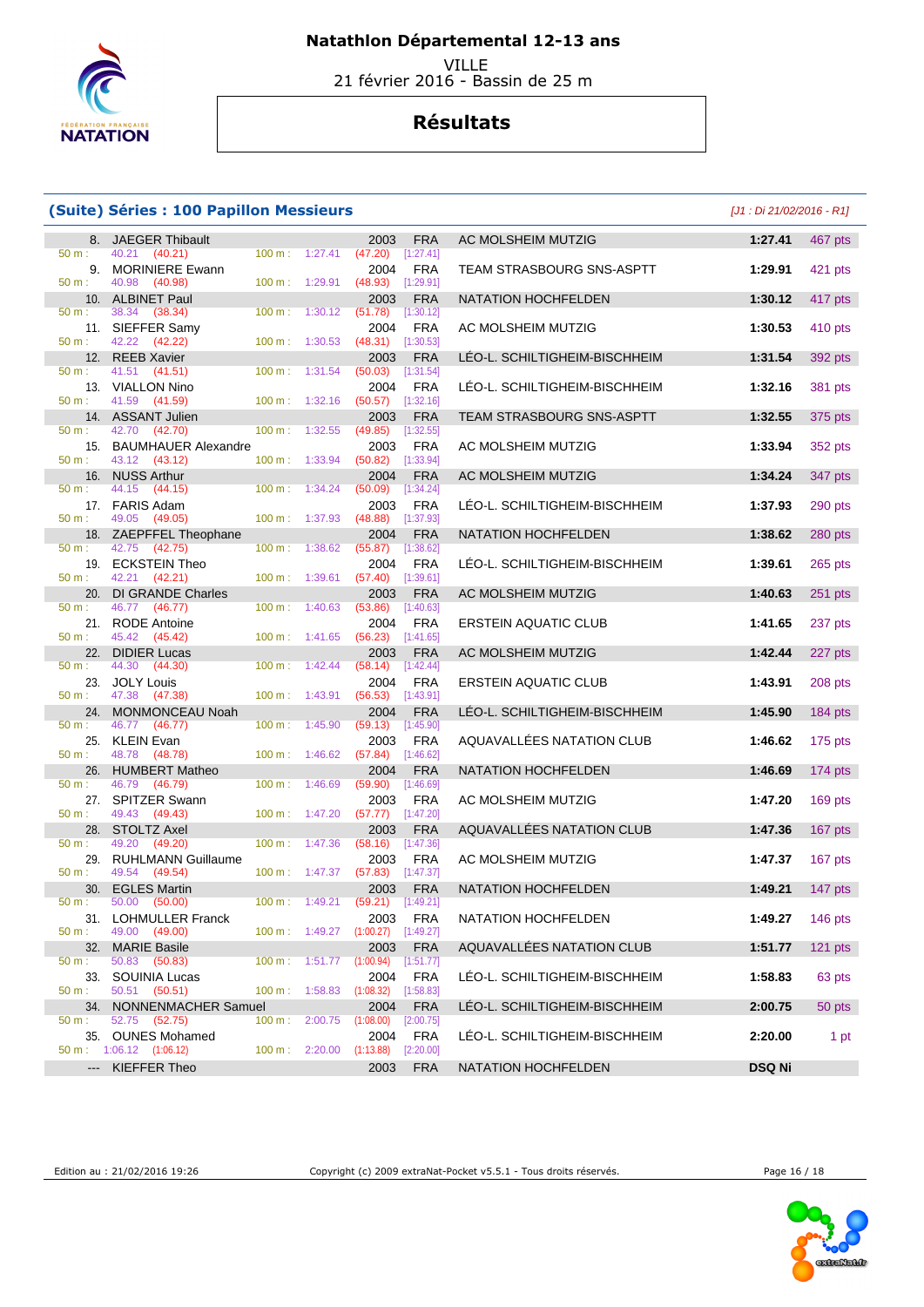

 VILLE 21 février 2016 - Bassin de 25 m

## **Résultats**

#### **Séries : 400 4 Nages Messieurs** [J1 : Di 21/02/2016 - R1]

|                    | 1. LOMBARDO Maxime                          |                                        |                    | 2003                 | <b>FRA</b>              | NATATION HOCHFELDEN                                        |                   |                                                       | 5:45.97                          | 705 pts                |
|--------------------|---------------------------------------------|----------------------------------------|--------------------|----------------------|-------------------------|------------------------------------------------------------|-------------------|-------------------------------------------------------|----------------------------------|------------------------|
| 50 m:              | 37.81 (37.81)                               | $100 m$ : 1:25.37                      |                    | (47.56)              | [1:25.37]               | 150 m:<br>$\sim$ $\sim$                                    |                   | 200 m: 2:52.53 (1:27.16)                              |                                  | [1:27.16]              |
| 250 m:             | $\sim$                                      | 300 m: 4:28.59                         |                    | (1:36.06)            | [1:36.06]               | 350 m:<br>$\sim$                                           |                   | 400 m: 5:45.97 (1:17.38)                              |                                  | [1:17.38]              |
| 50 m:              | 2. BRIESCH Louis<br>35.09<br>(35.09)        | $100 \text{ m}$ :                      | 1:19.55            | 2003<br>(44.46)      | <b>FRA</b><br>[1:19.55] | <b>DAUPHINS OBERNAI</b><br>150 m:<br>$\sim$ $\sim$         | 200 m:            |                                                       | 5:50.36<br>$2:47.52$ $(1:27.97)$ | 679 pts<br>[1:27.97]   |
| 250 m:             | $\sim$                                      | 300 m:                                 | 4:30.10            | (1:42.58)            | [1:42.58]               | 350 m :<br>$\sim$ $\sim$                                   |                   | $400 \text{ m}$ : 5:50.36                             | (1:20.26)                        | [1:20.26]              |
|                    | 3. L'HERMITTE Alban                         |                                        |                    | 2003                 | <b>FRA</b>              | <b>ERSTEIN AQUATIC CLUB</b>                                |                   |                                                       | 5:55.52                          | 649 pts                |
| 50 m:              | 40.67 (40.67)                               | $100 m$ :                              | 1:28.59            | (47.92)              | [1:28.59]               | 150 m:<br>$\sim$ $\sim$                                    | 200 m:            | 2:55.95 (1:27.36)                                     |                                  | [1:27.36]              |
| 250 m:             | $\sim$                                      | 300 m:                                 | 4:38.46            | (1:42.51)            | [1:42.51]               | 350 m :<br>$\sim$                                          | 400 m:            | 5:55.52 (1:17.06)                                     |                                  | [1:17.06]              |
|                    | 4. LY Arnaud                                |                                        |                    | 2003                 | <b>FRA</b>              | TEAM STRASBOURG SNS-ASPTT                                  |                   |                                                       | 5:57.46                          | 637 pts                |
| 50 m:<br>250 m:    | 48.31 (48.31)<br>$\sim$                     | $100 \text{ m}$ :<br>300 m:            | 1:28.01<br>4:41.34 | (39.70)<br>(1:46.54) | [1:28.01]<br>[1:46.54]  | 150 m:<br>$\sim$ $\sim$<br>350 m :<br>$\sim$ $\sim$ $\sim$ | 200 m:<br>400 m:  | $5:57.46$ $(1:16.12)$                                 | 2:54.80 (1:26.79)                | [1:26.79]<br>[1:16.12] |
|                    | 5. LAUSDAT Romain                           |                                        |                    | 2003                 | <b>FRA</b>              | <b>TEAM STRASBOURG SNS-ASPTT</b>                           |                   |                                                       | 6:01.81                          | 613 pts                |
| 50 m:              | 37.34 (37.34)                               | $100 \text{ m}$ :                      | 1:23.47            | (46.13)              | [1:23.47]               | 150 m:<br>$\sim$                                           | 200 m:            | 2:50.55                                               | (1:27.08)                        | [1:27.08]              |
| 250 m:             | $\sim$                                      | 300 m: 4:42.55                         |                    | (1:52.00)            | [1:52.00]               | 350 m:<br>$\sim$ $\sim$ $\sim$                             | 400 m:            | 6:01.81 (1:19.26)                                     |                                  | [1:19.26]              |
|                    | 6. VAZZOLER Karel                           |                                        |                    | 2004                 | <b>FRA</b>              | <b>TEAM STRASBOURG SNS-ASPTT</b>                           |                   |                                                       | 6:05.93                          | 590 pts                |
| 50 m:              | 39.59<br>(39.59)                            | $100 \text{ m}$ :                      | 1:25.29            | (45.70)              | [1:25.29]               | 150 m:<br>$\sim$ $\sim$ $\sim$                             |                   | 200 m: 2:55.92 (1:30.63)                              |                                  | [1:30.63]              |
| 250 m:             | $\sim$                                      | 300 m:                                 | 4:43.29            | (1:47.37)            | [1:47.37]               | 350 m :<br>$\sim$ $\sim$ $\sim$                            | 400 m:            |                                                       | $6:05.93$ $(1:22.64)$            | [1:22.64]              |
|                    | 7. BAUMHAUER Alexandre                      |                                        |                    | 2003                 | <b>FRA</b>              | AC MOLSHEIM MUTZIG<br>$\sim$                               |                   |                                                       | 6:07.25                          | 583 pts                |
| 50 m:<br>250 m:    | 44.16<br>(44.16)<br>$\sim$                  | $100 \text{ m}$ :<br>300 m: 4:47.24    | 1:39.05            | (54.89)<br>(1:41.13) | [1:39.05]<br>[1:41.13]  | 150 m:<br>350 m :<br>$\sim$                                | 200 m:            | 400 m: 6:07.25 (1:20.01)                              | $3:06.11$ $(1:27.06)$            | [1:27.06]<br>[1:20.01] |
|                    | 8. WEINBRENNER Eliot                        |                                        |                    | 2004                 | <b>FRA</b>              | <b>TEAM STRASBOURG SNS-ASPTT</b>                           |                   |                                                       | 6:08.89                          | 574 pts                |
| 50 m:              | 42.55<br>(42.55)                            | $100 \text{ m}$ :                      | 1:32.77            | (50.22)              | [1:32.77]               | 150 m:<br>$\sim$ $\sim$                                    | 200 m:            | 3:04.56                                               | (1:31.79)                        | [1:31.79]              |
| 250 m:             | $\sim$                                      | $300 \text{ m}$ :                      | 4:47.77            | (1:43.21)            | [1:43.21]               | 350 m :<br>$\sim$ $\sim$                                   | 400 m:            | 6:08.89                                               | (1:21.12)                        | [1:21.12]              |
|                    | 9. RICHERT Baptiste                         |                                        |                    | 2004                 | <b>FRA</b>              | <b>DAUPHINS OBERNAI</b>                                    |                   |                                                       | 6:17.82                          | 526 pts                |
| $50 m$ :           | 41.51 (41.51)                               | $100 m$ :                              | 1:32.25            | (50.74)              | [1:32.25]               | 150 m:<br>$\sim$ $\sim$                                    | 200 m:            |                                                       | $3:03.71$ $(1:31.46)$            | [1:31.46]              |
| 250 m:             | $\sim$                                      | $300 m$ :                              | 4:51.96            | (1:48.25)            | [1:48.25]               | 350 m :<br>$\sim$ $\sim$                                   | 400 m:            | 6:17.82 (1:25.86)                                     |                                  | [1:25.86]              |
| 10.<br>50 m:       | <b>BONNEWITZ Andrei</b><br>42.09<br>(42.09) | $100 m$ :                              | 1:33.31            | 2004<br>(51.22)      | <b>FRA</b><br>[1:33.31] | <b>DAUPHINS OBERNAI</b><br>150 m:<br>$\sim$ $\sim$         | 200 m:            |                                                       | 6:18.07<br>$3:07.96$ $(1:34.65)$ | 525 pts<br>[1:34.65]   |
| 250 m:             | $\sim$                                      | 300 m:                                 | 4:55.41            | (1:47.45)            | [1:47.45]               | 350 m:<br>$\sim$                                           | 400 m:            | 6:18.07 (1:22.66)                                     |                                  | [1:22.66]              |
|                    | 11. JAEGER Thibault                         |                                        |                    | 2003                 | <b>FRA</b>              | AC MOLSHEIM MUTZIG                                         |                   |                                                       | 6:20.50                          | 512 pts                |
| 50 m:              | 41.59<br>(41.59)                            | $100 \text{ m}$ :                      | 1:30.86            | (49.27)              | [1:30.86]               | 150 m:<br>$\sim$                                           | 200 m:            | 3:12.35                                               | (1:41.49)                        | [1:41.49]              |
| 250 m:             | $\sim$                                      | 300 m: 4:57.46                         |                    | (1:45.11)            | [1:45.11]               | 350 m :<br>$\sim$ $\sim$                                   | 400 m:            |                                                       | $6:20.50$ $(1:23.04)$            | [1:23.04]              |
|                    | 12. VIALLON Nino                            |                                        |                    | 2004                 | <b>FRA</b>              | LÉO-L. SCHILTIGHEIM-BISCHHEIM                              |                   |                                                       | 6:29.30                          | 468 pts                |
| $50 m$ :           | 44.00 (44.00)                               | $100 \text{ m}$ :                      | 1:38.24            | (54.24)              | [1:38.24]               | 150 m:<br>$\sim$ $\sim$ $\sim$                             | 200 m:            | $3:13.48$ $(1:35.24)$                                 |                                  | [1:35.24]              |
| 250 m:             | $\sim$                                      | 300 m:                                 | 4:07.81            | (54.33)              | [54.33]                 | 350 m :<br>$\sim$ $\sim$ $\sim$                            | 400 m:            | 6:29.30 (2:21.49)                                     |                                  | [2:21.49]              |
| 50 m:              | 13. SIEFFER Samy<br>43.16 (43.16)           | $100 \text{ m}$ :                      | 1:35.69            | 2004<br>(52.53)      | <b>FRA</b><br>[1:35.69] | AC MOLSHEIM MUTZIG<br>150 m:<br>$\sim$                     | 200 m:            | 3:12.91 (1:37.22)                                     | 6:29.63                          | 466 pts<br>[1:37.22]   |
| 250 m:             | $\sim$                                      | 300 m:                                 | 5:06.56            | (1:53.65)            | [1:53.65]               | 350 m:<br>$\sim$                                           |                   | 400 m: 6:29.63 (1:23.07)                              |                                  | [1:23.07]              |
|                    | 14. ASSANT Julien                           |                                        |                    | 2003                 | <b>FRA</b>              | TEAM STRASBOURG SNS-ASPTT                                  |                   |                                                       | 6:34.90                          | 441 pts                |
| 50 m:              | 43.51<br>(43.51)                            | $100 \text{ m}$ :                      | 1:40.16            | (56.65)              | [1:40.16]               | 150 m:<br>$\sim$                                           | 200 m:            |                                                       | 3:15.72 (1:35.56)                | [1:35.56]              |
| 250 m:             | $\sim$                                      | $300 \text{ m}$ :                      | 5:05.98            | (1:50.26)            | [1:50.26]               | 350 m :<br>$\sim$ $\sim$                                   | 400 m:            | 6:34.90                                               | (1:28.92)                        | [1:28.92]              |
|                    | 15. MORINIERE Ewann                         |                                        |                    | 2004                 | <b>FRA</b>              | TEAM STRASBOURG SNS-ASPTT                                  |                   |                                                       | 6:38.81                          | 423 pts                |
| $50 m$ :<br>250 m: | 41.76 (41.76)<br>$\sim$                     | $100 m$ :<br>300 m:                    | 1:34.66<br>5:06.08 | (52.90)<br>(1:50.68) | [1:34.66]<br>[1:50.68]  | 150 m:<br>$\sim$ $\sim$<br>350 m:<br>$\sim$                | 200 m:<br>400 m:  | 3:15.40<br>6:38.81 (1:32.73)                          | (1:40.74)                        | [1:40.74]<br>[1:32.73] |
|                    | 16. GERMAIN Leo                             |                                        |                    | 2004                 | <b>FRA</b>              | <b>DAUPHINS OBERNAI</b>                                    |                   |                                                       | 6:41.95                          | 408 pts                |
| 50 m:              | 49.69<br>(49.69)                            | $100 \text{ m}$ : 1:43.69              |                    | (54.00)              | [1:43.69]               | 150 m:<br>$\sim$ $\sim$                                    | $200 \text{ m}$ : | 3:23.55                                               | (1:39.86)                        | [1:39.86]              |
| 250 m:             | $\sim$                                      | 300 m: 5:17.10                         |                    | (1:53.55)            | [1:53.55]               | 350 m :<br>$\sim$                                          |                   | 400 m: 6:41.95                                        | (1:24.85)                        | [1:24.85]              |
|                    | 17. DI GRANDE Charles                       |                                        |                    | 2003                 | FRA                     | AC MOLSHEIM MUTZIG                                         |                   |                                                       | 6:41.99                          | 408 pts                |
| 50 m:              | 47.46 (47.46)                               | $100 \text{ m}: 1:43.93$               |                    | (56.47)              | [1:43.93]               | 150 m:<br>$\scriptstyle\cdots$                             |                   | 200 m: 3:19.91 (1:35.98)                              |                                  | [1:35.98]              |
| 250 m:             | $\sim$                                      | $300 \text{ m}: 5:16.93$               |                    | (1:57.02)            | [1:57.02]               | 350 m:<br>$\scriptstyle\cdots$                             |                   | 400 m : 6:41.99 (1:25.06)                             |                                  | [1:25.06]              |
| 18.<br>50 m:       |                                             |                                        |                    | 2004                 | <b>FRA</b>              | AC MOLSHEIM MUTZIG                                         |                   |                                                       | 6:48.25                          | 380 pts<br>[1:42.08]   |
| 250 m:             | <b>NUSS Arthur</b>                          |                                        |                    |                      |                         |                                                            |                   |                                                       |                                  |                        |
|                    | 44.59<br>(44.59)<br>$\sim$                  | 100 m: 1:38.32                         |                    | (53.73)              | [1:38.32]               | 150 m:<br>---                                              |                   | 200 m: 3:20.40 (1:42.08)                              |                                  |                        |
|                    |                                             | 300 m:                                 | 5:16.96            | (1:56.56)            | [1:56.56]               | 350 m:<br>$\scriptstyle\cdots$                             | 400 m:            | 6:48.25 (1:31.29)                                     |                                  | [1:31.29]              |
| 50 m:              | 19. ZAEPFFEL Theophane<br>46.08 (46.08)     | 100 m:                                 | 1:43.68            | 2004<br>(57.60)      | <b>FRA</b><br>[1:43.68] | NATATION HOCHFELDEN<br>150 m:<br>$\scriptstyle\cdots$      |                   | 200 m: 3:20.34 (1:36.66)                              | 6:53.11                          | 358 pts<br>[1:36.66]   |
| 250 m:             | $\sim$                                      | $300 \text{ m}$ :                      | 5:25.68            | (2:05.34)            | [2:05.34]               | 350 m:<br>$\scriptstyle\cdots$                             |                   | 400 m : 6:53.11 (1:27.43)                             |                                  | [1:27.43]              |
| 20.                | <b>ALBINET Paul</b>                         |                                        |                    | 2003                 | <b>FRA</b>              | NATATION HOCHFELDEN                                        |                   |                                                       | 6:54.48                          | 353 pts                |
| 50 m:              | 45.68 (45.68)                               | $100 m$ :                              | 1:41.46            | (55.78)              | [1:41.46]               | 150 m:<br>$\overline{\phantom{a}}$                         | 200 m:            | 3:26.06                                               | (1:44.60)                        | [1:44.60]              |
| 250 m:             | $\sim$                                      | 300 m:                                 | 5:23.87            | (1:57.81)            | [1:57.81]               | 350 m:<br>$\scriptstyle\cdots$                             | 400 m:            | 6:54.48 (1:30.61)                                     |                                  | [1:30.61]              |
|                    | 21. FARIS Adam                              |                                        |                    | 2003                 | <b>FRA</b>              | LÉO-L. SCHILTIGHEIM-BISCHHEIM                              |                   |                                                       | 6:56.32                          | 345 pts                |
| 50 m:<br>250 m:    | 48.63<br>(48.63)<br>$\sim$                  | $100 \text{ m}$ :<br>$300 \text{ m}$ : | 1:46.57<br>5:29.08 | (57.94)<br>(1:57.57) | [1:46.57]<br>[1:57.57]  | 150 m:<br>---<br>350 m:<br>---                             |                   | 200 m: 3:31.51 (1:44.94)<br>400 m : 6:56.32 (1:27.24) |                                  | [1:44.94]<br>[1:27.24] |

Edition au : 21/02/2016 19:26 Copyright (c) 2009 extraNat-Pocket v5.5.1 - Tous droits réservés. Page 17 / 18